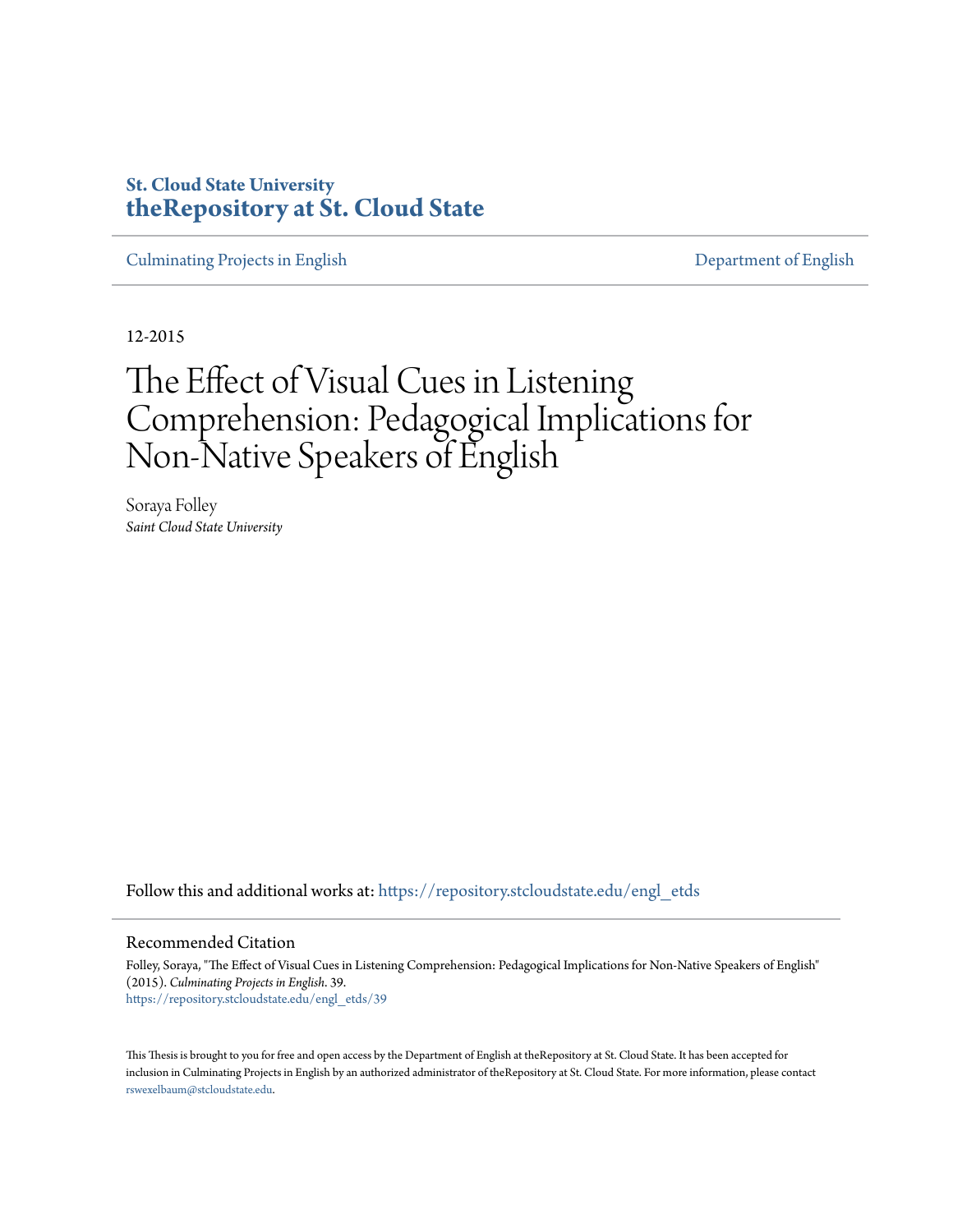# **The Effect of Visual Cues in Listening Comprehension: Pedagogical**

# **Implications for Non-Native Speakers of English**

by

Soraya Folley

### A Thesis

Submitted to the Graduate Faculty of

St. Cloud State University

in Partial Fulfillment of the Requirements

for the Degree

Master of Arts in

English: Teaching English as a Second Language

December, 2015

Thesis Committee: James Robinson, Chairperson Ramon Serrano Masha Mikolchak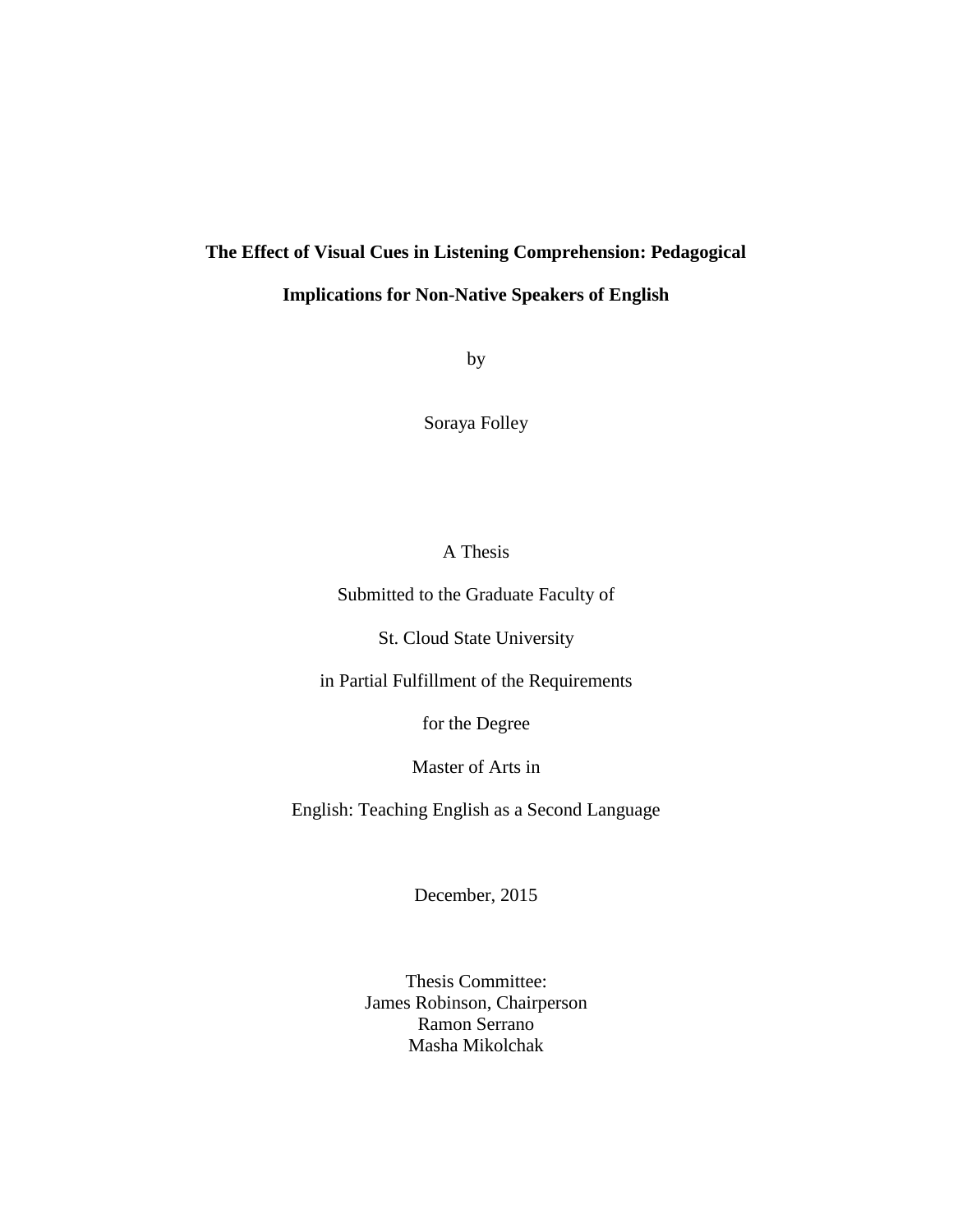#### **Abstract**

Rubin (1994) stresses the value of visual support in listening comprehension and cites several studies including her own in favor of using videos in language classrooms. Hoven (1999) correlates listening comprehension to visual comprehension and argues that LC and VC are complementary and should both be incorporated in teaching listening and speaking in L2. Furthermore, gestures play a significant role of mediator in the language learning process (McCafferty, 2004), and technology offers multiple ways to introduce input in language classrooms (Rost, 2007). A listening comprehension task was designed to compare three different modes of input in a listening and speaking class among a group of 33 English language learners. All three groups wrote a recall after listening twice to the same audio-text. The control group did not benefit from any visual support, while experimental 1 could see the video of the speaker using gestures and facial cues. Experimental 2 group watched a PowerPoint presentation where the oral input was enhanced with pictures and some text. The pictures represented each example cited in the presentation. The analysis comprised in a T-test to compare the recall students wrote individually in each group, and a Chi-square test to compare the number of examples cited in students' recalls per group. The T-test did not show any significant results to form a claim in favor of one mode of input over the other. However, a Chi-square tests which compared the number of examples cited per group indicated that there is a relationship between the number of examples and the various groups according to each treatment. This study strongly suggests that supporting oral input with pictures is highly recommended. In fact, the results show that students who were given specific examples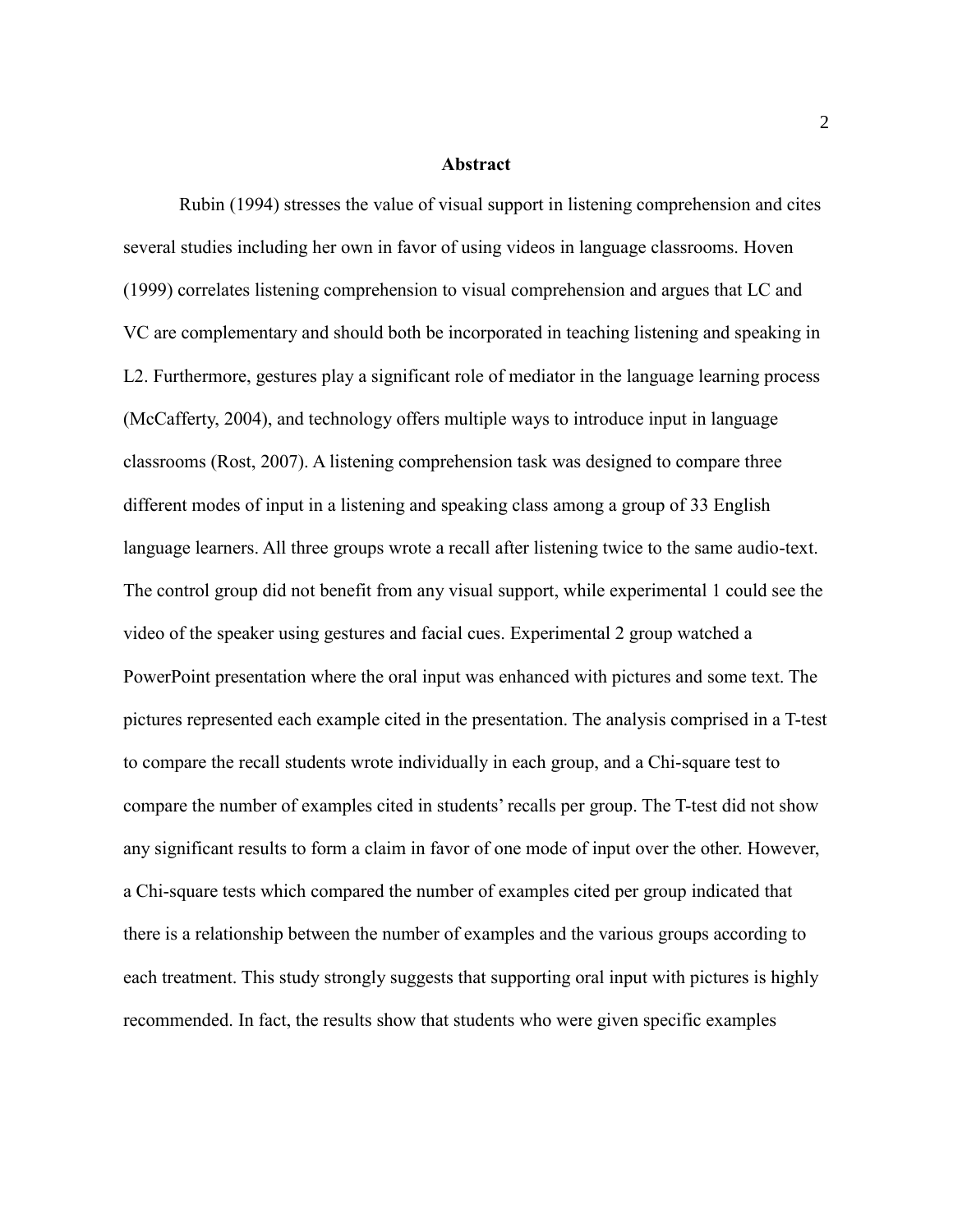accompanied with pictures, were the only group where some participants successfully cited all the examples mentioned in the presentation.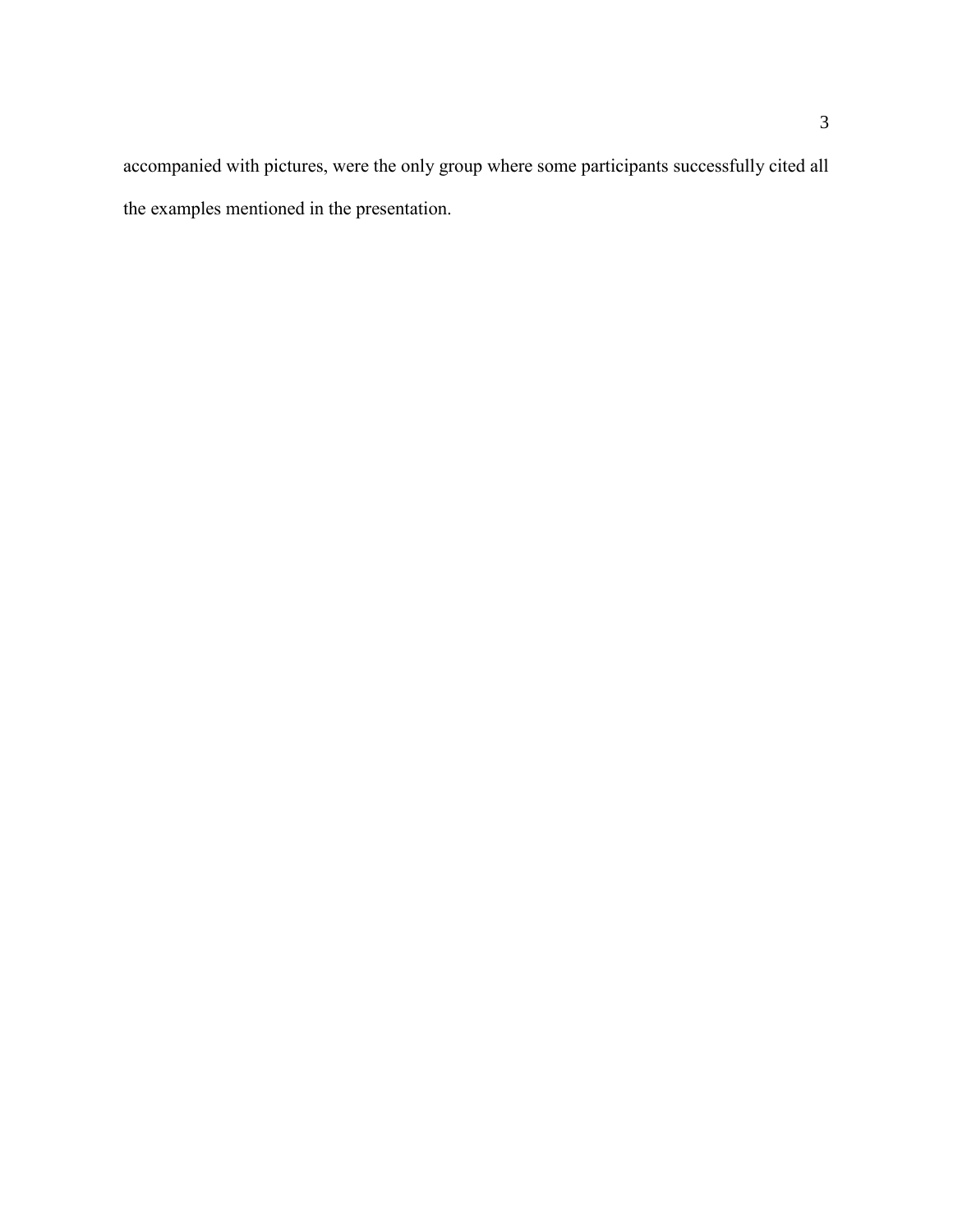### **Acknowledgments**

I would like to thank all the people who helped me and supported me throughout this research project. All the people who made graduate school a great experience. Friends I will cherish for life, professors who opened my eyes and mind to new ways of thinking, my committee members, Dr. Robinson who had the patience to guide me and answer my 101 questions, my mom who values education beyond limits, my family who always believed in me, and my daughter Rayja who gives me the strength to reach beyond my limits. Carol, Richard, David, Doris, Salim, Betsy, Emily, Leah, James, and many more to cite them all, your names are not mentioned here fortuitously, I thank you for being the beautiful people you are.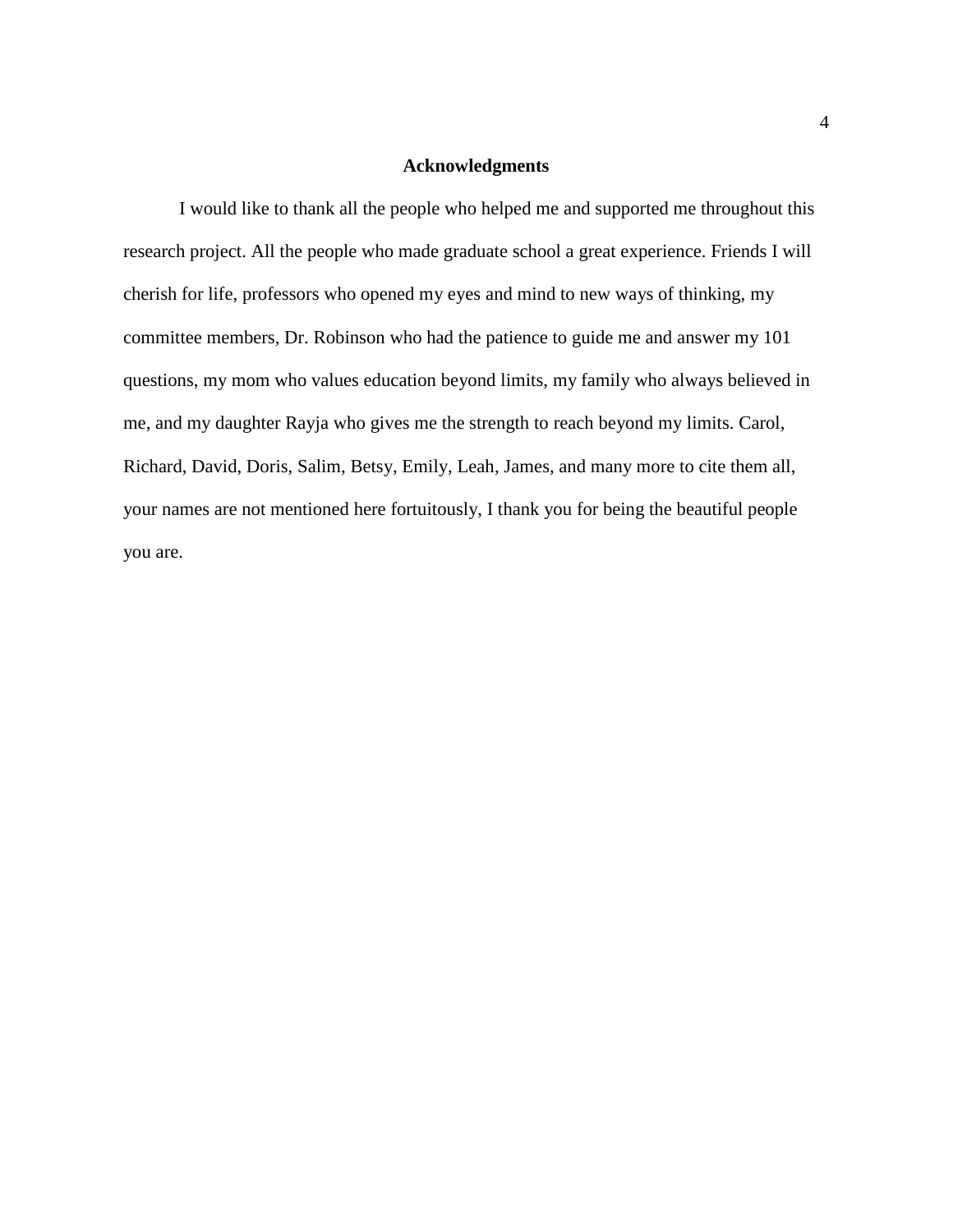❝Please listen carefully and try to hear what I am not saying.❞ Finn, 1966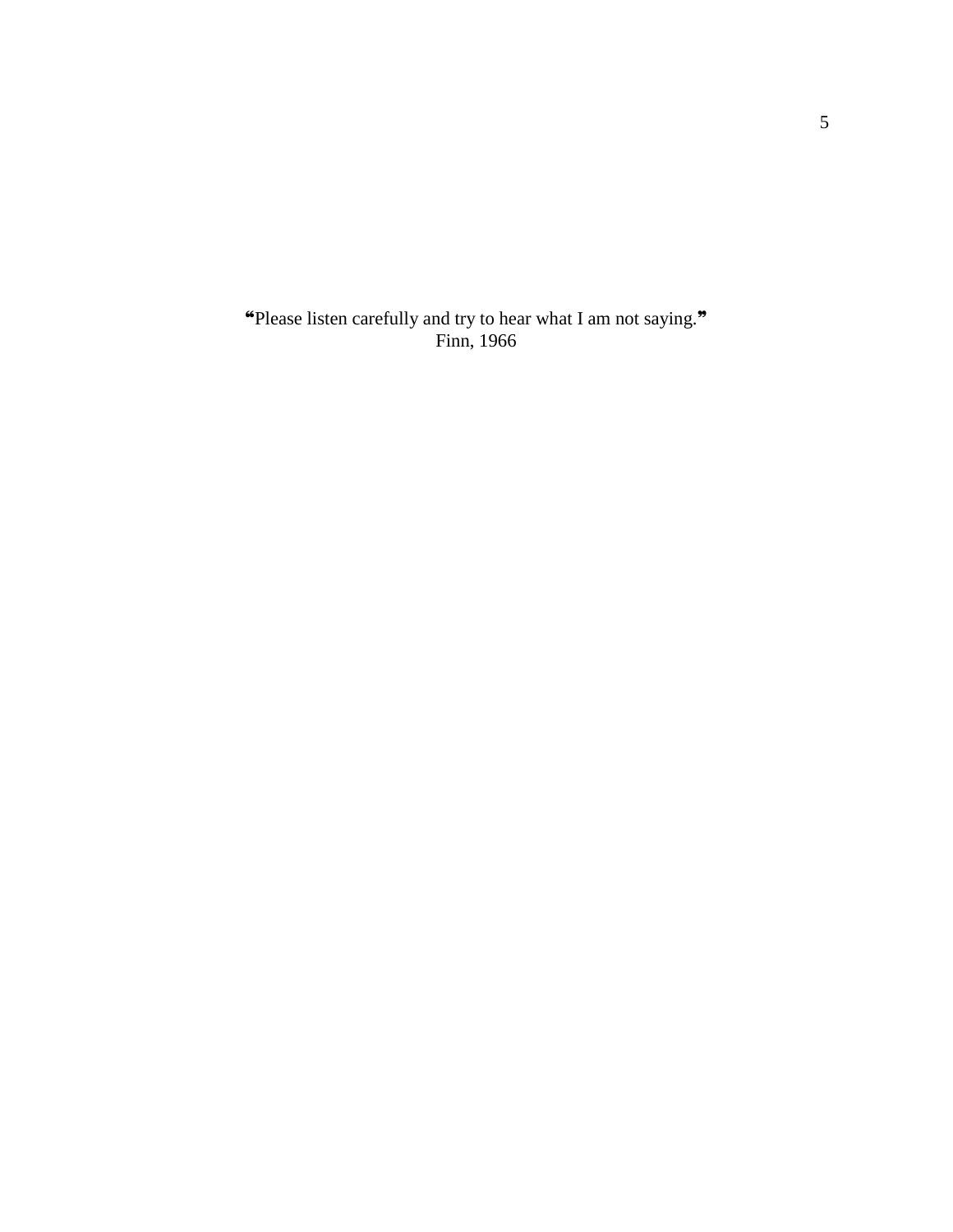# **Table of Contents**

| ×<br>٠ |
|--------|
|--------|

|         |                                                                 | 8  |
|---------|-----------------------------------------------------------------|----|
|         |                                                                 | 9  |
| Chapter |                                                                 |    |
| I.      |                                                                 | 10 |
|         |                                                                 | 10 |
| II.     |                                                                 | 13 |
|         | Second Language Listening Comprehension Research Review         | 13 |
|         |                                                                 | 14 |
|         | The Role of Gestures and Facial Cues in Listening Comprehension | 14 |
|         |                                                                 | 16 |
|         |                                                                 | 21 |
| Ш.      |                                                                 | 22 |
|         |                                                                 | 22 |
|         |                                                                 | 22 |
| IV.     |                                                                 | 25 |
|         |                                                                 | 25 |
|         |                                                                 | 35 |
|         |                                                                 | 35 |
|         |                                                                 | 37 |
|         |                                                                 | 38 |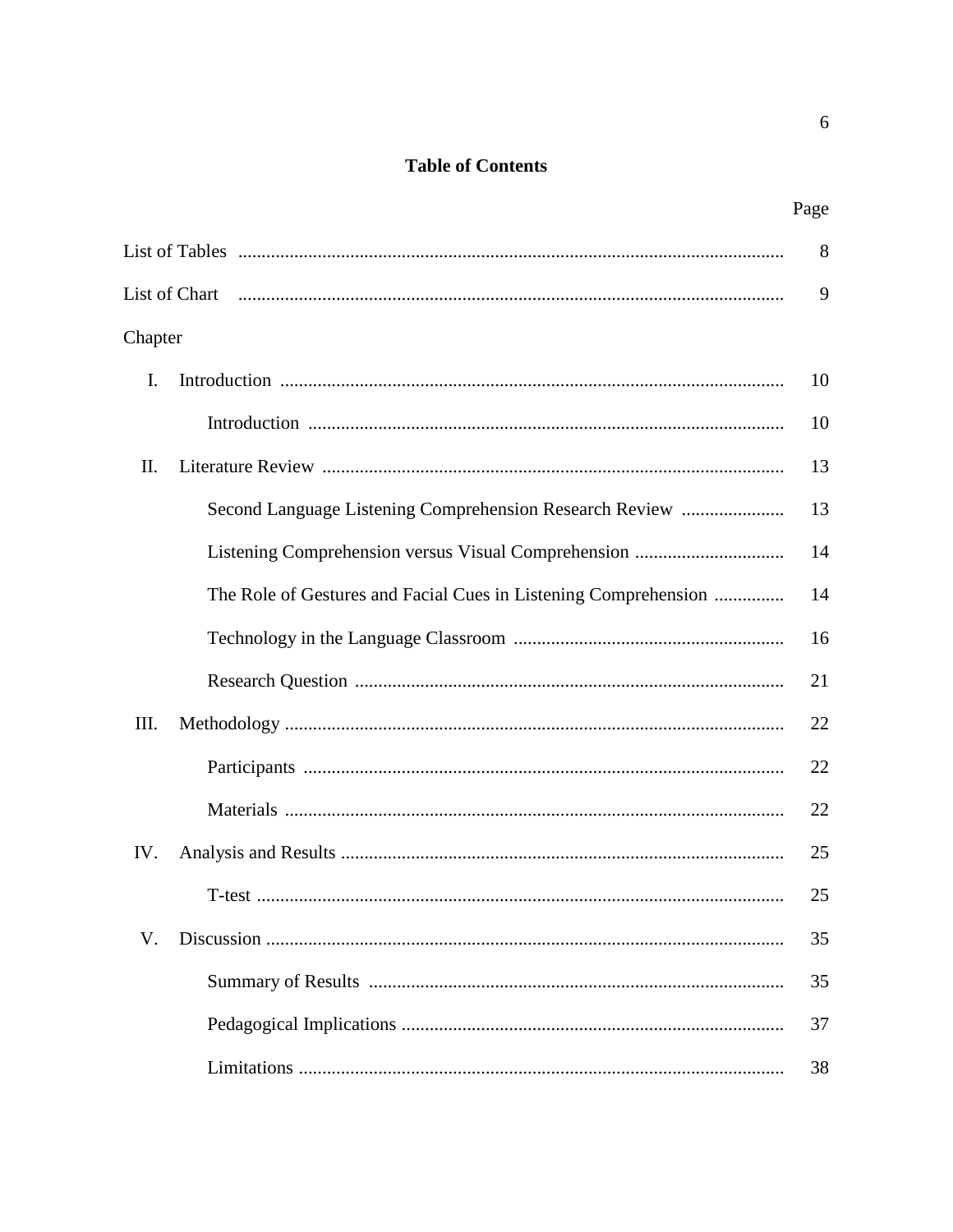| Chapter    | Page |
|------------|------|
|            | 39   |
|            | 41   |
| Appendices |      |
|            | 44   |
| $\bf{B}$   | 46   |
|            | 48   |
| D.         | 52   |

 $\overline{7}$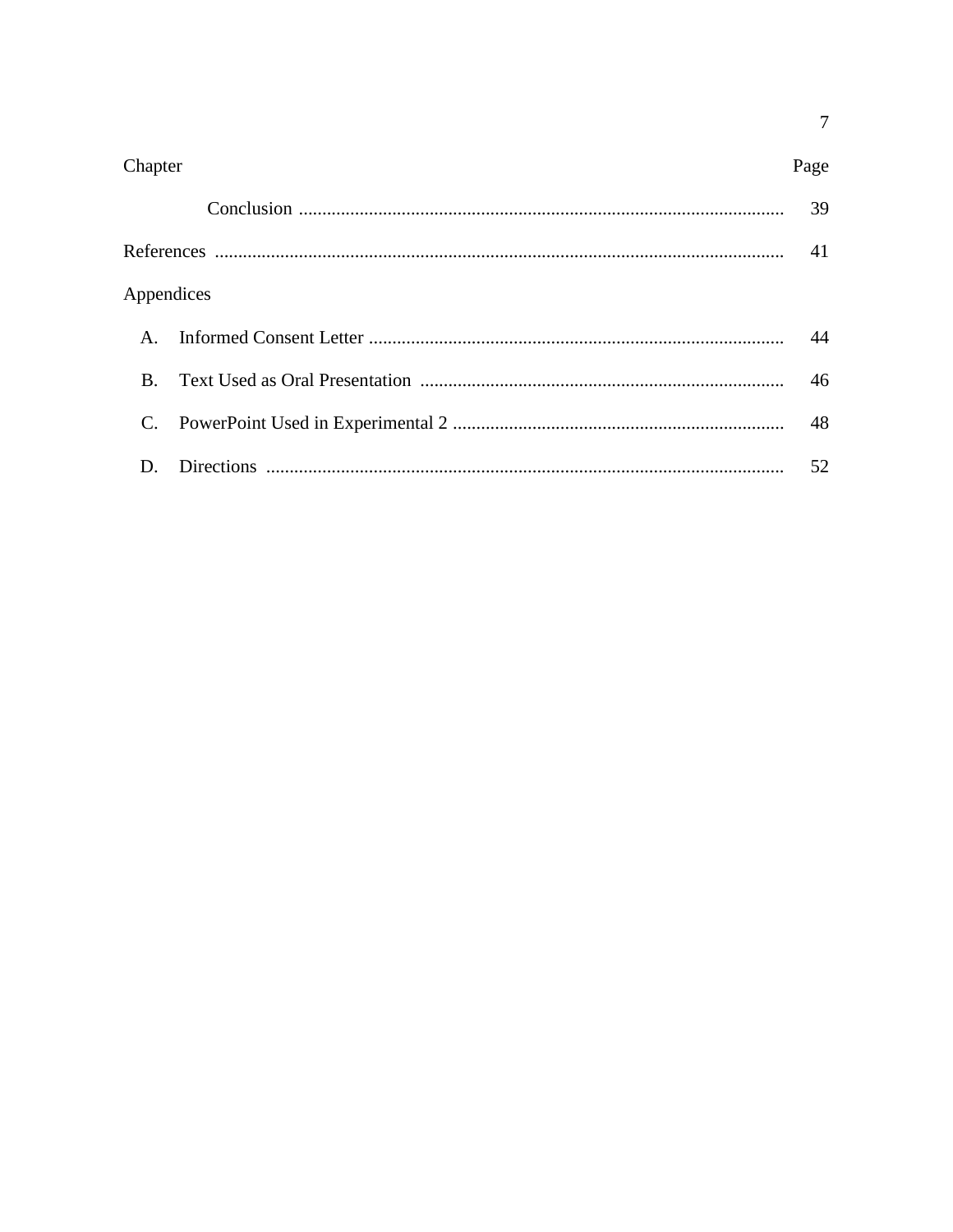# **List of Tables**

| Table | Page |
|-------|------|
| 1.    | 25   |
| 2.    | 26   |
| 3.    | 26   |
| 4.    | 26   |
| 5.    | 27   |
| 6.    | 27   |
| 7.    | 28   |
| 8.    | 28   |
| 9.    | 29   |
| 10.   | 29   |
| 11.   | 29   |
| 12.   | 30   |
| 13.   | 31   |
| 14.   | 31   |
| 15.   | 32   |
| 16.   | 33   |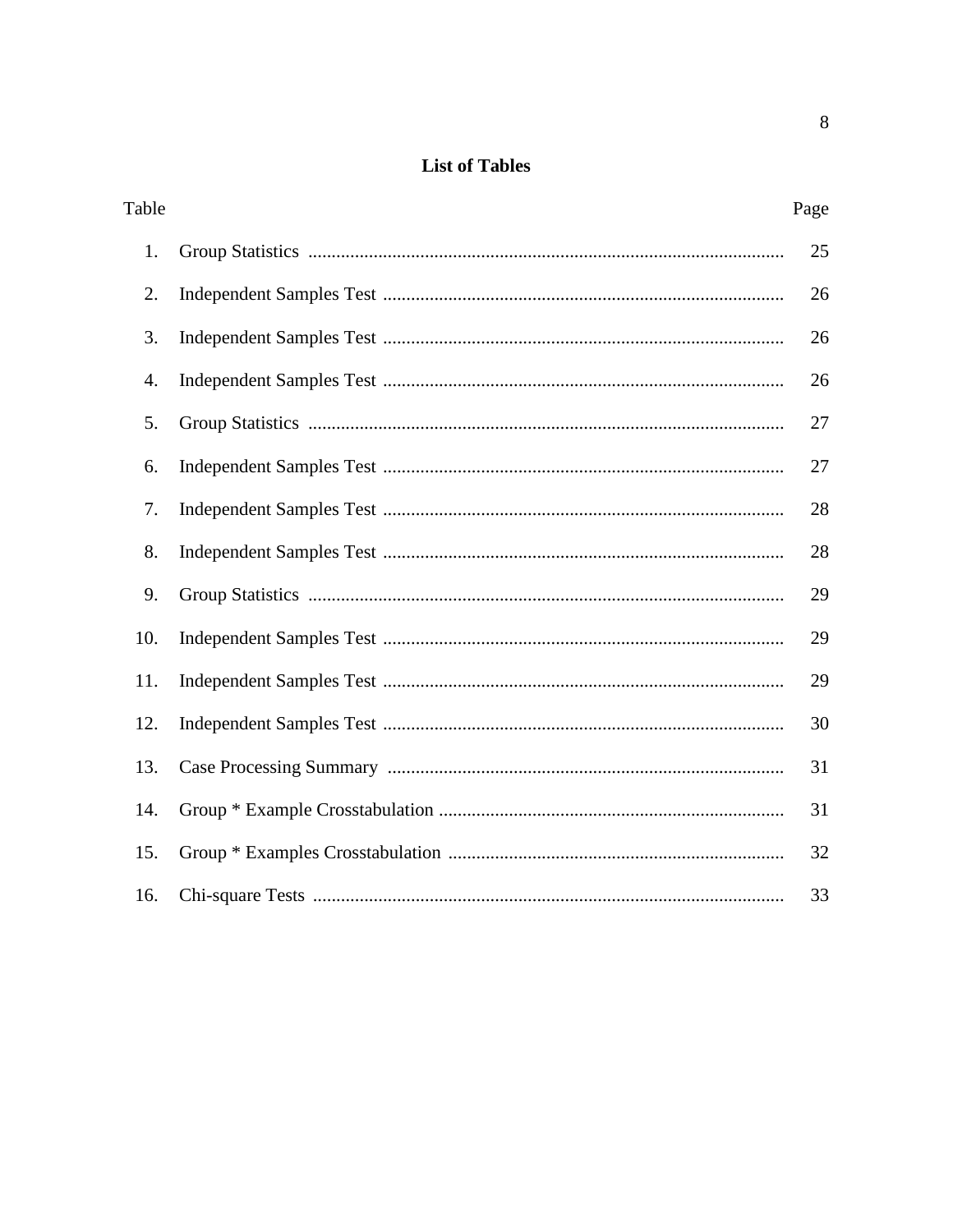# **List of Chart**

| Chart |                                                                | Page |
|-------|----------------------------------------------------------------|------|
|       | Bar Chart Comparing Number of Examples Cited by Group Category |      |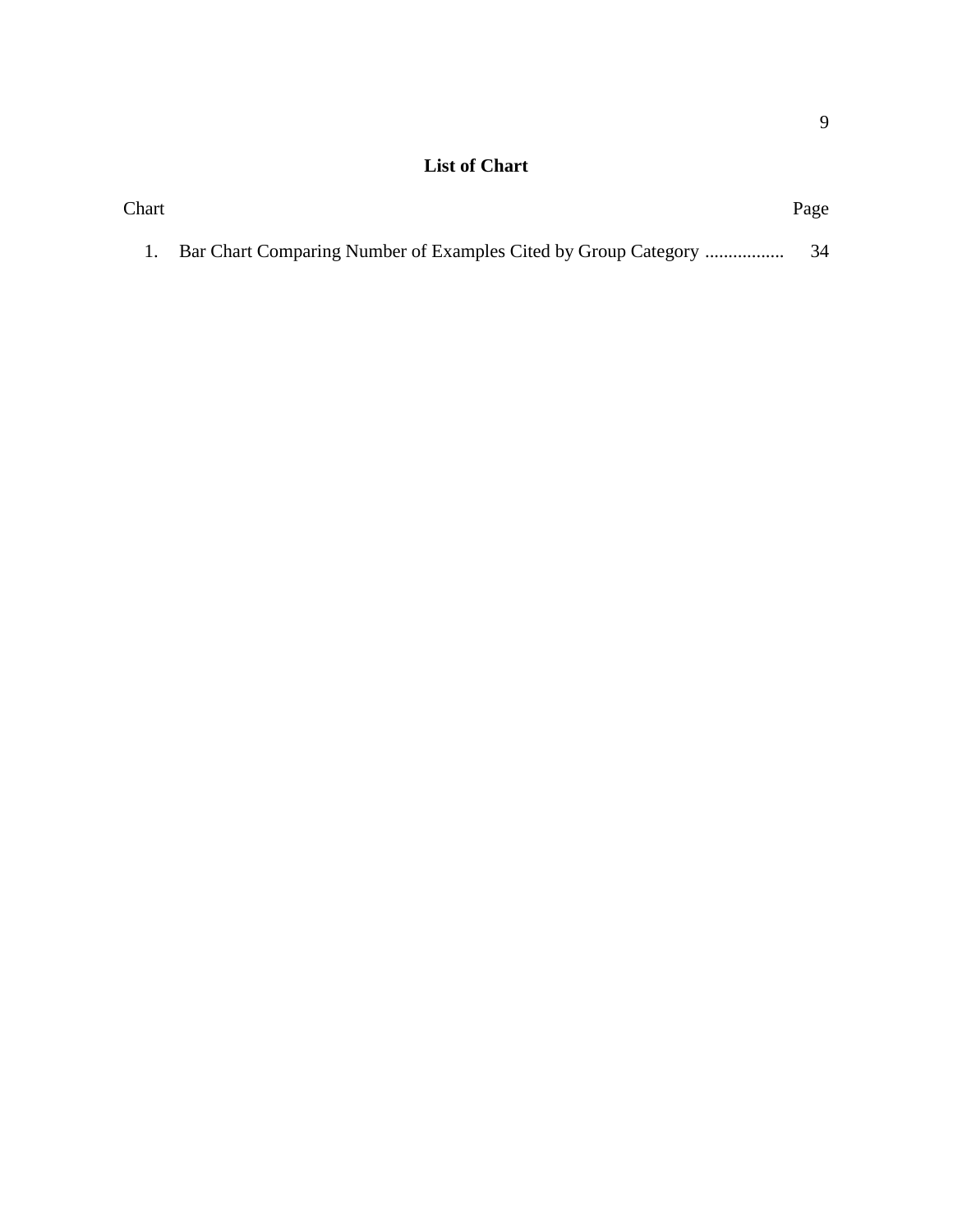### **Chapter I: Introduction**

### **Introduction**

There are many different ways to think about listening in L2, as there are many different ways to acquire the skills of listening in second language acquisition; thus, the permanent and crucial need to use multiple strategies in second language instruction in order to meet students' needs.

Indeed, as complex as language acquisition may be, listening falls under the same type of complexity, and it is difficult to isolate it from the entire process of acquiring a new language. Listening occurs in various situations and at different levels. Speech is often delivered using multiple ways of communication and comes from different speakers using their own personal way of communicating and interacting with others. Therefore, learners may be passive listeners in some situations such as lectures, watching movies, etc.; while they act as active participants in a conversation or a debate. In order to be able to communicate efficiently, or at least to understand what is being said, learners need to acquire the tools to decode what they hear and infer meaning regardless of the setting in which they may be. From a language teaching perspective, listening has been a challenging skill to teach, and remained ignored for a long time. It was considered a tool to convey content in the classroom, but never a tool in itself. Learners who lacked listening proficiency were not identified and their lack of comprehension hindered their language acquisition (Field, 2008).

Fortunately, listening comprehension status has evolved and is recognized as one of the major components in learning a second language. As a matter of fact, it is also equally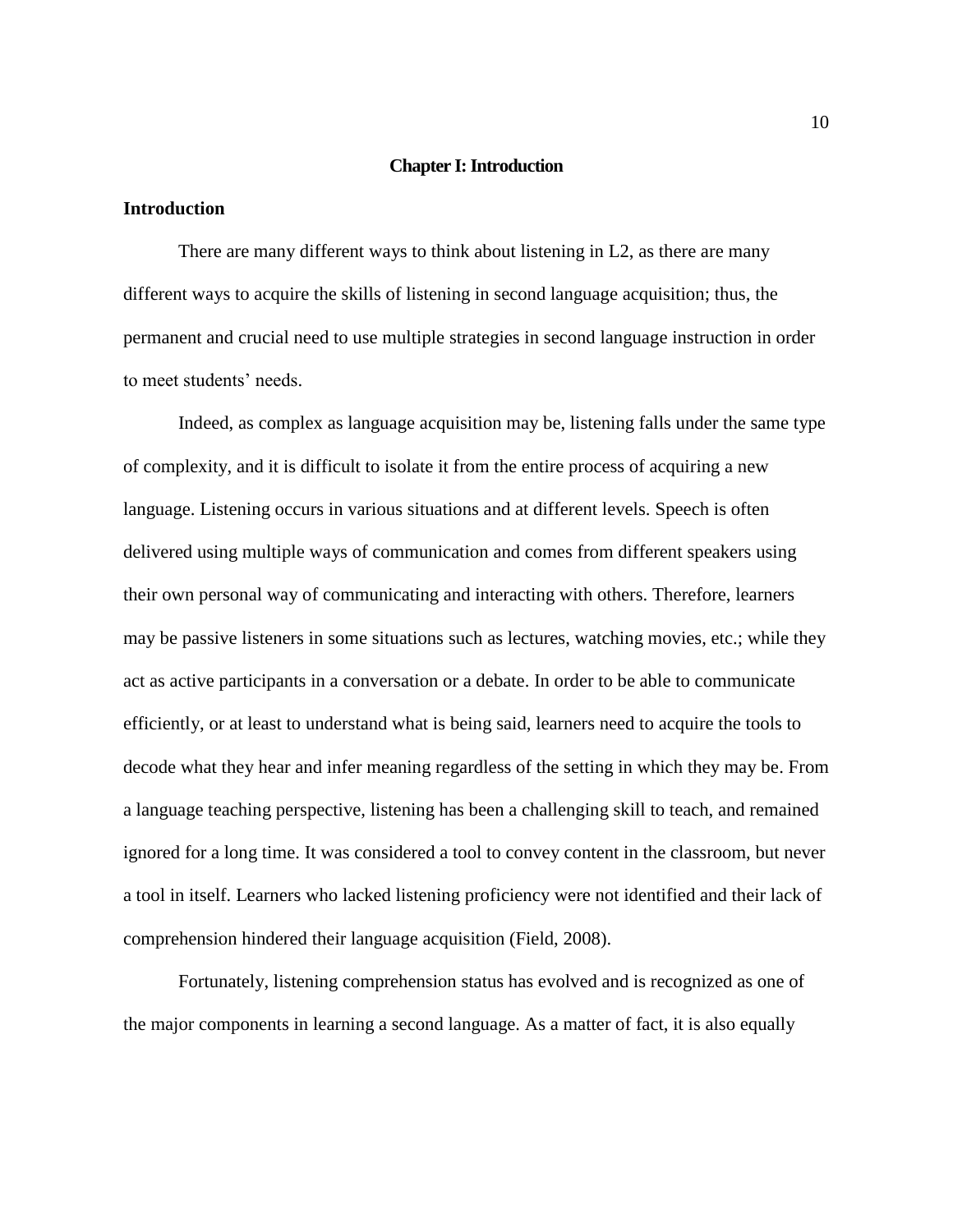important in first language acquisition and literacy. In his analysis of the listening skill,

Buttery (1980) describes listening as follows:

Listening, the recognition and interpretation of auditory stimuli is accepted as one of the most important features of children's learning…Listening skills are generally considered one of the four major components of language arts (the others being speaking reading, and writing). However, it is widely recognized that the ability to listen attentively and critically is generic to children achieving success in all academic areas as well as life in general. (p. 181)

Similarly, listening is just as important in the language classroom and as crucial for language learners as it is for children. As technology has evolved, teaching listening and speaking has also evolved drastically. While technology has made its way in classrooms, the means to introduce oral input to students has shifted from the standard audio input to a more elaborate mode, mixing videotaped lectures and video clips, along with PowerPoint presentations and so on. With a growing interest towards listening comprehension and what type of oral input serves best language learners, this research answers the following question: In a listening comprehension task, do visuals help or rather hinder learners listening comprehension and recall abilities?

To answer this question I used three distinctive mediums in language classrooms to introduce oral input to students in order to assess their listening comprehension proficiency and recall abilities. So, the first step in this research was to present students with a listening/recall task among three different groups who listened to the same audio content presented in three different way:

1. Group 1 (Control group): simple recording with no text or images.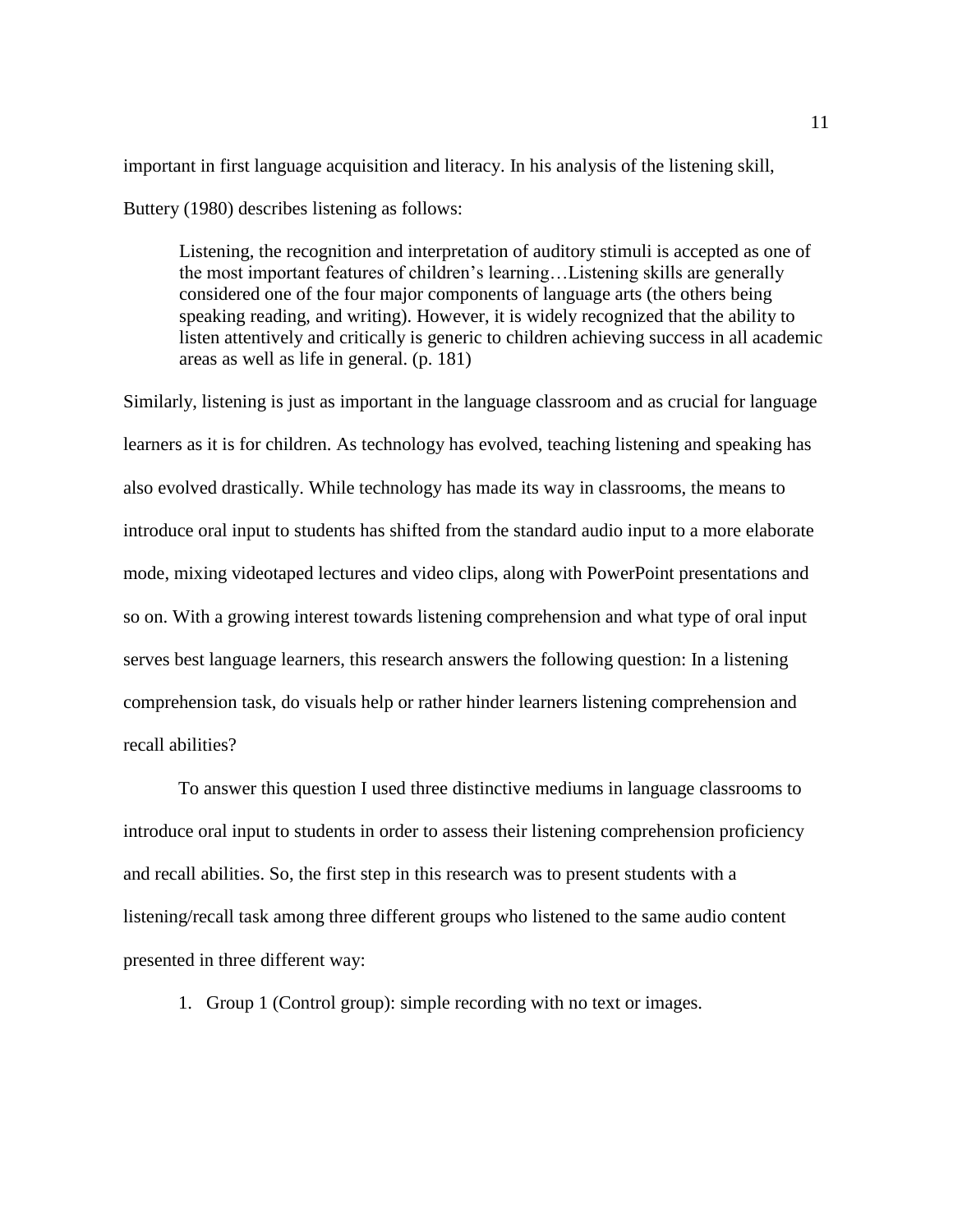- 2. Group 2 (Experimental 1): same recording + video of speaker using facial cues and gestures.
- 3. Group 3 (Experimental 2): same recording + PowerPoint presentation that included text and pictures.

The first section of this paper discusses the current and not as current, yet relevant literature and research findings in L2 listening comprehension. It is followed by a methodology section in which I explain how this research was conducted, who the participants are, in which setting and under what conditions the data was collected, analyzed, and interpreted. Section 3 will present the results and the analysis of the findings, and the final component of this paper is the discussion section which includes limitations and conclusion. The materials used to conduct this project are added in the appendices section.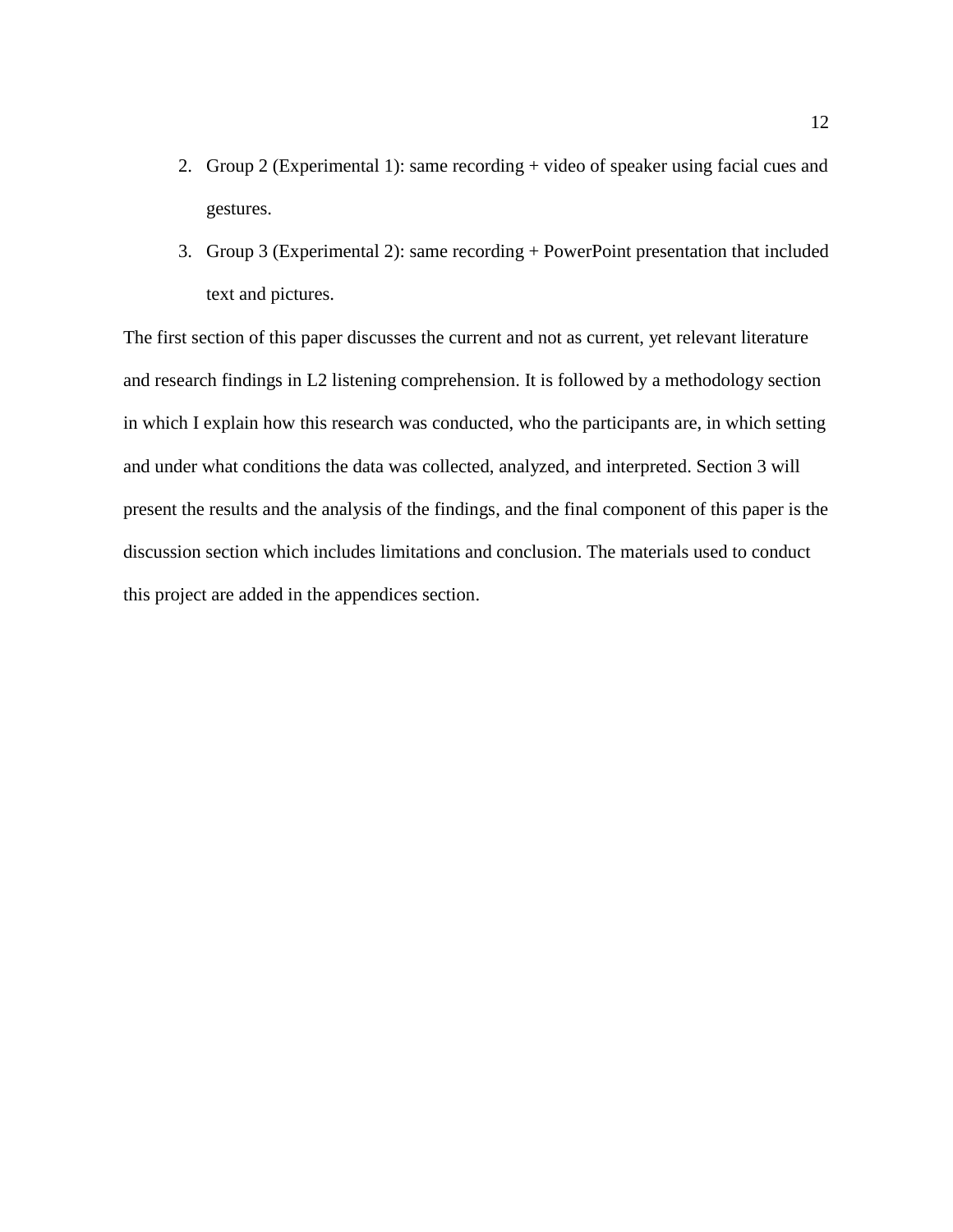### **Chapter II: Literature Review**

This study will investigate the relevance of visual support in a listening comprehension classroom among English second language learners. Listening occurs in different settings, but for a long time, oral information was presented via audio input solely in language classrooms; however, attention is growing about the effect of visual cues whether they comprise authentic communicative style involving facial cues and gestures, or the use of technology with pictures, videos, text to go along with the oral input. This literature review will start with a Listening comprehension research review, and then will extend to three different aspects of listening comprehension strategies used in language classrooms:

- Listening Comprehension Versus Visual Comprehension
- The role of gestures and facial cues in Listening Comprehension
- Technology in The Language Classroom

### **Second Language Listening Comprehension Research Review**

The interest of language experts in L2 listening comprehension has generated a large body of research, and several factors involved in listening have been investigated. In a review of Second Language Listening Comprehension Research, Rubin (1994) cites several studies and constructs her article around some major factors involved in listening comprehension and the characteristics of each one of them. The first point of interest Rubin describes is related to speech and its features. She highlights the importance of speech and how it is conveyed to allow comprehension and retention of information. Another aspect described in this literature review is about listeners and how their level of proficiency can affect their listening abilities along with few studies dealing with working memory, age, and background knowledge. More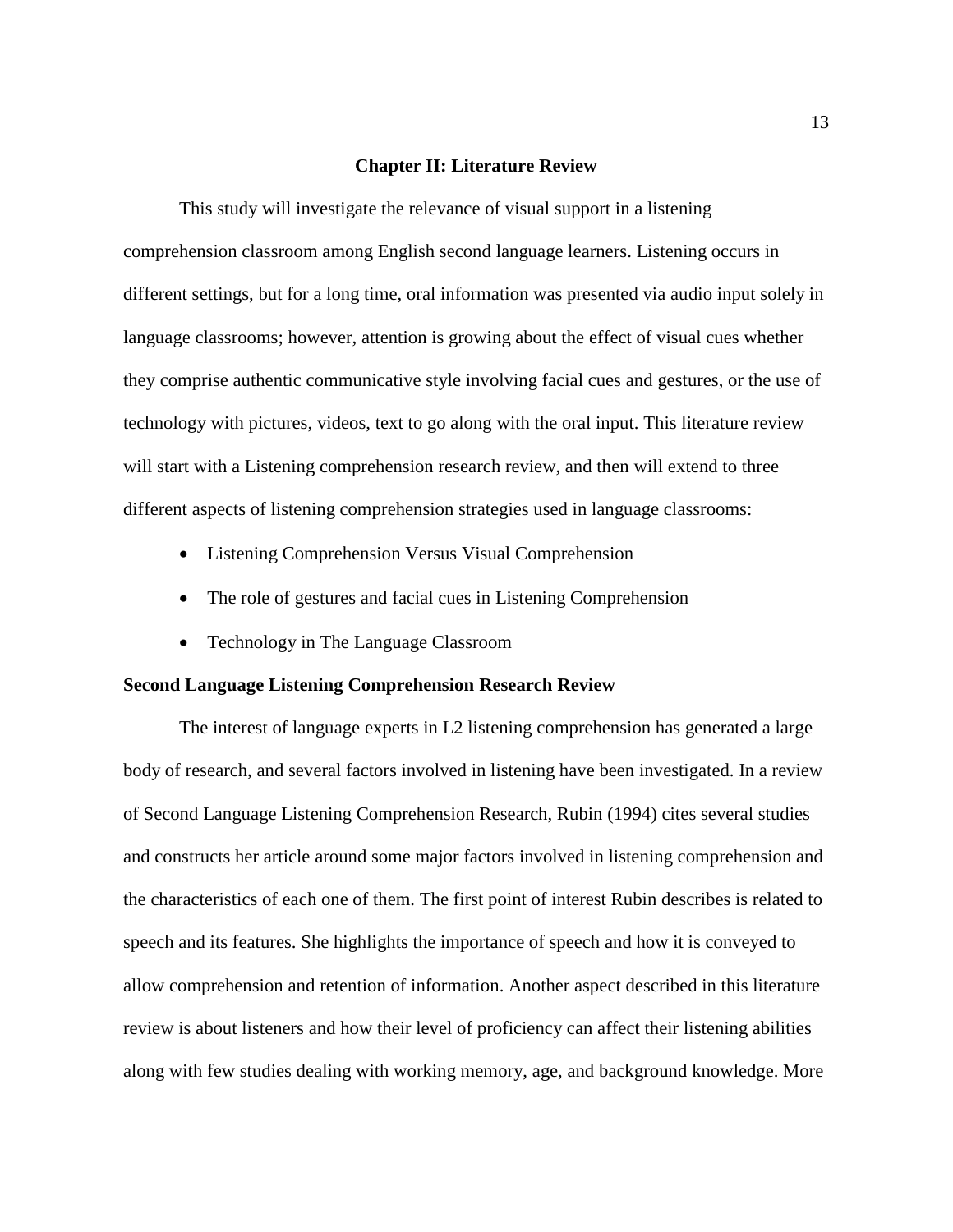challenging yet very interesting is language processing during a listening task. At last, and for the purpose of this study, it is important to mention that in this article, Rubin (1994) stresses the value of visual support in listening comprehension and cites several studies including her own in favor of using videos in language classrooms.

### **Listening Comprehension versus Visual Comprehension**

Making reference to Rubin's article, Hoven (1999) correlates listening comprehension to visual comprehension and argues that LC and VC are complementary and should both be incorporated in teaching listening and speaking in L2. Technology has evolved and the use of visual media will bridge visual comprehension to listening comprehension to help learners listen to oral input while negotiating meaning from visual cues. She also makes reference to gestures and body language as a significant part of the visual input learners receive while listening (Hoven, 1999). For instance, in a study conducted by Driskell and Radke (2003), which involved eighty participants who were all native speakers of English, the results showed that albeit the fact that gestures helped speakers produce effective speech, they also undeniably assisted listeners in perceiving more indicative information to access better understanding.

### **The Role of Gestures and Facial Cues in Listening Comprehension**

Furthermore, McCafferty (2004) studied the case of a second language learner of English and videotaped several interactions of a Taiwanese student with a native speaker of English over a period of 8 months. The results clearly suggested that gestures played a significant role of mediator in the language learning process (McCafferty, 2004). It is difficult to ignore the role of gestures and body language and how it serves a communicative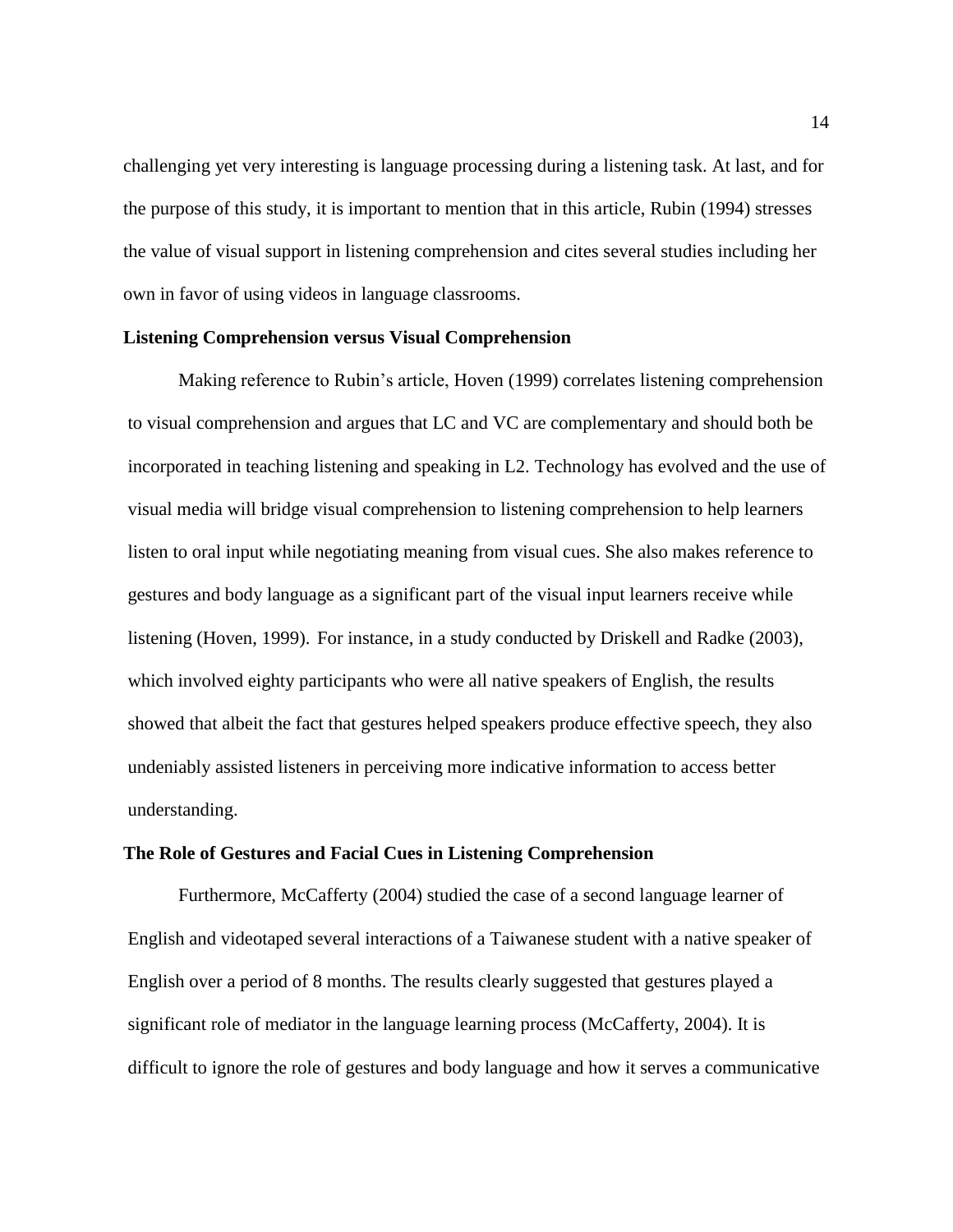function and central role in second language learning. As a matter of fact, Gullberg and McCafferty (2008) argue that for a long time, the study of gestures fell under the umbrella of a "paralinguistic mode of interaction, with the paralinguistic label given on the assumption that gesture is not part of the core meaning of what is rendered linguistically" (Gullberg  $\&$ McCafferty, 2008, p. 133). However, based on factual research, a growing number of language specialists now consider body language as one the most crucial and essential part of authentic speech (Gullberg & McCafferty, 2008).

Moreover, Sueyoshi and Hardison (2005) urged for the need to investigate further the role of body language in communication, and called for more studies on gestures and facial cues as they established a strong correlation between listening comprehension and gestures. In their study, they compared the scores of 42 language learners during a listening comprehensions task. First, they videotaped a lecture choosing carefully an unfamiliar topic in order to eliminate the possibility that the participants may draw meaning from their background knowledge to answer the comprehension questions. The participants were randomly assigned to three groups. They all listened to the same oral input in three different modes of presentation: audio, video showing the speaker talk without using any type of gestures and video with gestures and facial cues. The results indicated that the group who watched the video with gestures scored higher than the two other groups. The scores also showed that the lower level participants benefited the most from gestures and visual cues. These findings suggest that gestures and facial cues are significantly important in helping language learners infer meaning from speech, and most importantly, they are crucial for lower level learners who rely on those cues to attain better comprehension (Sueyoshi  $\&$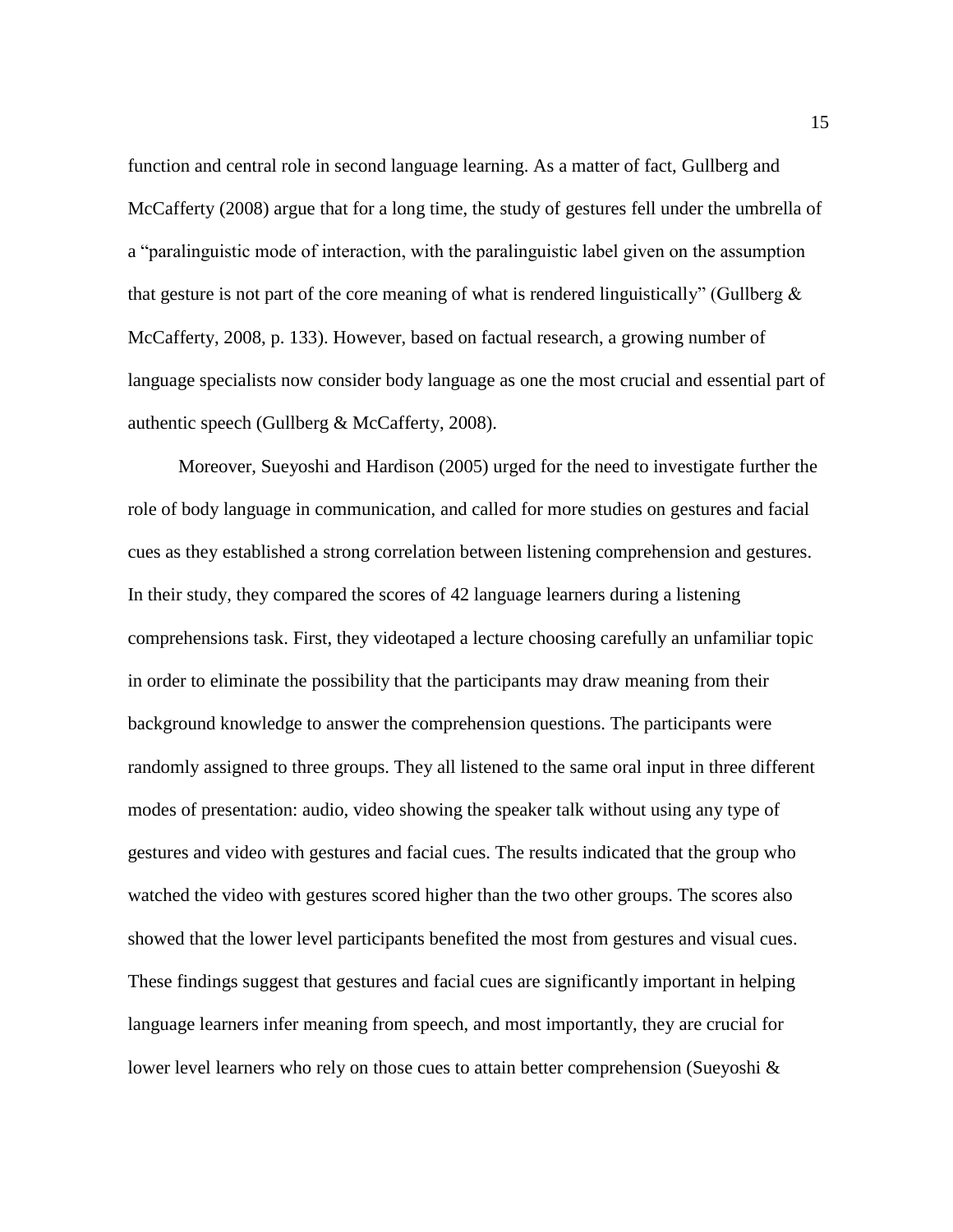Hardison, 2005). Gestures and body language are very closely related to listening and language learning. For example, TPR (Total Physical Response) is based on the correlation between gestures and listening comprehension. The purpose is to be able de understand oral input and demonstrate comprehension of the direction trough physical response (Nunan, 1999).

### **Technology in the Language Classroom**

From a teacher's perspective it is crucial to be informed and to be attentive to all aspects of language acquisition. Becoming aware of the contributing factors and strategies second language learners rely on during the process of acquiring their L2 are part of teachers' role and responsibilities towards the students. Learners use strategies to interpret the oral input they listen to in a classroom (Field, 2008). Defining those strategies is beyond the scope of this research; however, taking into account the features that may be strategically used by second language learners in a listening activity is directly related to this study. If research on body language suggests that gestures and facial cues assist learners in understanding and making sense of what they hear (Cassell, McNeill, & McCullough, 1998), it would also be interesting to investigate the use of videos during a listening comprehension activity in the language classroom from a broader perspective. In 1974, Weston and Friedlander conducted a study among 247 young children between the ages of five to nine to compare the effect of using several modes of delivering oral input, and how it would affect children's comprehension. The results showed a clear advantage for using videos to aid students' comprehension while the mode of presentation that had the least impact and scored the lowest among the three groups was the use of audio input alone without any visual support.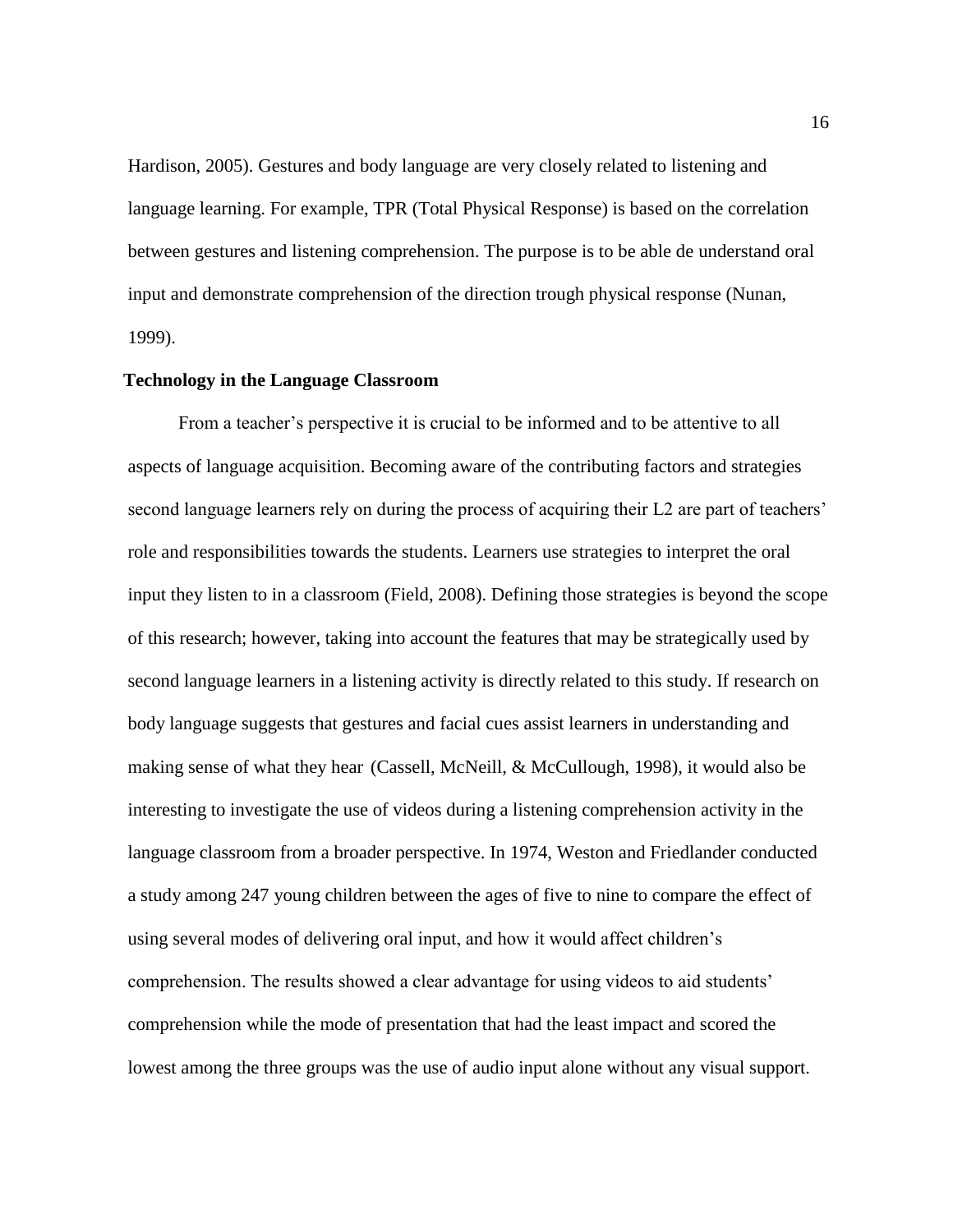The use of technology in a listening comprehension classroom is beyond crucial and goes back to the invention of the cassette in the 1960s (Sha, 2010).

With the technological evolution, teachers have more tools at hand in today's world than they did 40 years ago. Computers have revolutionized many aspects of our lives and have made a significant contribution to education and language learning. Multimedia learning environments as described by Jones and Plass (2002) have the potential to assist learners during listening comprehension activities by adding written text and images to oral input to create more connections in the learners' mind to build and retrieve information. For instance, Hulstijn (2003) compared two major movements in the cognitive science: connectionism and symbolism to show the link between "the connectionist models of language processing and listening skills" (Hulstijn, 2003, p. 413). He argued that besides the importance of both types of language processing that learners need to develop to be able to infer meaning; multimedia components add to the value of input by allowing dual modes of processing and help learners connect linguistic features in their minds.

In many aspects, listening comprehension has become strongly tied to technology. For example, most standardized tests such as the TOEFL have become computerized or at least offer a computerized version of what used to be the traditional paper based exams. Therefore, it is safe to think that the listening comprehension component would be the most affected by the use of technology. Indeed, the listening comprehension section of these tests consists of visual information along with oral input. It combines still pictures, such as charts and graphs related to the content, or videos of people interacting in normal settings to introduce conversations and dialogues for the purpose of the listening comprehension task (Ginther,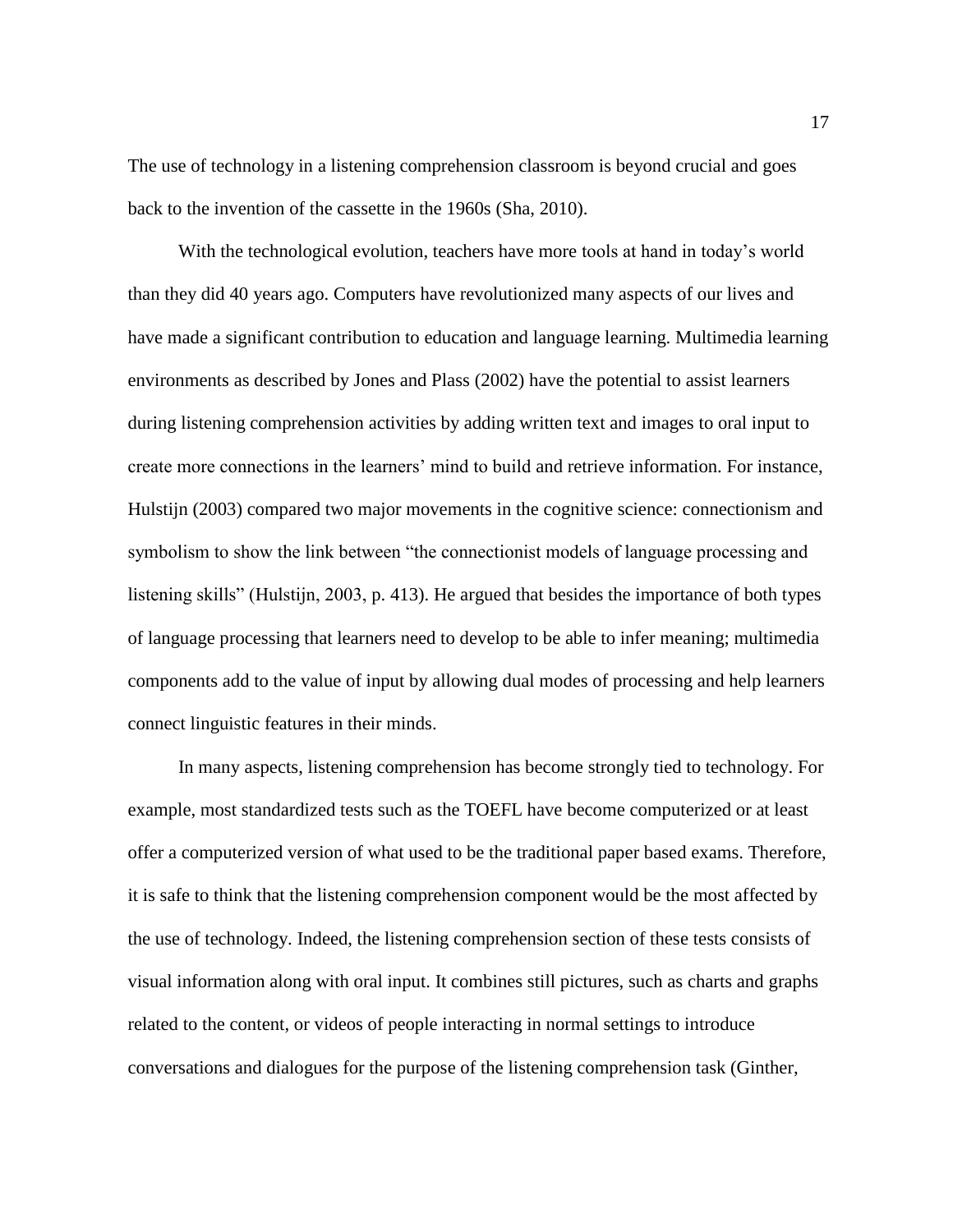2002). As a matter of fact, Wagner (2007) argues that the inclusion of non-verbal input in listening tests serves two functions. Those two functions reside in the fact that they provide authentic situations in which speech may have occurred. They also help test takers infer meaning from visual input rather than oral input alone. He argues that since listening in L2 has evolved with technology and since the use of videos in language classrooms has become more predominant, researchers have established that when oral input is introduced with visual input, listeners are more likely to infer greater meaning. So hence, the lack of visual input during a listening task seems to hinder comprehension or at least puts more limitations on learners' ability to infer meaning using several sources as it is the case when non-verbal communication is introduced (Wagner, 2007). From a similar perspective, Ockey (2007) conducted a research to investigate the effect of *Still Image and Video in Computer-Based Listening Tests*. Although, the results of the study did not indicate a significant effect of still image on listening comprehension in the context of testing, it did not deny the importance of visuals in listening comprehension. In fact, the results indicated that non-verbal cues are highly significant and that listeners use non-verbal communication such as "lip movements, facial gestures, and other body language to construct meaning."(Ockey, 2007, p. 532). Another interesting aspect researchers have questioned in second language listening comprehension is the use of digital stories and their effect on language learners. Verdugo and Belmonte (2007) obtained significant results supporting the positive effect of digital input and the use of images to accompany oral input in order to gain comprehension. They concluded their study with the following suggestion: "lesson plans and didactic guidelines based on digital content would be very useful for full-time school teachers and instructors.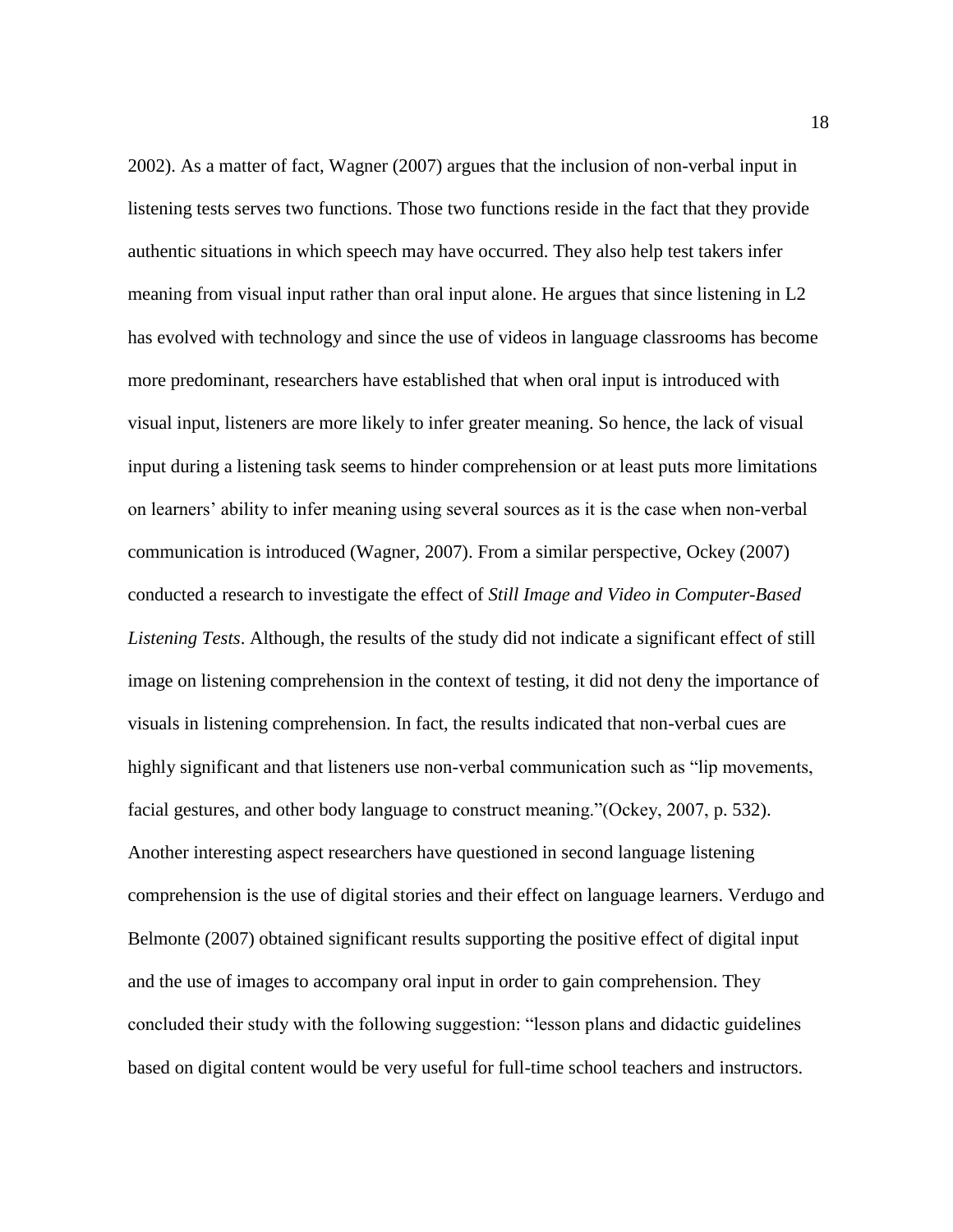Multimedia content can be integrated with the dynamics of conventional methodologies and instructional practices." (Verdugo & Belmomte, 2007, p. 97). On the same note, Grgurovic and Hegelheimer (2007) made a clear recommendation towards designing materials for teaching listening comprehension incorporating new technologies and multimedia components. Their investigation focused on the use of help by language learners in a listening task and showed that those who used subtitles performed better than those who did not. However, they also underlined the fact that language learners may benefit from a broader type of help based on their learning styles (Grgurovic & Hegelheimer, 2007). Given this insight, it is crucial to highlight that the use of videos during a listening comprehension activity offers multiple choices. One single help option may not benefit all students at once. However, using diverse modes of non-verbal cues such as still images, gestures and body language, and so on may present better results on a long term, if the needs of learners are met in terms of learning styles. Another important matter is the use of authentic material. Technology does not exclude the importance of presenting learners with authentic oral input (Robin, 2007). It helps learners develop listening strategies by inferring meaning using different channels and associating visual resource to oral input. Seo (2002) studied the effect of visuals on listening comprehension and the results he obtained revealed that learners who are presented with visuals during a listening comprehension activity are more likely to use top-down processing, while those presented with audio input alone tend to rely on their bottom-up processing (Seo, 2002). This might be highly important for more advanced students who already have basic knowledge of the target language and need to develop their listening skills.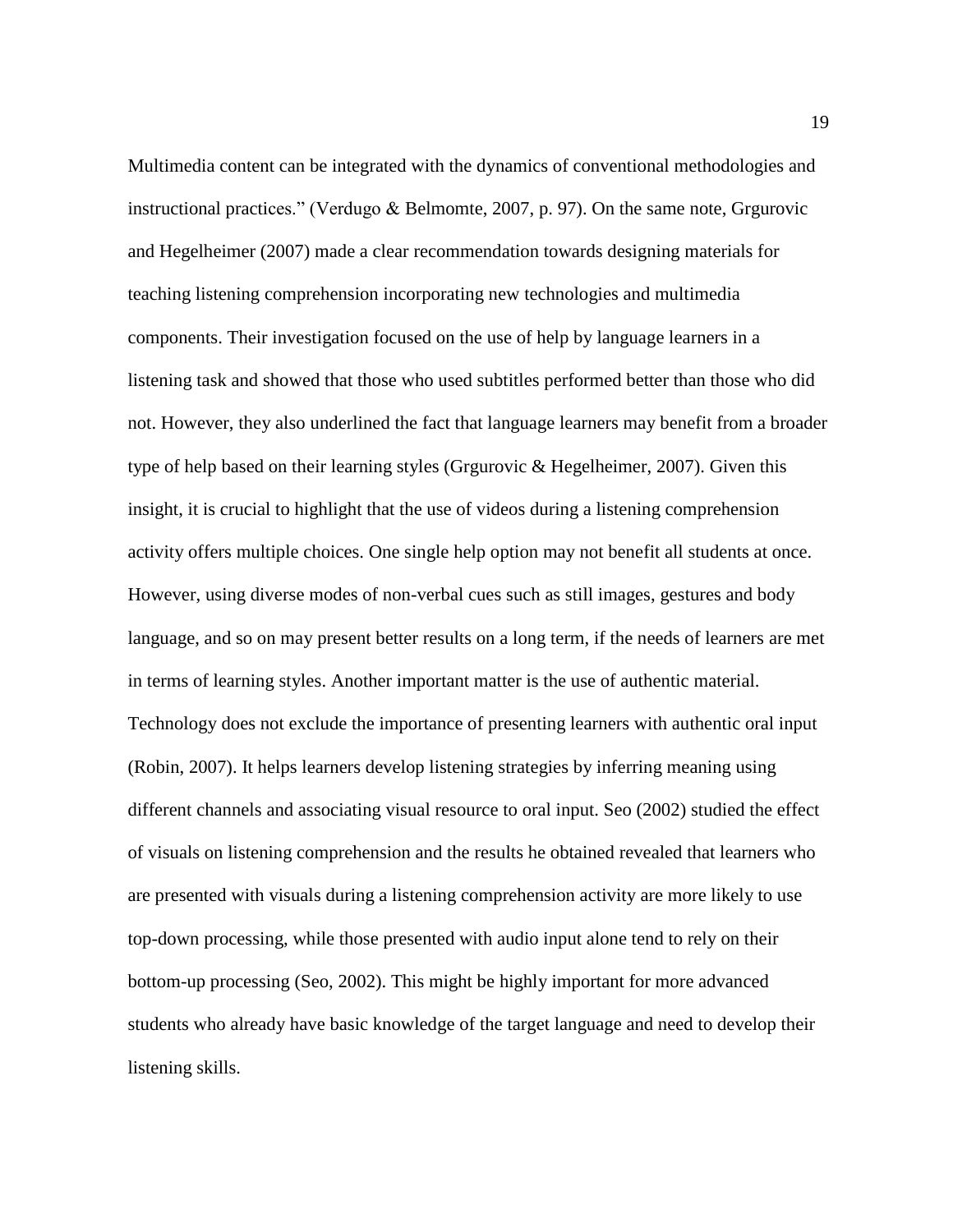Of course there are many other studies in second language acquisition that investigated the role of visual input in listening comprehension. It is quite difficult to include all of them in this review; however, it appears that there is a consensus about the effectiveness of visual input and technology in language learning in general and listening comprehension in particular. Teachers have several options to choose from using videos in language classrooms. The best way to describe the advantages of technology is to borrow Rost (2007) words:

One of the very exciting aspects of teaching listening is that so many aspects of instruction, both classroom instruction and self-access instruction, can be enhanced by technology. We are now better able to offer learners the most suitable kinds of input and provide effective forms of presentation and scaffolding. We can isolate, slow down, and manipulate listening processes in order to provide specific interventions that will actually help our learners become better – more motivated and more curious– listeners. (p. 106)

It is quite subsequent that researchers have argued that visual cues play a crucial role in helping listeners grasp more meaning and attain a better interpretation of what they hear. Visual comprehension has become inherent to listening comprehension with the development of technology and visual media (Hoven, 1999). With this in mind, it would be interesting to investigate the effect of visual comprehension on listening comprehension using three different modes of oral input.

Audio texts were used for a long time before technology offered other ways to introduce sound files to listeners in language classrooms. Computers have revolutionized education as much as they have changed almost every aspect of the modern life. For the purpose of this study, and in order to investigate the effect of visual input learners may receive during a listening comprehension task, the same text will be used in three different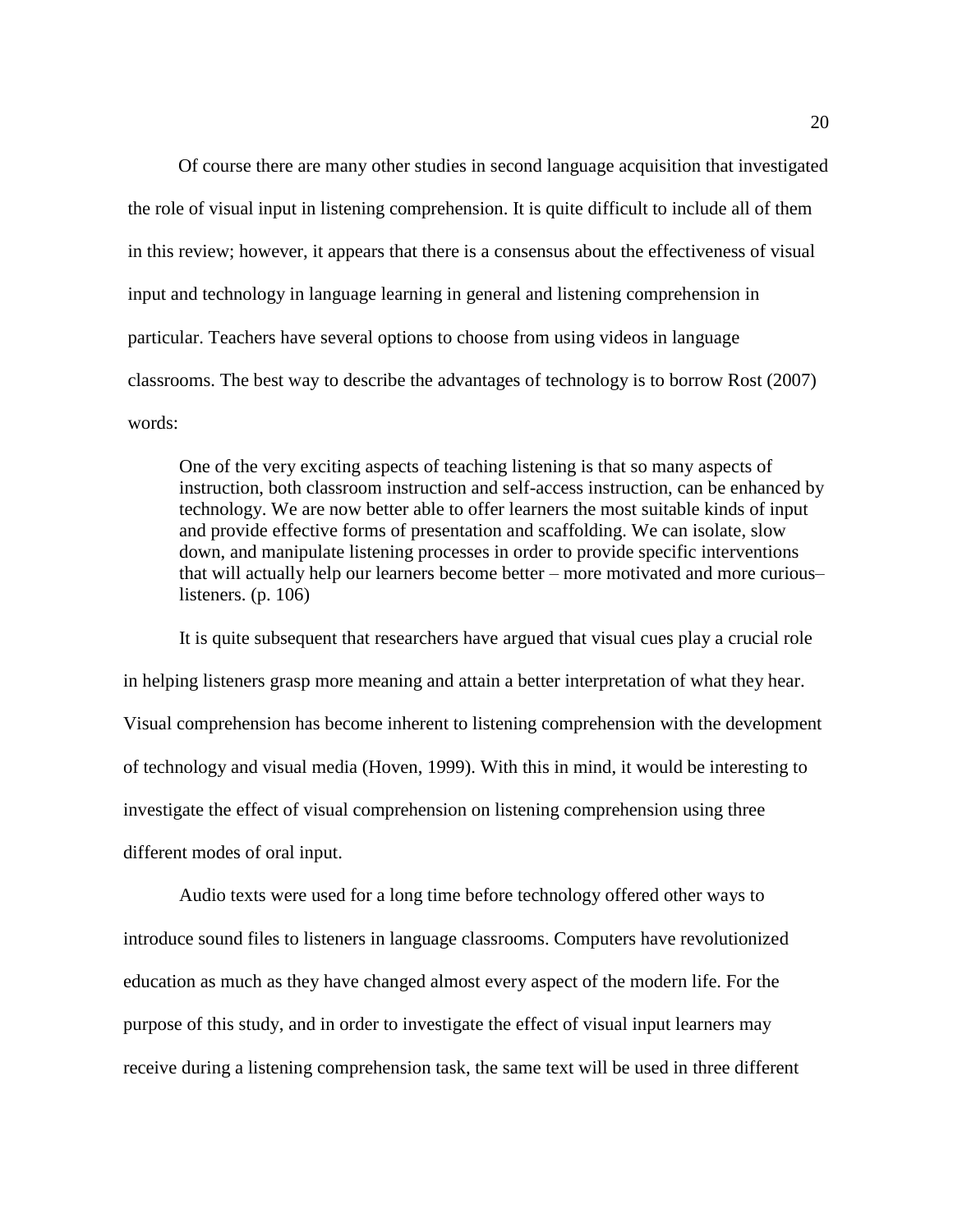ways. The "old fashioned" way of oral input as it was introduced in language classrooms in the mid-1960s (Sha, 2010), in other words, audio text without any visuals. On the other hand, the same text will be used in combination with visual information. The visual input will be of course significantly related to the acoustic text for the purpose of a listening comprehension activity. This visual information should help assist learners in building meaning from what they see as they listen.

As this literature review suggests, a large body of research in the field of second language listening comprehension recommends using several means of oral input (Rost, 2007) in order to improve learners' abilities. For further investigation on this matter, this study compares three different means of input in a second language listening and speaking classroom in order to understand how each mode supports students' comprehension and recall abilities.

### **Research Question**

1. In an L2 listening comprehension classroom, does visual support to verbal content improve or rather hinder learners listening comprehension and recall abilities?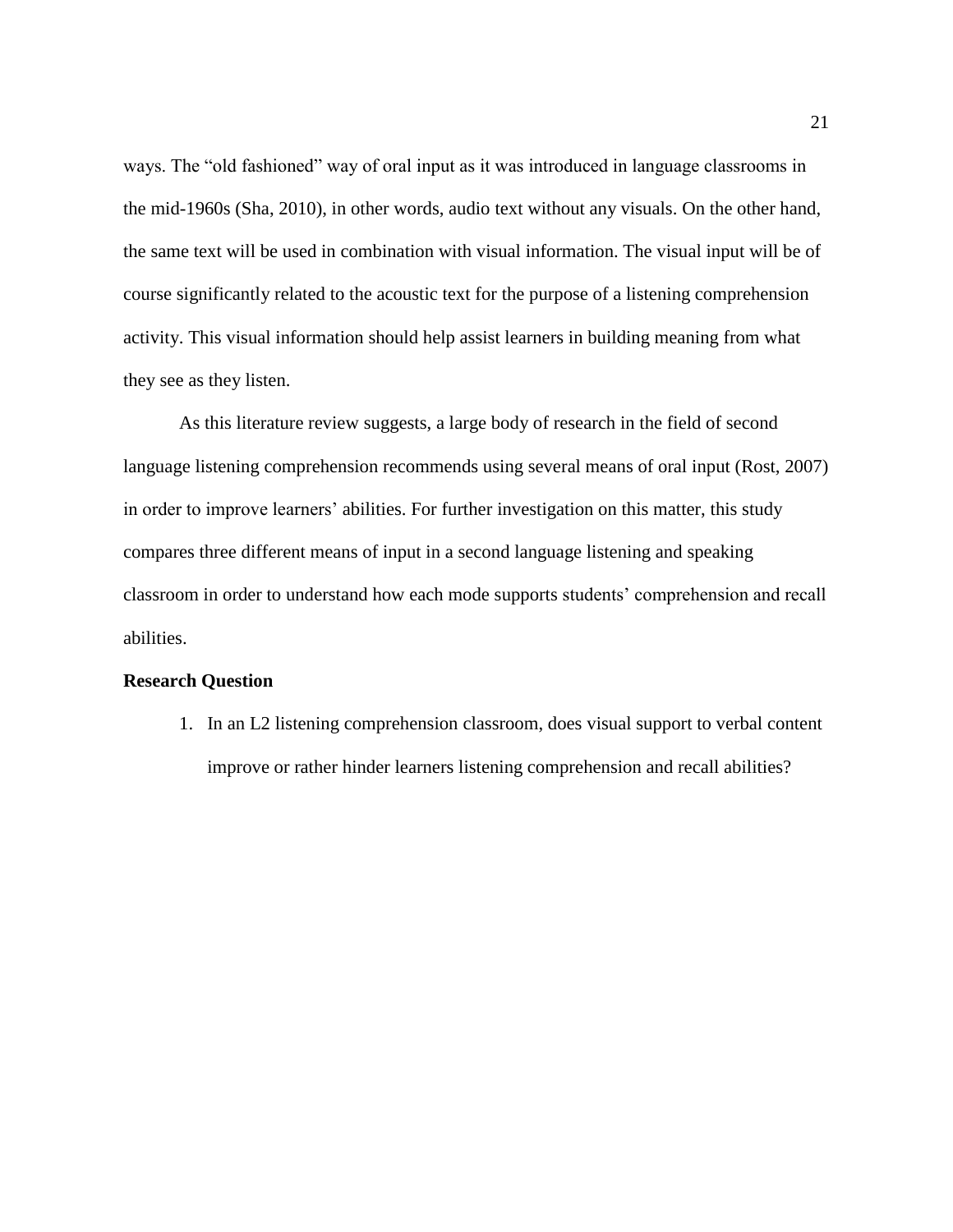### **Chapter III: Methodology**

### **Participants**

All the participants in this study are non-native speakers of English. They come from different cultural and ethnical backgrounds, and are between the ages of 18 and 25. All students have had significant instruction in English as a second language, and are considered advanced language learners. Nevertheless, these students have not passed the proficiency English test to be fully admitted at a North American university without having to satisfy specific language requirements in order to develop the areas in which they need to improve.

In this instance, these students are required to take and pass an English speaking and listening class offered through College ESL. The total number of participants for this study is 33 divided into three groups:

Control group  $= 10$ Experimental group  $1 = 9$ Experimental group  $2 = 14$ 

### **Materials**

In order to answer the research question, a quantitative method was used to measure the effect of three different types of oral input on students' comprehension and recall skills. Students were divided into three groups.

The control group listened to a presentation about the role of social media in marketing. They listened to the presentation twice, and were directed to write a recall as detailed and complete as possible about the content of the presentation. The control group did not benefit from any type of visual support during this task.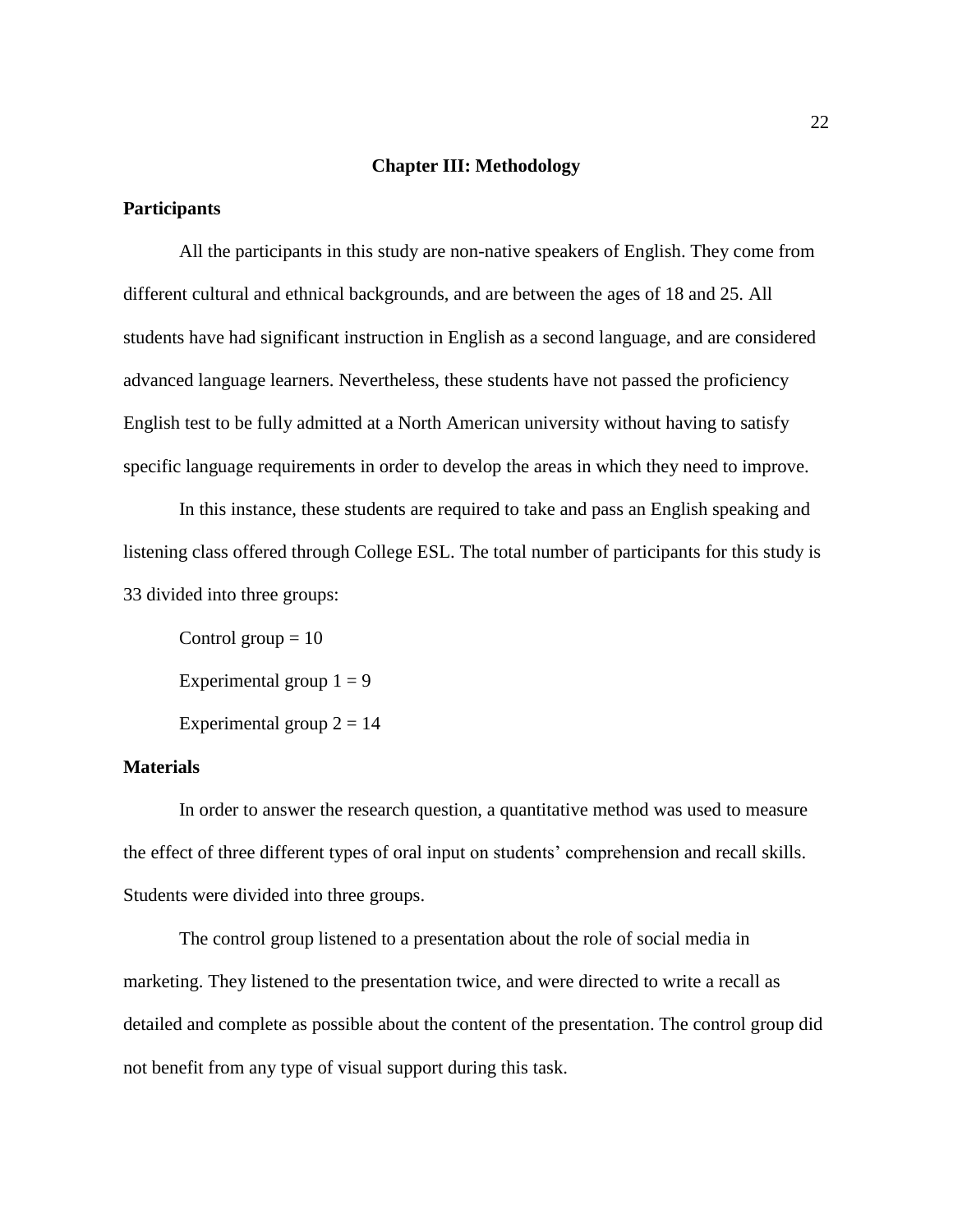Experimental group 1 listened to the same presentation twice and students were instructed to complete the exact same written assignment. This group however, received the information in a form of a video where the presenter could be seen. The presenter used noticeable facial cues and gestures while delivering the content of the presentation to emphasize its content.

Experimental group 2 followed the same instructions. First, listening twice to the presentation, then, wrote a recall, however, this time, the lecture was in a PowerPoint presentation format, and text as well as images were projected on the screen for students to follow along with the listening part.

Needless to say that the voice behind all three presentations was the same. In fact, the audio from the video presented to Experimental group 1 was used in the control group setting, and likewise, used to create the PowerPoint for Experimental group 2.

Also, all 3 groups were given the same amount of time to complete the task in identical classroom settings within the same week.

The text used for this listening activity was retrieved from a website "www.about.com", and the main reason for choosing it is that:

- One, it was used in previous semesters in similar classroom settings and has proven to be effective and at the level of our students,
- The topic is familiar to our learners, as research suggests that background knowledge is key for L2 learners in any type of language learning activity.

Once collected, the data analysis focused on 2 different aspects: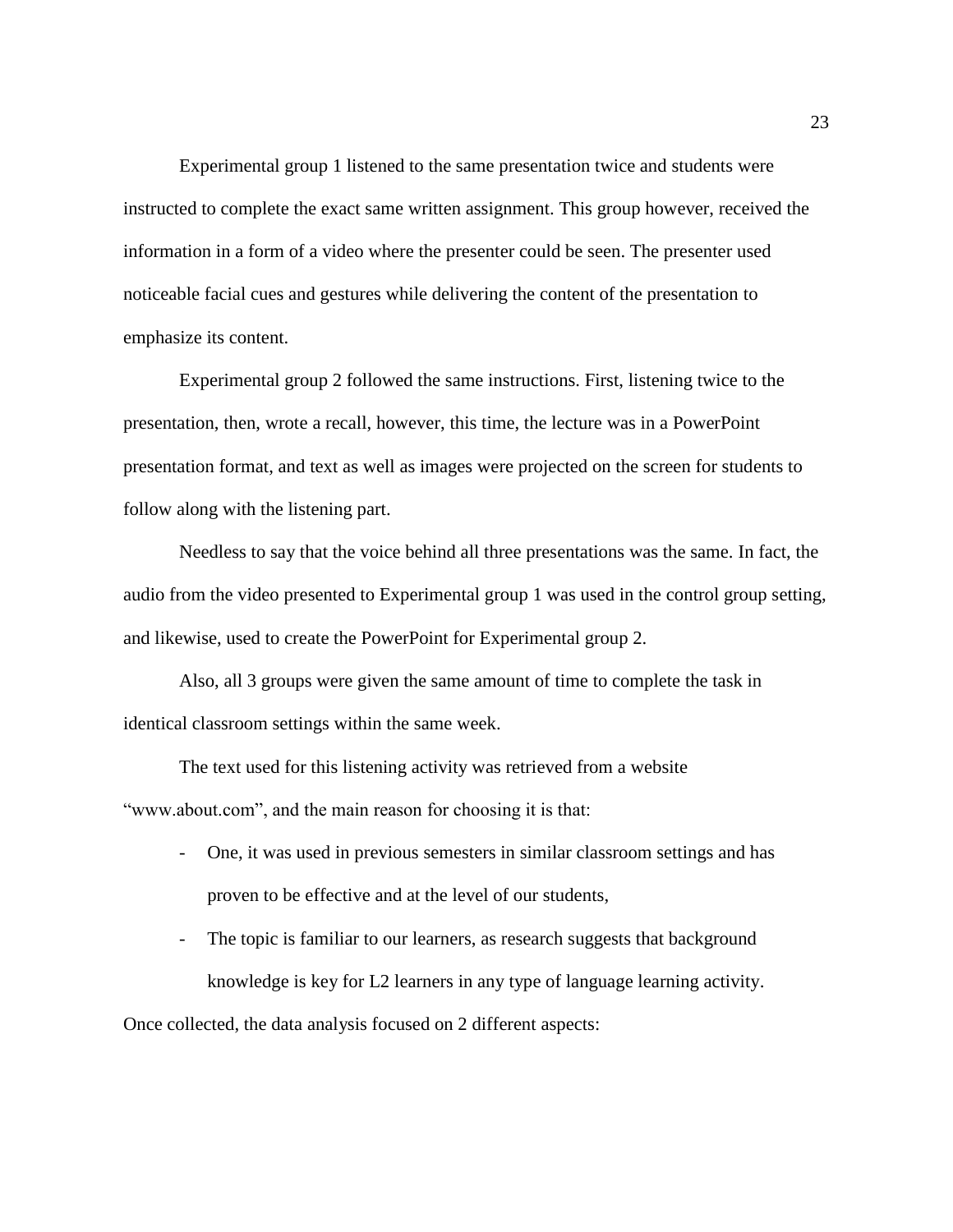The first part of the analysis, compared the writing samples in each group by scoring them based on the number of T-Units. A T-unit is a linguistic term first introduce by Hunt (1965) to describe "each unit that is grammatically capable of being considered a sentence" (p. 37). For this part of the research, a T-test was run, and we will discuss the result in the section below.

This study also looked into more specific details, and focused on the number of examples of people and companies who use social media for their marketing approach who were mentioned in the presentation. A count of the number of examples students were able to cite in each group allowed for more specific information about students' comprehension and recall abilities based on the type of oral input they received. There was a total of four examples mentioned in the presentation. A Chi-square test was run for this section of the study to compare the number of examples cited in each group.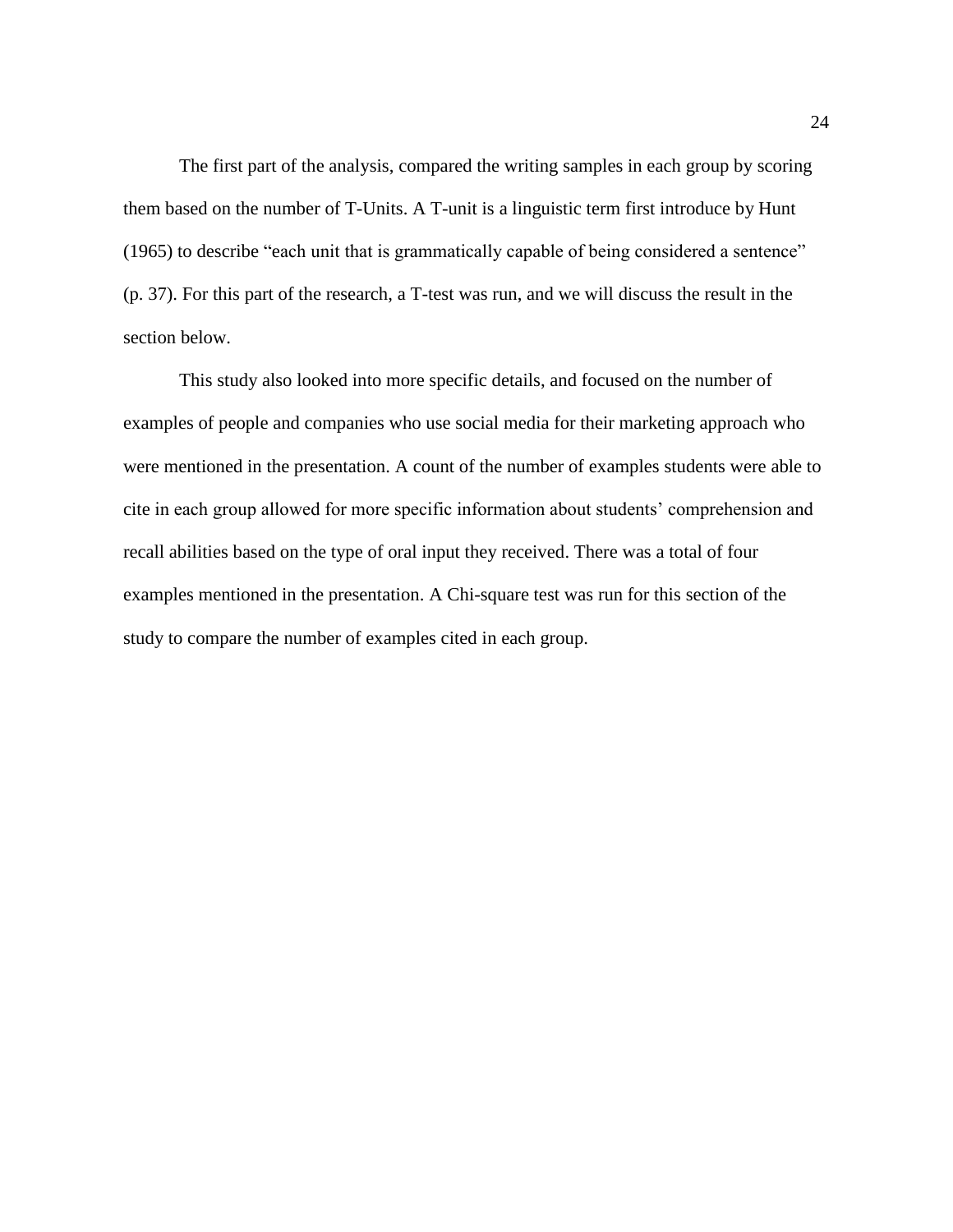### **Chapter IV: Analysis and Results**

A number of statistical tests were run in order to examine the differences between the three different modes of oral input at two different levels:

First, a T-Test to compare the number of T-units in each group,

Two, Chi-square tests to draw analysis from the number of examples cited by students in each group, and what significance this may have based on the type of visual support during the listening task.

### **T-test**

The goal for running this test is to compare the means between groups based on a level of confidence of 95%. My expectation is that there may be a significant difference in the means based on the condition for each group. The hypothesis for the T-Test is established as follows:

**Condition 1**: Control group vs. Experimental 1:

Ho: C = E1

\nHA

\n
$$
\neq
$$
\nt = -.436

\nsig = .668

Table 1

*Group Statistics*

| Group               | Mean | Std.      | Std. Error |
|---------------------|------|-----------|------------|
|                     |      | Deviation | Mean       |
| controlGroup        | 8.30 | 4.373     | 1.383      |
| Tunits Experimental | 9.11 | 3.655     | 1.218      |
|                     |      |           |            |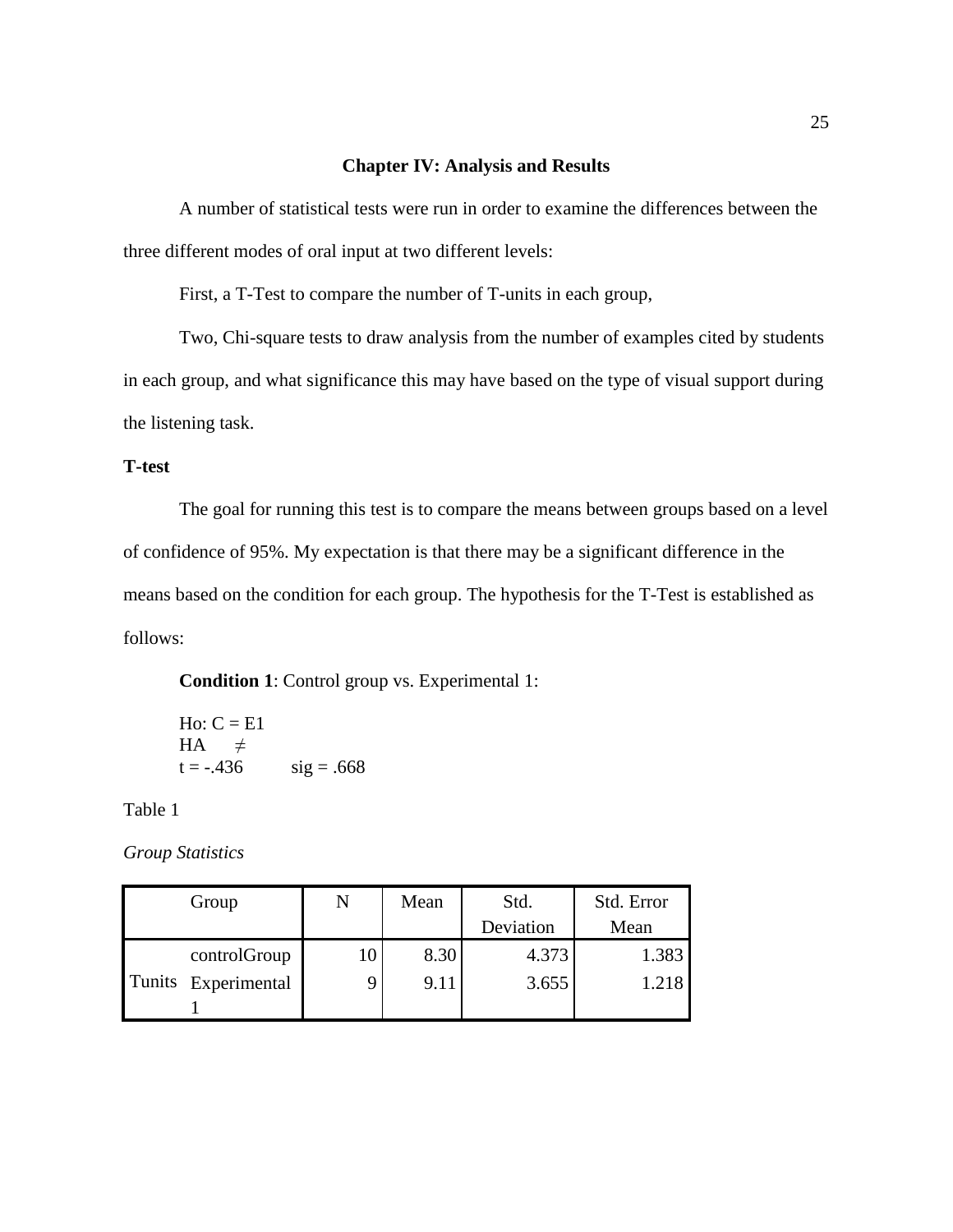# *Independent Samples Test*

|        |                                | Levene's Test for Equality of<br>Variances |      | t-test for Equality<br>of Means |        |
|--------|--------------------------------|--------------------------------------------|------|---------------------------------|--------|
|        |                                | F                                          | Sig. |                                 | df     |
| Tunits | Equal variances<br>assumed     | .253                                       | .622 | $-.436$                         |        |
|        | Equal variances not<br>assumed |                                            |      | $-.440$                         | 16.924 |

# Table 3

*Independent Samples Test*

|        |                                | t-test for Equality of Means |            |            |                 |  |
|--------|--------------------------------|------------------------------|------------|------------|-----------------|--|
|        |                                | Sig. $(2-$                   | Mean       | Std. Error | 95% Confidence  |  |
|        |                                | tailed)                      | Difference | Difference | Interval of the |  |
|        |                                |                              |            |            | Difference      |  |
|        |                                |                              |            |            | Lower           |  |
|        | Equal variances<br>assumed     | .668                         | $-.811$    | 1.861      | $-4.738$        |  |
| Tunits | Equal variances not<br>assumed | .665                         | $-.811$    | 1.843      | $-4.701$        |  |

### Table 4

*Independent Samples Test*

|        |                             | t-test for Equality of Means              |
|--------|-----------------------------|-------------------------------------------|
|        |                             | 95% Confidence Interval of the Difference |
|        |                             | Upper                                     |
|        | Equal variances assumed     | 3.116                                     |
| Tunits | Equal variances not assumed |                                           |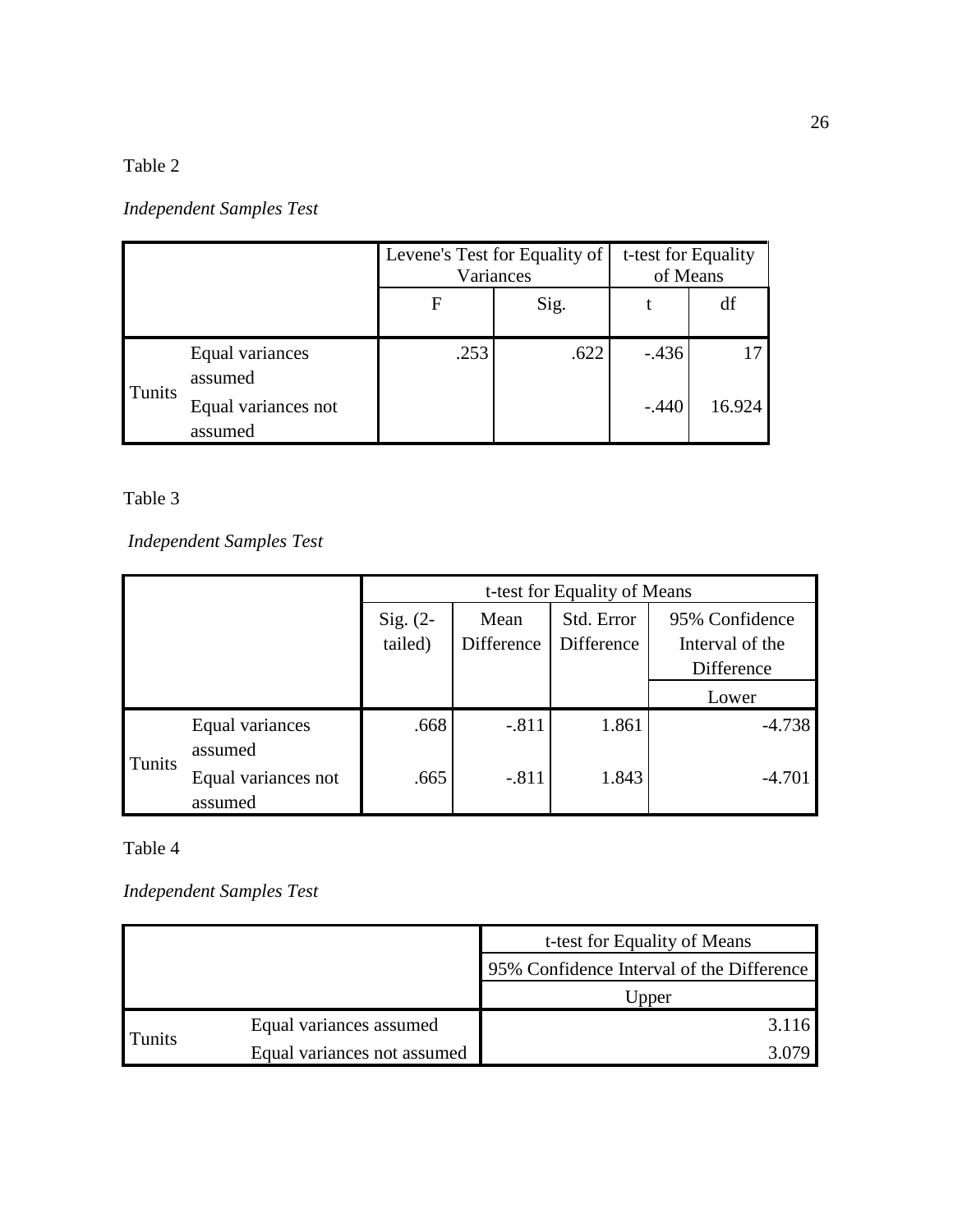After running the T-test, the results show no significant difference at the 95%

confidence level between the mean score 8.30 and 9.11

 $t = -.436$ , sig = .668

**Condition 2**: Control group vs. Experimental 2:

Ho:  $C = E2$  $HA$   $\neq$ <br>t = -1.16  $sig = .258$ 

Table 5

*Group Statistics*

| Group               | N  | Mean  | Std.      | Std. Error |
|---------------------|----|-------|-----------|------------|
|                     |    |       | Deviation | Mean       |
| controlGroup        |    | 8.30  | 4.373     | 1.383      |
| Tunits Experimental | 14 | 10.07 | 3.125     | .835       |
|                     |    |       |           |            |

Table 6

*Independent Samples Test*

|        |                                | Levene's Test for Equality of<br>Variances |      | t-test for Equality<br>of Means |        |
|--------|--------------------------------|--------------------------------------------|------|---------------------------------|--------|
|        |                                | F                                          | Sig. |                                 | df     |
|        | Equal variances<br>assumed     | .931                                       | .345 | $-1.160$                        | 22     |
| Tunits | Equal variances not<br>assumed |                                            |      | $-1.097$                        | 15.349 |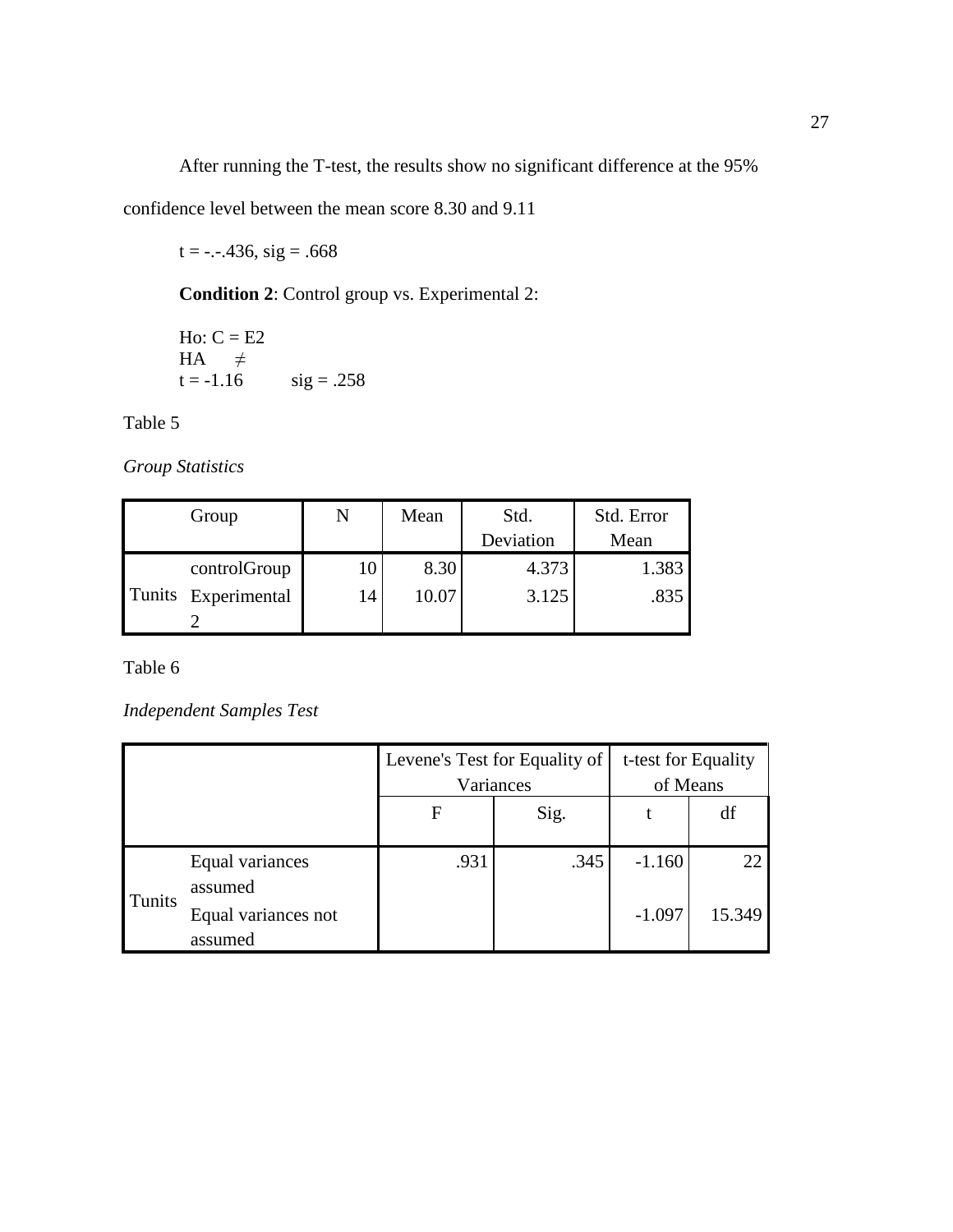### *Independent Samples Test*

|        |                     |            | t-test for Equality of Means |            |                 |  |  |
|--------|---------------------|------------|------------------------------|------------|-----------------|--|--|
|        |                     | Sig. $(2-$ | Mean                         | Std. Error | 95%             |  |  |
|        |                     | tailed)    | Difference                   | Difference | Confidence      |  |  |
|        |                     |            |                              |            | Interval of the |  |  |
|        |                     |            |                              |            | Difference      |  |  |
|        |                     |            |                              |            | Lower           |  |  |
|        | Equal variances     | .258       | $-1.771$                     | 1.526      | $-4.937$        |  |  |
| Tunits | assumed             |            |                              |            |                 |  |  |
|        | Equal variances not | .290       | $-1.771$                     | 1.615      | $-5.208$        |  |  |
|        | assumed             |            |                              |            |                 |  |  |

Table 8

*Independent Samples Test*

|               |                             | t-test for Equality of Means |
|---------------|-----------------------------|------------------------------|
|               |                             | 95% Confidence Interval of   |
|               |                             | the Difference               |
|               |                             | Upper                        |
|               | Equal variances assumed     | 1.394                        |
| <b>Tunits</b> | Equal variances not assumed | 66 <sup>.</sup>              |

After running the T-test, the results show no significant difference at the 95%

confidence level between the mean score 8.30 and 10.07.

 $t = -.1.160$ ,  $sig = .258$ 

**Condition 3**: Experimental 1 vs. Experimental 2:

Ho: E  $HA$   $\neq$ <br>t = -1.16  $sig = .258$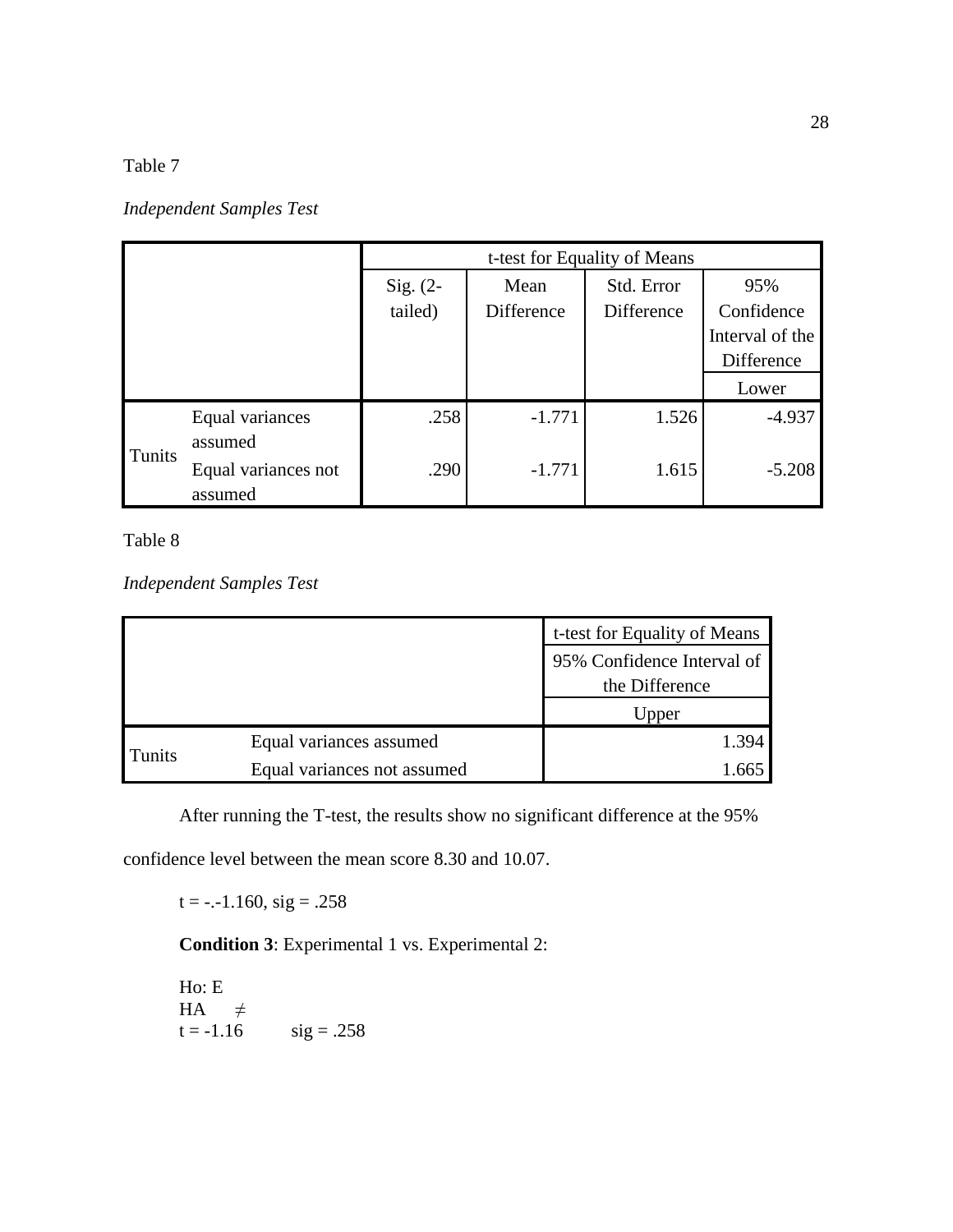# *Group Statistics*

| Group  |              | N  | Mean  | Std.      | Std. Error |
|--------|--------------|----|-------|-----------|------------|
|        |              |    |       | Deviation | Mean       |
|        | Experimental |    | 9.11  | 3.655     | 1.218      |
| Tunits | Experimental | 14 | 10.07 | 3.125     | .835       |

Table 10

# *Independent Samples Test*

|               |                     |      | Levene's Test for Equality of | t-test for Equality<br>of Means |        |
|---------------|---------------------|------|-------------------------------|---------------------------------|--------|
|               |                     |      | Variances                     |                                 |        |
|               | F                   |      | Sig.                          |                                 | df     |
|               |                     |      |                               |                                 |        |
|               | Equal variances     | .136 | .716                          | $-.674$                         | 21     |
| <b>Tunits</b> | assumed             |      |                               |                                 |        |
|               | Equal variances not |      |                               | $-.650$                         | 15.215 |
|               | assumed             |      |                               |                                 |        |

Table 11

*Independent Samples Test*

|        |                     | t-test for Equality of Means |            |            |                 |
|--------|---------------------|------------------------------|------------|------------|-----------------|
|        |                     | Sig. $(2-$                   | Mean       | Std. Error | 95%             |
|        |                     | tailed)                      | Difference | Difference | Confidence      |
|        |                     |                              |            |            | Interval of the |
|        |                     |                              |            |            | Difference      |
|        |                     |                              |            |            | Lower           |
|        | Equal variances     | .508                         | $-.960$    | 1.426      | $-3.925$        |
| Tunits | assumed             |                              |            |            |                 |
|        | Equal variances not | .525                         | $-.960$    | 1.477      | $-4.105$        |
|        | assumed             |                              |            |            |                 |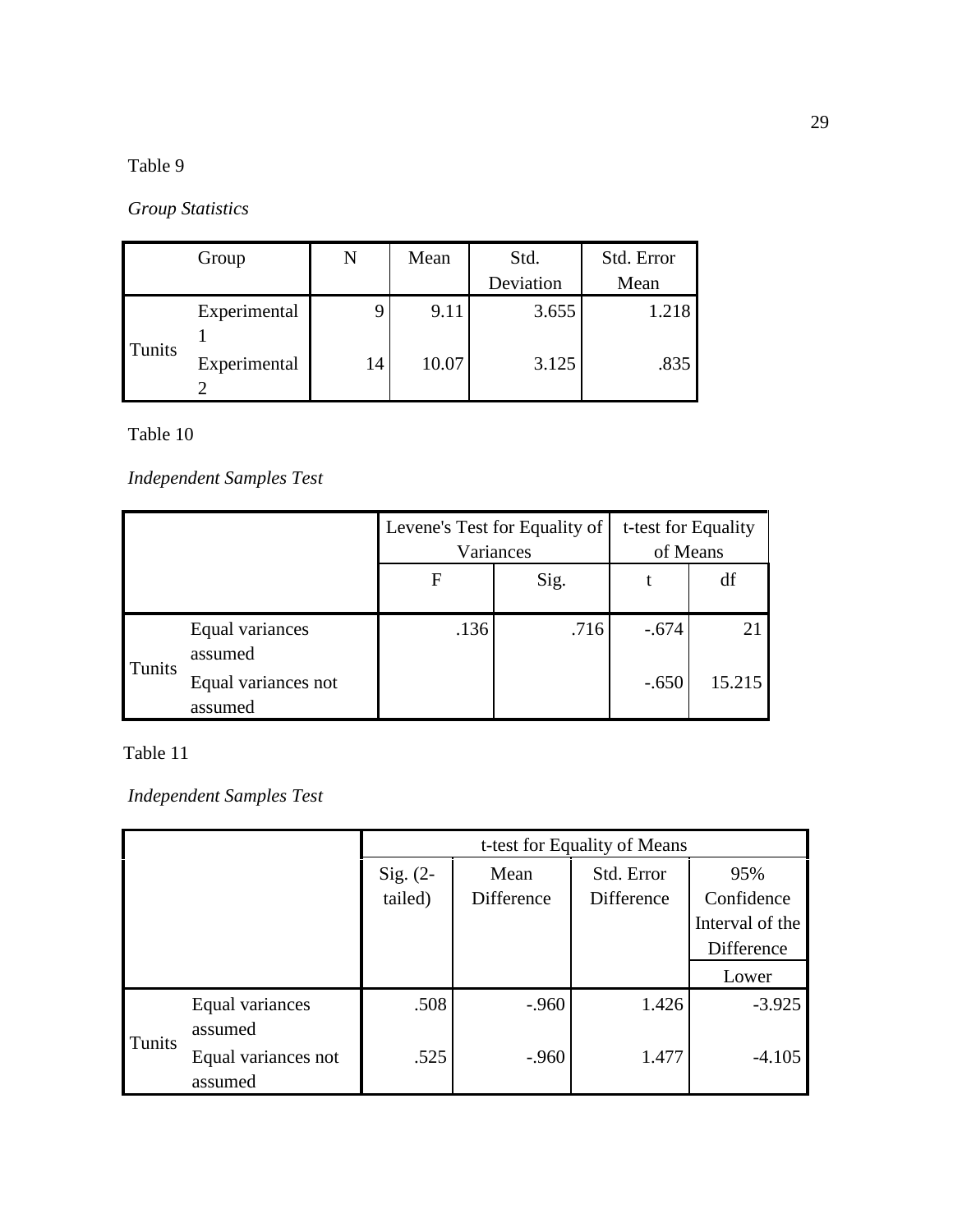*Independent Samples Test*

|        |                             | t-test for Equality of Means   |  |
|--------|-----------------------------|--------------------------------|--|
|        |                             | 95% Confidence Interval of the |  |
|        |                             | Difference                     |  |
|        |                             | Upper                          |  |
|        | Equal variances assumed     | 2.004                          |  |
| Tunits | Equal variances not assumed |                                |  |

After running the T-test, the results show no significant difference at the 95%

confidence level between the mean score 9.11 and 10.07

 $t = -.674$ ,  $sig = .508$ 

### Examples:

The second part of the analysis looked into the number of examples cited by students

in each group. The definition of hypotheses was set in these terms:

0 example= 1 1 example=2 2 examples= 3 3 examples=4 4 examples=5

Ho: No relationship between Groups and number of examples HA: there is a relationship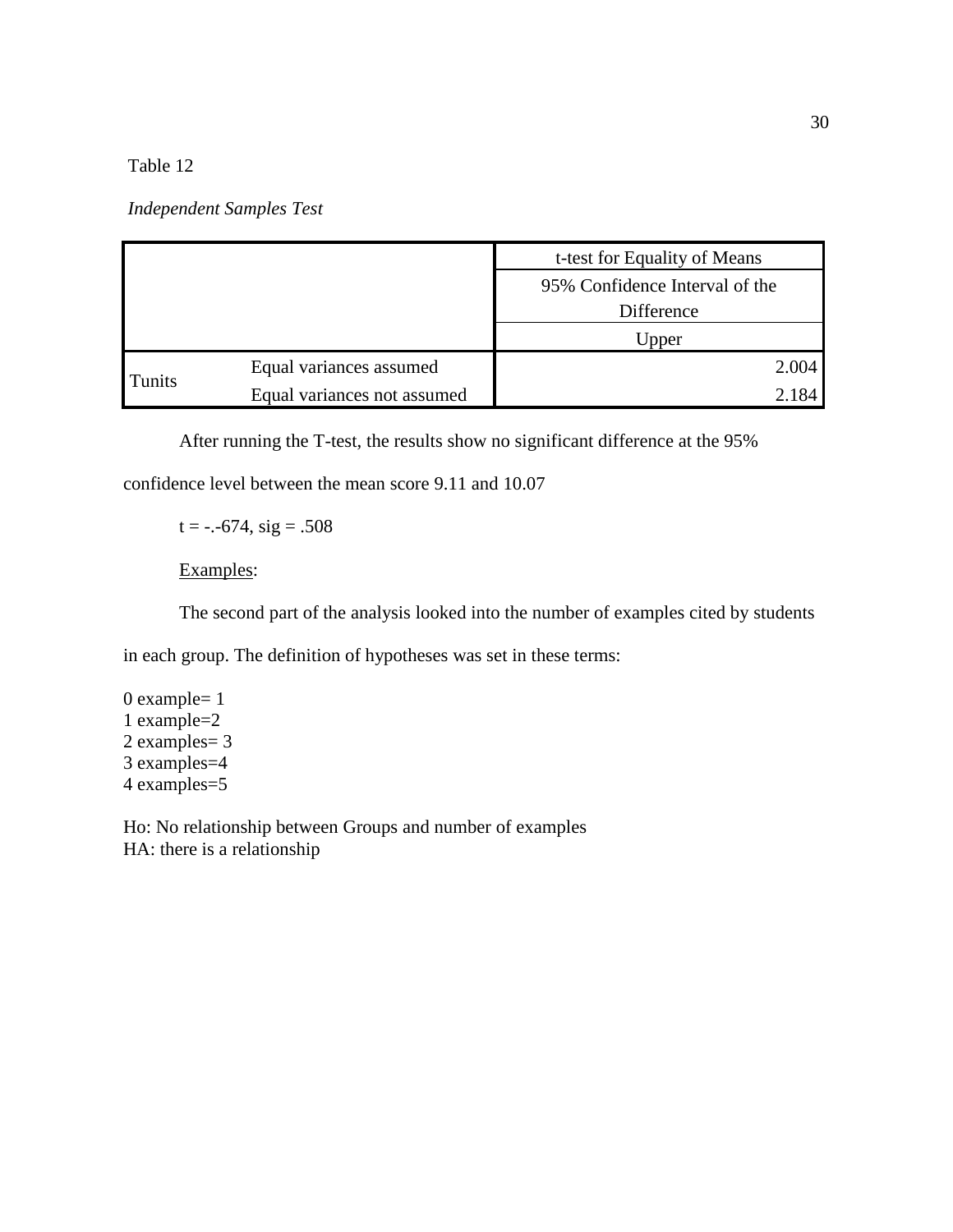# *Case Processing Summary*

|                     | Cases            |         |       |         |    |         |  |
|---------------------|------------------|---------|-------|---------|----|---------|--|
|                     | Valid<br>Missing |         | Total |         |    |         |  |
|                     |                  | Percent |       | Percent |    | Percent |  |
| Group *<br>Examples | 33               | 100.0%  |       | 0.0%    | 33 | 100.0%  |  |

# Table 14

# *Group \* Example Crosstabulation*

|       |                     |                       | Examples                   |                |                  |                |
|-------|---------------------|-----------------------|----------------------------|----------------|------------------|----------------|
|       |                     |                       | No examples used 1 example |                | 2 examples       | 3 examples     |
| Group | controlGroup        | Count                 | 3                          | $\overline{4}$ | $\overline{2}$   | 1              |
|       |                     | <b>Expected Count</b> | 1.8                        | 2.7            | 1.5              | 2.1            |
|       |                     | % within Group        | 30.0%                      | 40.0%          | 20.0%            | 10.0%          |
|       |                     | % within Examples     | 50.0%                      | 44.4%          | 40.0%            | 14.3%          |
|       |                     | % of Total            | 9.1%                       | 12.1%          | 6.1%             | 3.0%           |
|       | Experimental1 Count |                       | $\overline{2}$             | $\overline{2}$ | 3                | $\overline{2}$ |
|       |                     | <b>Expected Count</b> | 1.6                        | 2.5            | 1.4              | 1.9            |
|       |                     | % within Group        | 22.2%                      | 22.2%          | 33.3%            | 22.2%          |
|       |                     | % within Examples     | 33.3%                      | 22.2%          | 60.0%            | 28.6%          |
|       |                     | % of Total            | 6.1%                       | 6.1%           | 9.1%             | 6.1%           |
|       | Experimental2 Count |                       | $\mathbf{1}$               | 3              | $\boldsymbol{0}$ | $\overline{4}$ |
|       |                     | <b>Expected Count</b> | 2.5                        | 3.8            | 2.1              | 3.0            |
|       |                     | % within Group        | 7.1%                       | 21.4%          | 0.0%             | 28.6%          |
|       |                     | % within Examples     | 16.7%                      | 33.3%          | 0.0%             | 57.1%          |
|       |                     | % of Total            | 3.0%                       | 9.1%           | 0.0%             | 12.1%          |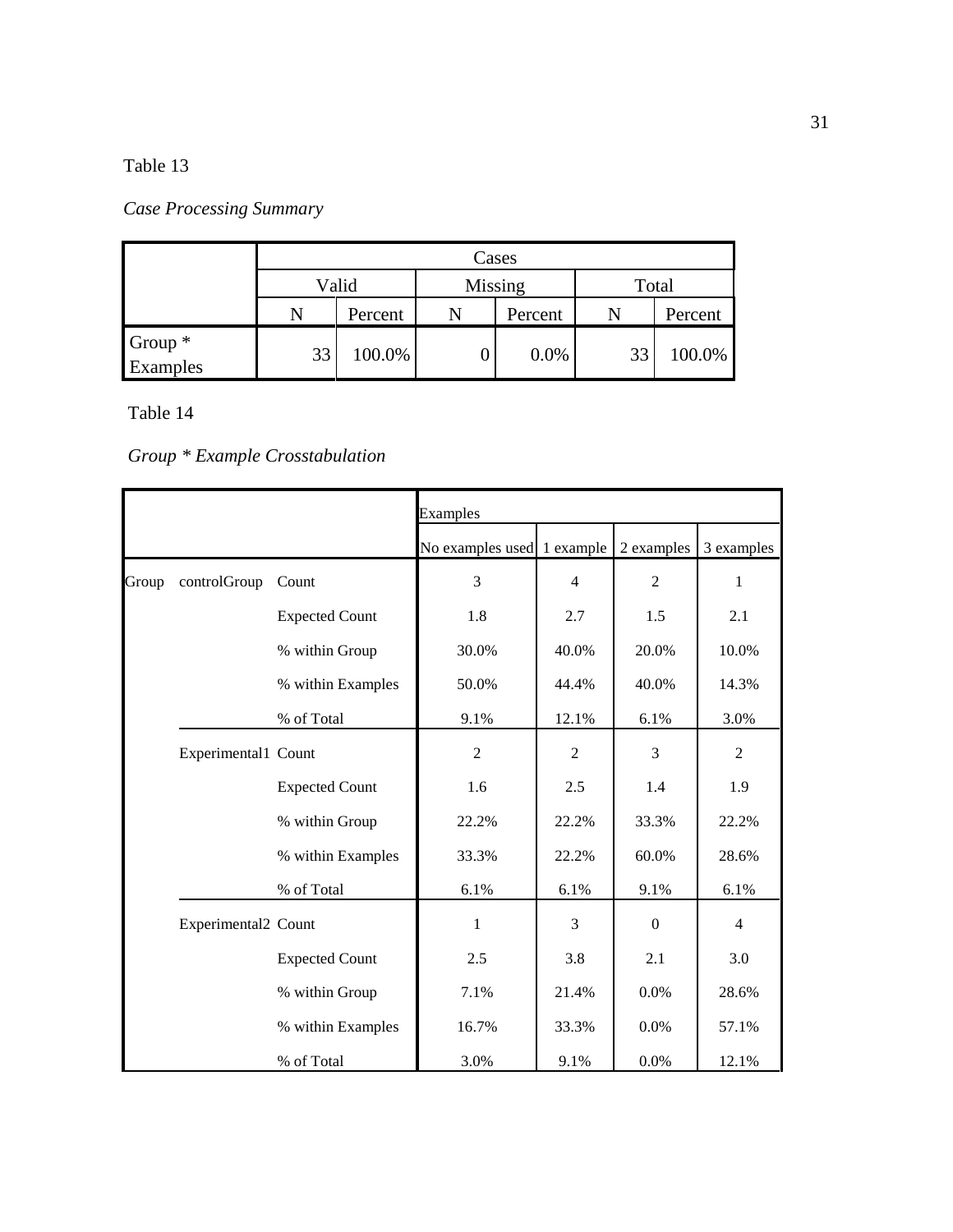| Total | Count                 | 6      | 9      | 5      | 7      |
|-------|-----------------------|--------|--------|--------|--------|
|       | <b>Expected Count</b> | 6.0    | 9.0    | 5.0    | 7.0    |
|       | % within Group        | 18.2%  | 27.3%  | 15.2%  | 21.2%  |
|       | % within Examples     | 100.0% | 100.0% | 100.0% | 100.0% |
|       | % of Total            | 18.2%  | 27.3%  | 15.2%  | 21.2%  |

|       |               |                       | Examples           |        |
|-------|---------------|-----------------------|--------------------|--------|
|       |               |                       | 4 or more examples | Total  |
| Group | controlGroup  | Count                 | $\overline{0}$     | 10     |
|       |               | <b>Expected Count</b> | 1.8                | 10.0   |
|       |               | % within Group        | 0.0%               | 100.0% |
|       |               | % within Examples     | 0.0%               | 30.3%  |
|       |               | % of Total            | 0.0%               | 30.3%  |
|       | Experimental1 | Count                 | $\Omega$           | 9      |
|       |               | <b>Expected Count</b> | 1.6                | 9.0    |
|       |               | % within Group        | 0.0%               | 100.0% |
|       |               | % within Examples     | 0.0%               | 27.3%  |
|       |               | % of Total            | 0.0%               | 27.3%  |
|       | Experimental2 | Count                 | 6                  | 14     |
|       |               | <b>Expected Count</b> | 2.5                | 14.0   |
|       |               | % within Group        | 42.9%              | 100.0% |
|       |               | % within Examples     | 100.0%             | 42.4%  |
|       |               | % of Total            | 18.2%              | 42.4%  |
| Total |               | Count                 | 6                  | 33     |
|       |               | <b>Expected Count</b> | 6.0                | 33.0   |
|       |               | % within Group        | 18.2%              | 100.0% |
|       |               | % within Examples     | 100.0%             | 100.0% |
|       |               | % of Total            | 18.2%              | 100.0% |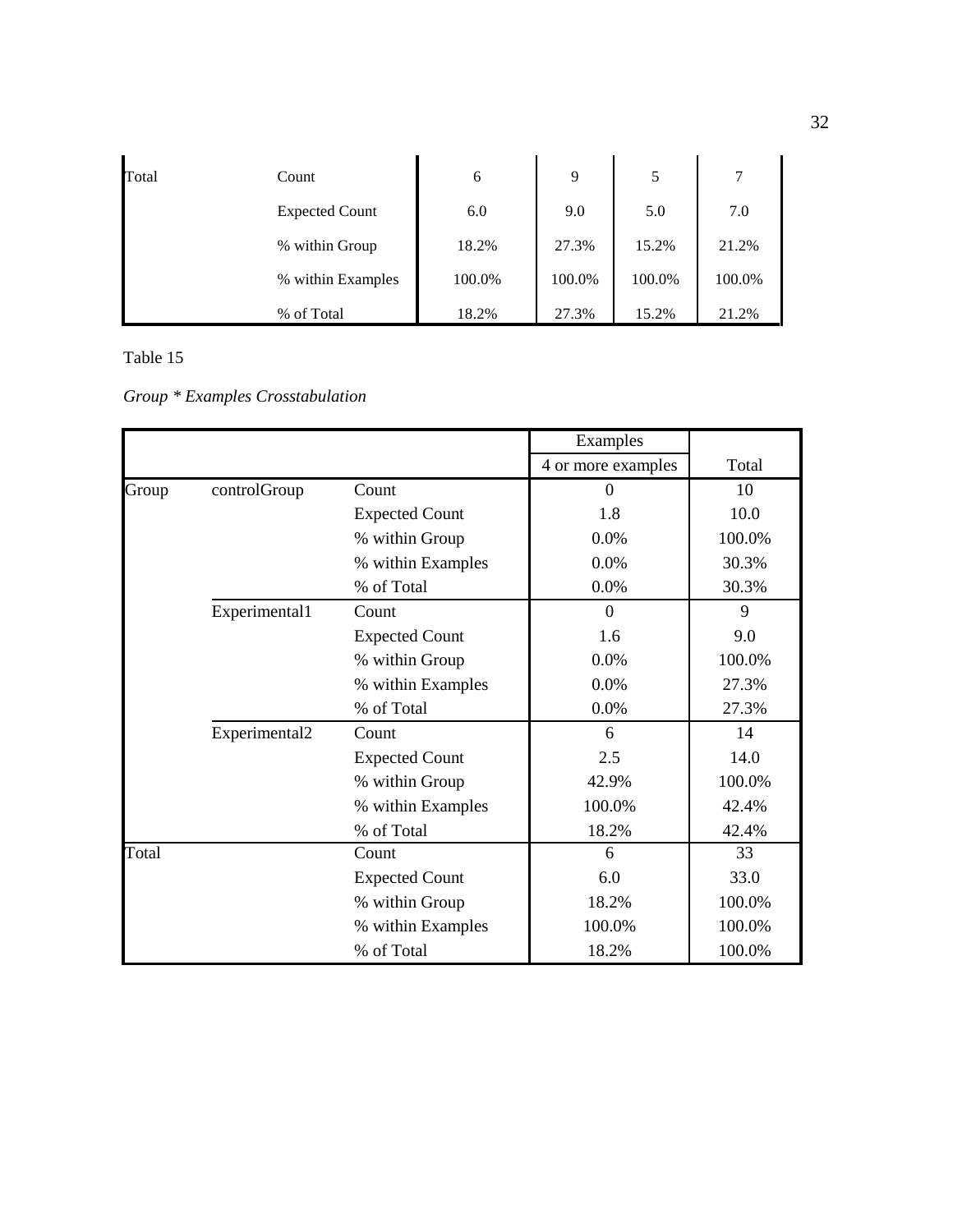*Chi-square Tests*

|                                 | Value               | df | Asymp. Sig.<br>$(2-sided)$ |
|---------------------------------|---------------------|----|----------------------------|
| Pearson Chi-Square              | 15.978 <sup>a</sup> |    | .043                       |
| Likelihood Ratio                | 19.932              |    | .011                       |
| Linear-by-Linear<br>Association | 8.729               |    | .003                       |
| N of Valid Cases                | 33                  |    |                            |

a. 15 cells (100.0%) have expected count less than 5. The minimum expected count is 1.36.

After running a Chi-square test, the results indicate that there is a relationship between the number of examples and the various groups according to each treatment as explained here below.

$$
X^2 = 15.978 \t\t sig = .043
$$

At 95% confidence level,

If  $sig > .05$ , Ho If  $sig \leq .05$ , HA

The results not only show a significance of .043, but they also reveal that E2 was the only group who cited all 4 examples (6 students out of 14). This may have a direct incidence with the fact that this group benefited from visual images for each example cited.

The results, also indicate that participants in E1 cited between 2 and 3 examples, while the majority of the participants in the control group only cited 1 example, which accounts for 4 participants while 3 out of 10 participants in the same group cited 0 examples. The Bar chart below shows these results per group and per number of examples in each group.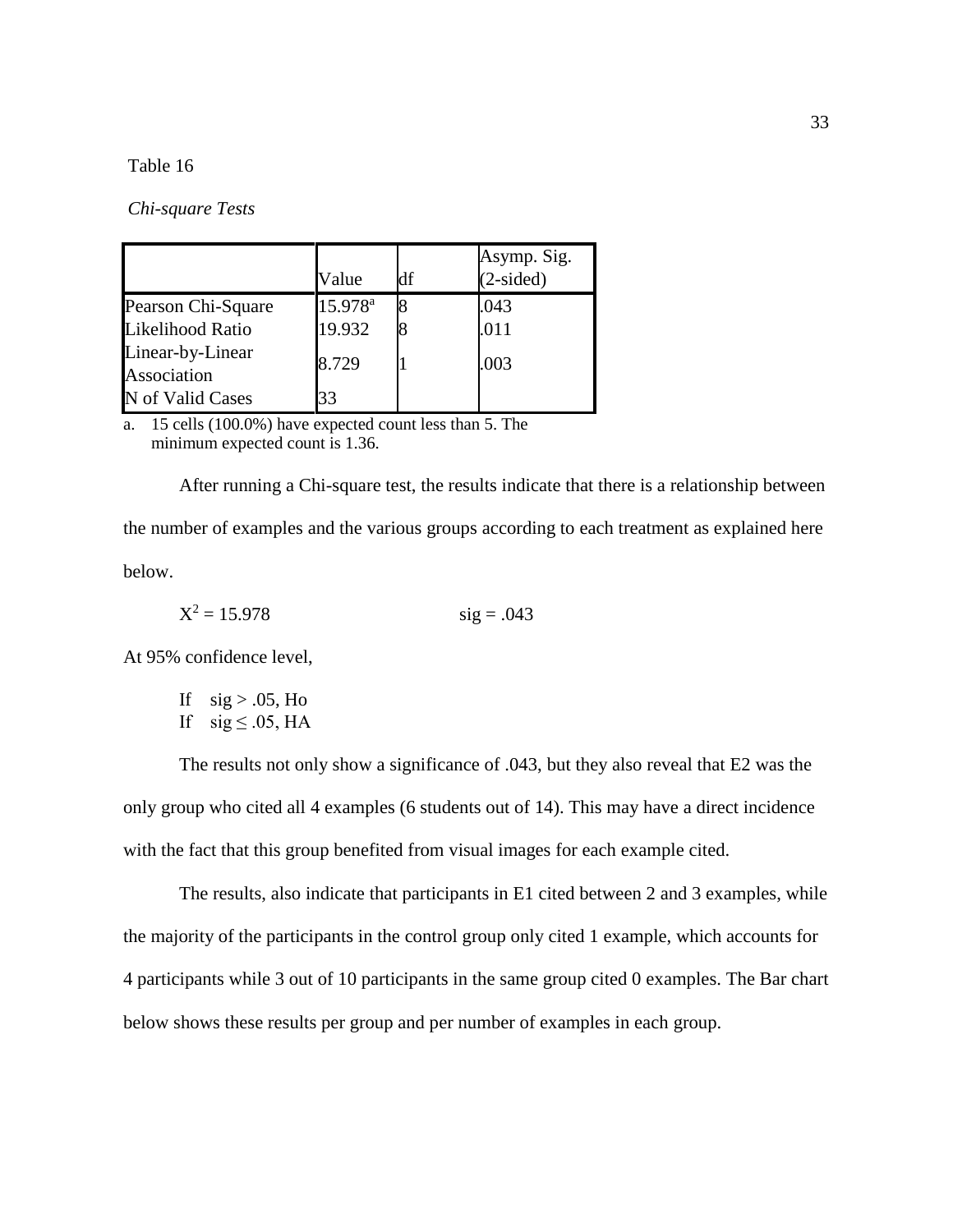

Chart 1. Bar Chart Comparing Number of Examples Cited by Group Category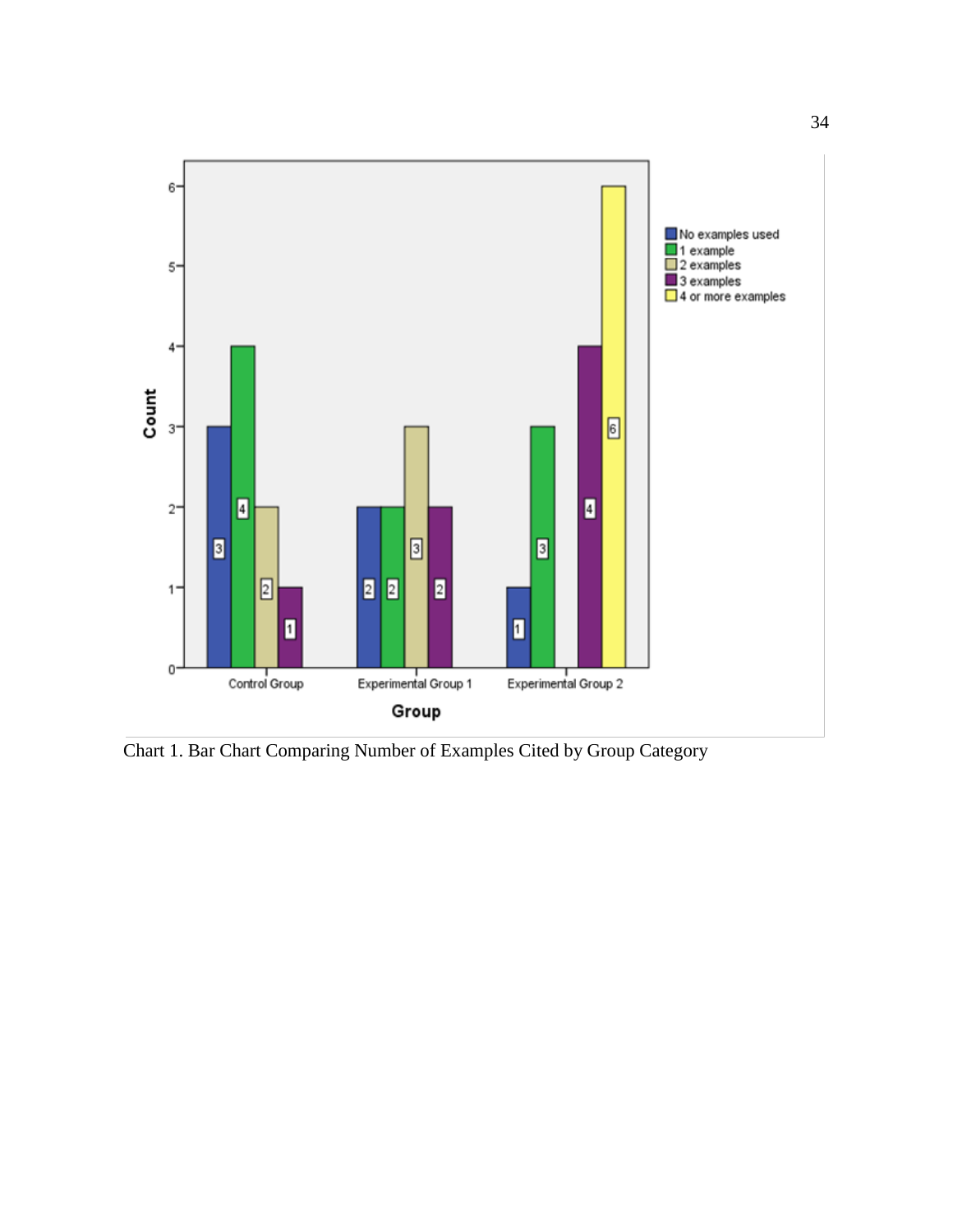### **Chapter V: Discussion**

This section reviews the research question, study results, and probable reasons for the outcomes. The results are then applied to the pedagogical implication for teachers in a classroom context. Finally, the various limitations of this study are addressed and suggestions for future research are provided.

### **Summary of Results**

The first part of the analysis of results related to whether or not introducing oral input using different means would make a significant difference in students' recall did not indicate that the use of sole oral input (Control Group), gestures and facial cues (Experimental 1) or text and images added to the oral content (Experimental 2) had any incidence on the amount of information students managed to recall. As indicated in the T-tests, at a 95% confidence level, results showed no significant differences between the mean scores in each group.

For instance, between the control group and experimental group 1, the results showed no significance with a mean score of 8.30 and 9.11 in table 1,  $(t = -0.436, \text{sig} = 0.668)$  as shown in Tables 2. And 3.

The comparison between the control group and experimental 2 in Table 5 had a mean score of 8.30 and 10.07 (t = -.-1.160, sig = .258) (table 6, 7). Again, there is no significant difference to mention for this experiment, where the PowerPoint presentation with images and text did not seem to make a difference in the amount of information students retained and recalled in their writing assignment compared to their peers who only had voice recording with no visual input.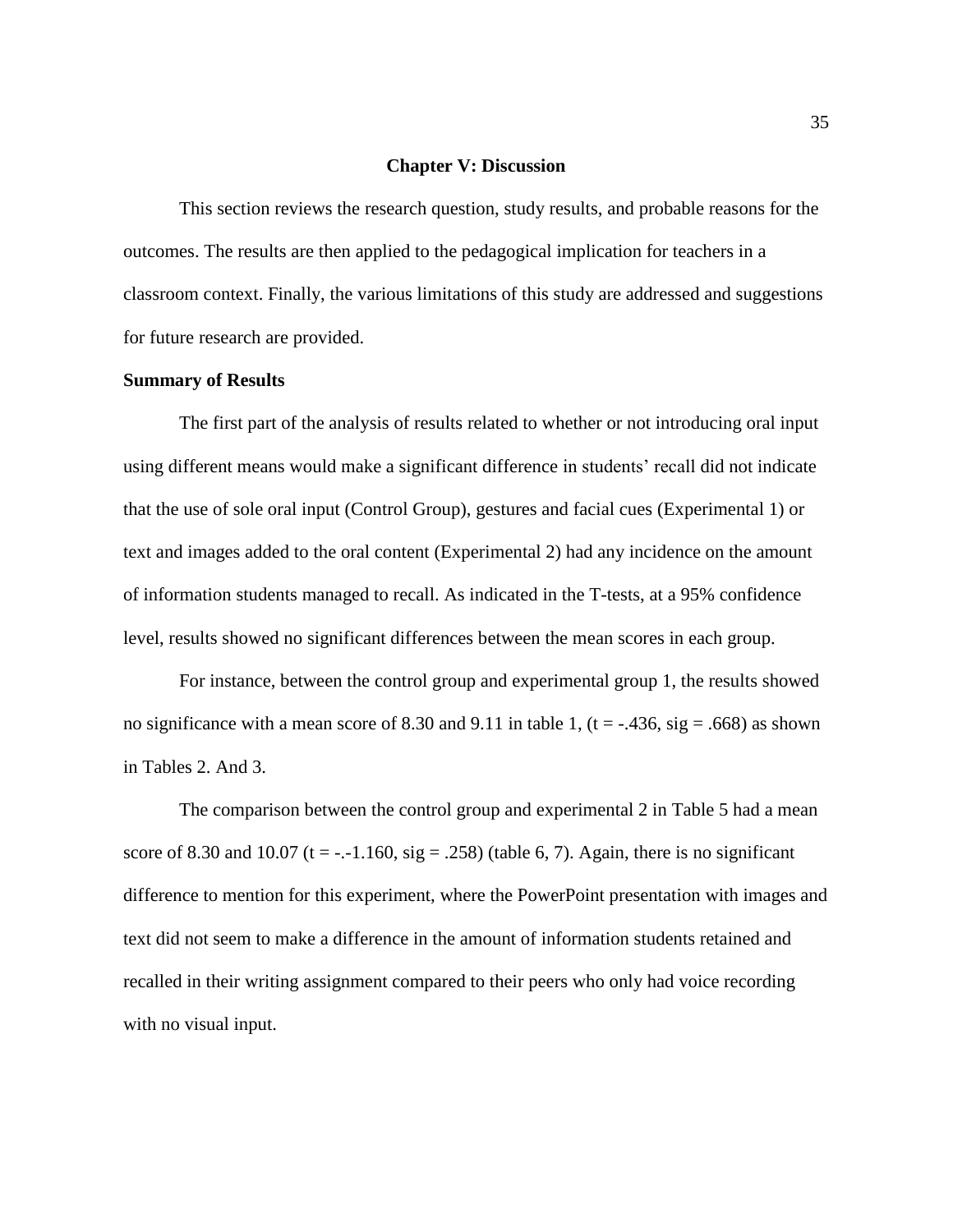The data analysis also looked into a comparison of results between both experimental groups to discuss possible significant differences between these 2 modes, yet at this level, there were no significant differences in students recall to report either. Table 9 shows a mean score between the two groups of 9.11 for experimental group 1 and 10.07 for experimental group 2,  $(t = -.674, sig = .508)$  in tables 10 and 11.

On the other hand, the second analysis showed a significant relationship between the number of examples cited and the type of oral input for each group. Indeed, there was a total of four examples mentioned in the presentation of people or companies who use or used social media to promote their image and their business. These examples are: Absolut Vodka, BMW, Dunkin Donuts, and Barak Obama, in this particular order. In Control Group 2, a directly related picture to the topic was showed in the PowerPoint presentation when each example was mentioned. This group seemed to be able to cite the highest number of examples; with 6 participants out of 14 citing all four of them. As a matter of fact, this was the only group where all four examples were recalled. With a significance of .041 (Table 16), it appears that adding images to support the oral presentation helped students retain and pay more attention to specific information they listened to in the classroom. However, in this instance, the text did not seem to have any significant relevance. Another interesting aspect was the fact that the example of Barak Obama in the presentation was the example students cited the most across all groups. The results also indicate the E1, the group who watched the video of the speaker cited more examples than the control group, yet did not reach the count of all four examples. These results show a relationship between the outcome and the mode of input, and indicate that visual support has an incidence on how well students retain information. Furthermore,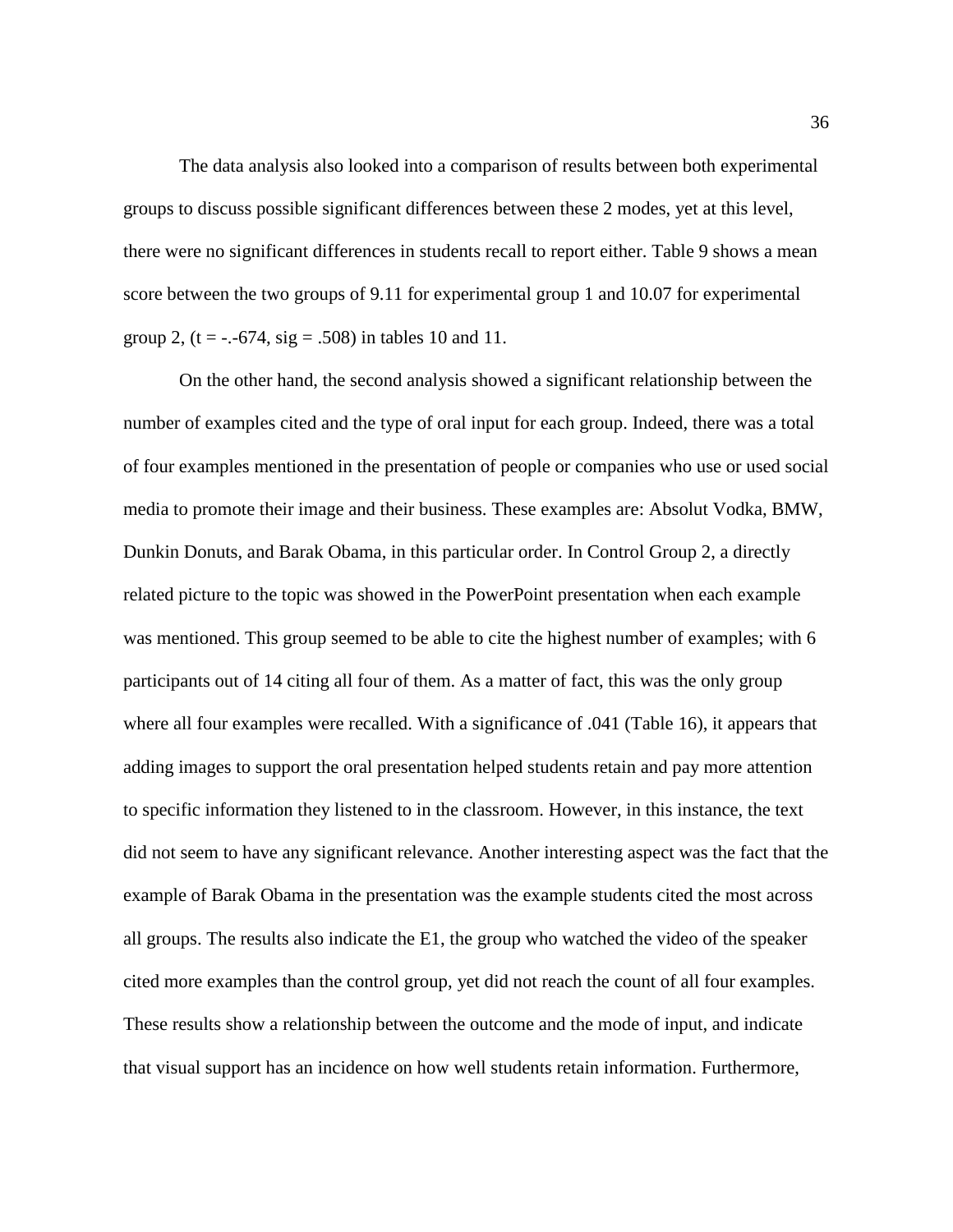they indicate that images have the strongest impact on how well students manage to recall detailed information.

### **Pedagogical Implications**

Second language teachers are always looking for more effective ways to instruct and help their students acquire strong language skills and advance in their second language acquisition. In a listening comprehension classroom, teachers often struggle between keeping students focused on "what they hear" and helping them gain more meaning from what they hear.

Rubin (1994) stresses the value of visual support in listening comprehension and cites several studies including her own in favor of using videos in language classrooms. This study compared three settings in a listening comprehension classroom to analyze the effect of visual support versus no visual support on students recall abilities. The comparison of visual support was made at two different levels, one comparing gestures and visual cues and the other images and text in a PowerPoint presentation. Making reference to Rubin's article, Hoven (1999) correlates listening comprehension to visual comprehension and argues that LC and VC are complementary and should both be incorporated in teaching listening and speaking in L2. With this in mind, this study did not report significant differences in terms of performance in the recall process among advanced language learners in either setting, though for educational purposes, diversifying modes of oral input and supporting it with different types of visuals does not hinder learners' comprehension and clearly exposes them to diversified ways to receive language. Nevertheless, this study strongly suggests that supporting oral input with pictures is highly recommended. In fact, the results show that students who were given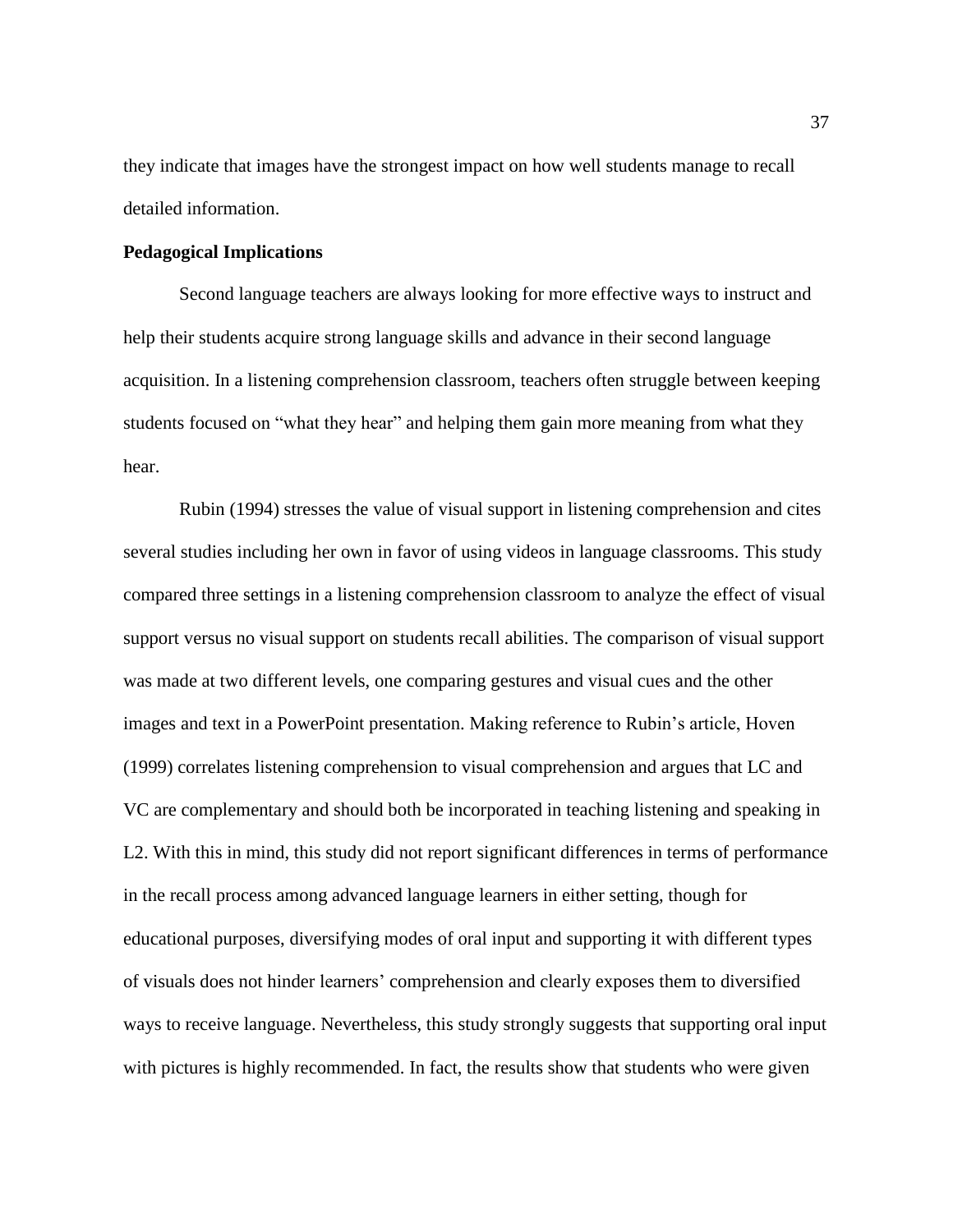specific examples accompanied with pictures, managed to recall most of those examples. So, for educational purposes, if teachers want their students to pay specific attention to certain details, supporting the oral input with a visual is highly recommended.

### **Limitations**

Though the results of this study are encouraging, some limitations are worth mentioning such as the sample size. Class sizes in College ESL at this Central Minnesota University is fairly small ranging from 10 to 20 students per class. Although class sizes is larger during fall semester, spring semester seems to attract less students, so hence the fairly small number of participants in this study. It would be interesting to replicate this study with a larger number of participants in each group for more significant results and a better comparison.

Also, there are some questions on the reliability of the outcome of the Chi-square Tests because of the violation of the assumption that 15 cells (100.0%) have expected count less than 5. The minimum expected count is 1.36 (table 16). However, it shows significance as indicated in Table 15 as the number of examples cited exceeded the number expected per groups.

Another limitation worth discussing is the use of a video rather than a live presenter in experimental group 1. Language specialists now consider body language as one the most crucial and essential part of authentic speech (Gullberg  $\&$  McCafferty, 2008), the question is where does a video of a presenter stand in terms of authenticity in comparison with an individual being physically present in the room? Maybe it is worth considering running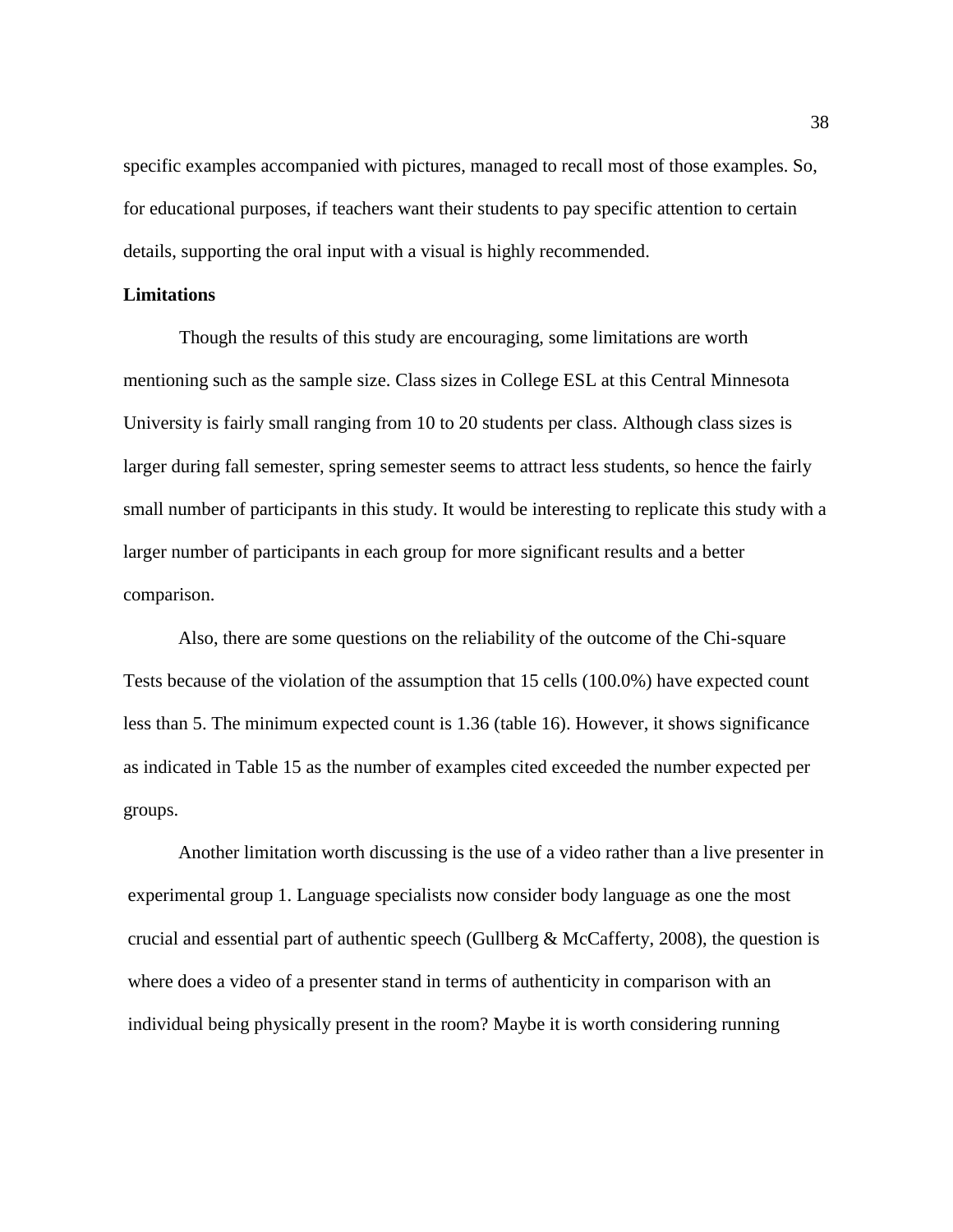similar tests using a live presentation in the classroom with a person using gestures and visual cues in the presence of students rather than through a videotaped presentation.

Also, in order to have a better understanding of how visual support in a listening comprehension classroom affects students' performances, not only would it be judicial to run similar studies with a larger sample of participants, but also at multiple levels of language proficiency. This would help identify the role of visual cues and technology among beginners versus advanced language learners. Gestures and facial cues are significantly important in helping language learners infer meaning from speech, and most importantly, they are crucial for lower level learners who rely on those cues to attain better comprehension (Sueyoshi  $\&$ Hardison, 2005). This study was conducted among advanced language learners, it would be interesting to conduct similar research among groups of students who are at a low or intermediate levels of language proficiency.

### **Conclusion**

This study sought to find how visual cues and technology play a role in listening comprehension among English second language learners in comparison with delivering instruction for listening comprehension purposes using oral input alone. Though there are some limitations that were clearly identified, this study shed some light on the correlation between the use of images to support oral input when attention to details is needed. In fact, this study showed that when students receive visual support (images) in a listening comprehension task, their chances of retaining specific details are greater, even though from a general aspect of recall of information, there were no significant differences. The attention was given to details rather than mass information.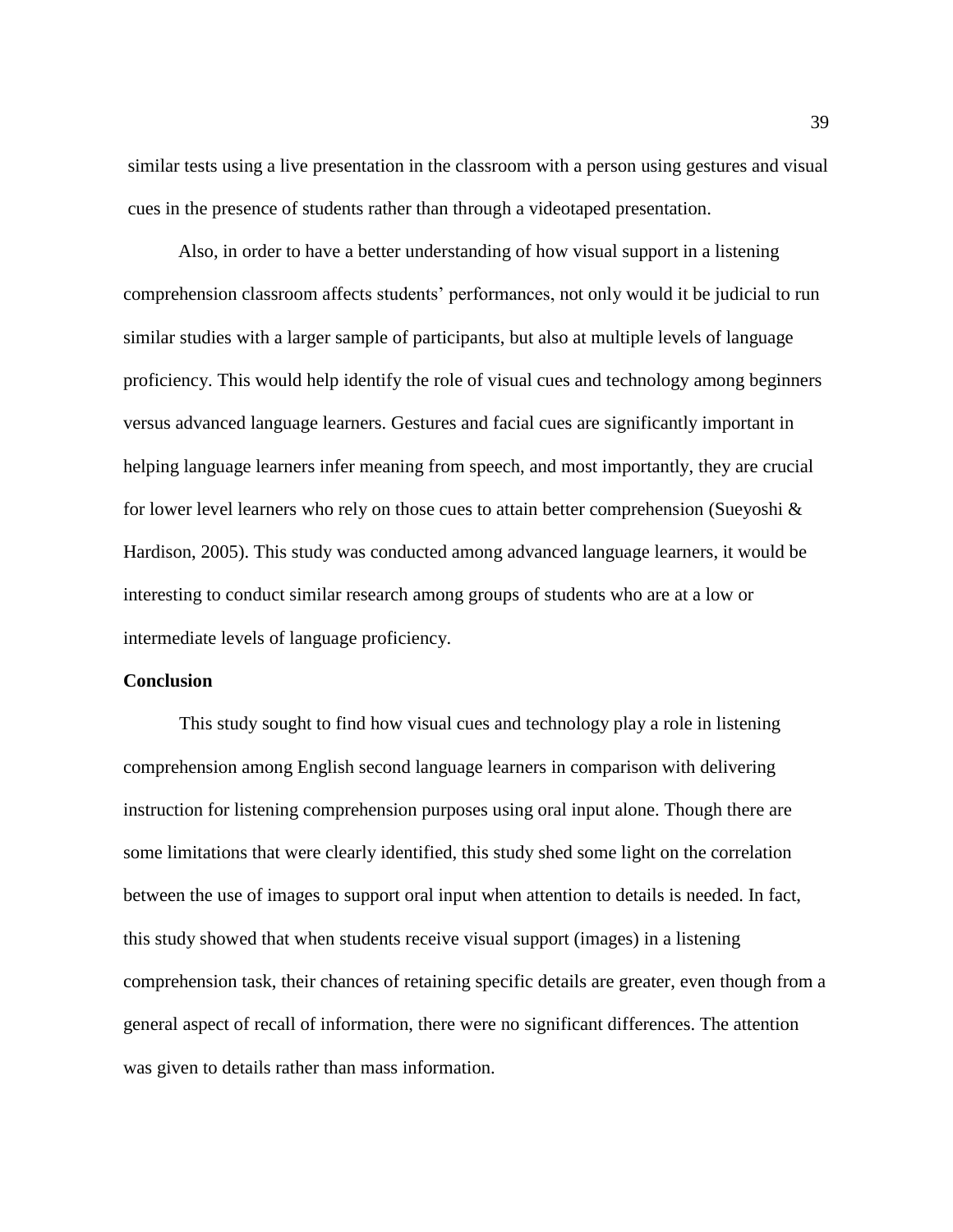It is quite subsequent that researchers have argued that visual cues play a crucial role in helping listeners grasp more meaning and attain a better interpretation of what they hear. Visual comprehension has become inherent to listening comprehension with the development of technology and visual media (Hoven, 1999). Listening comprehension does not occur via oral input alone, but supported by visuals, students seem to retain more information and pay attention to details they would have missed without the visual support they can receive from the use of technology in its multiple forms in the language classroom.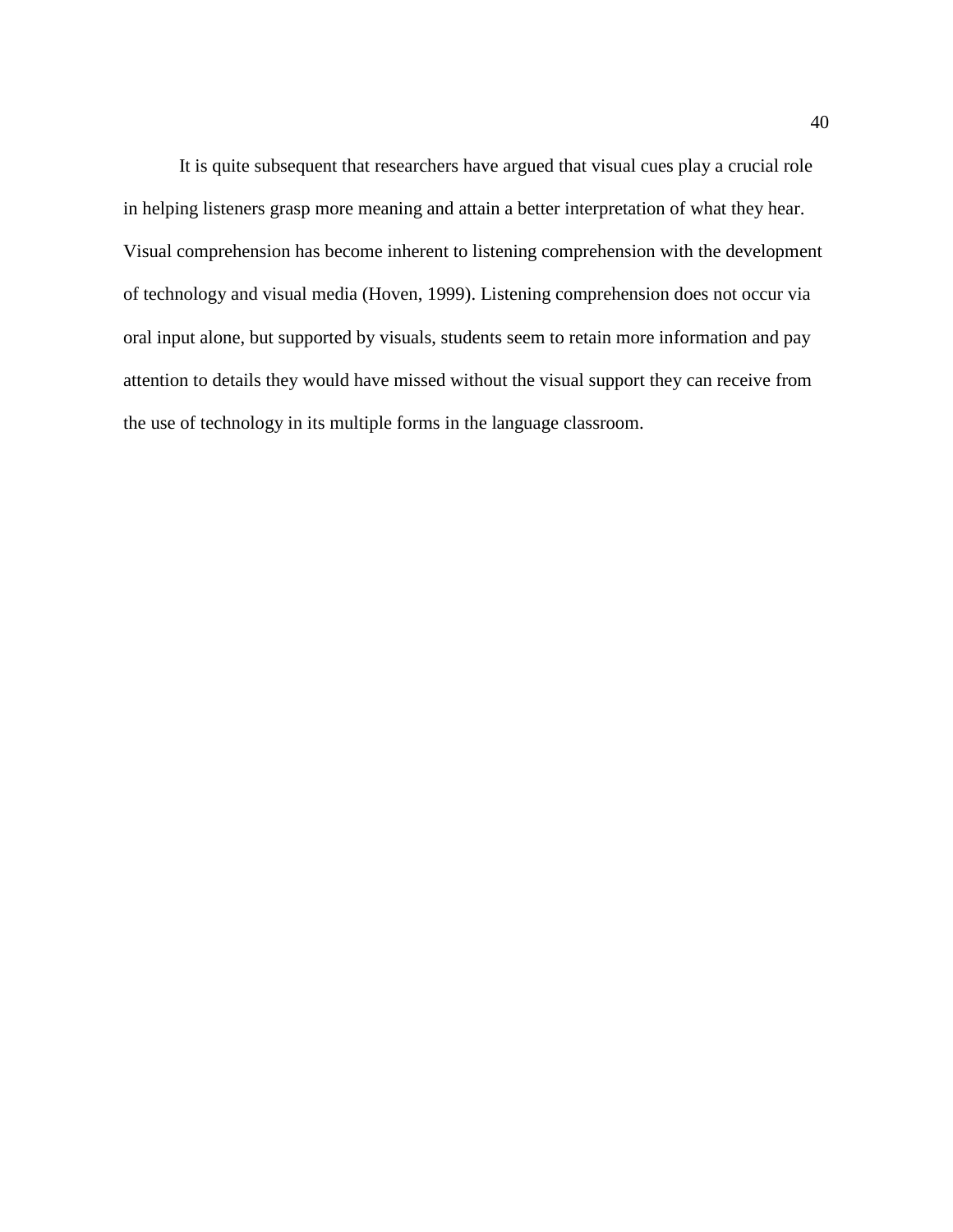### **References**

- Cassell, J., McNeill, D., & McCullough, K. (1998). Speech-gesture mismatches: Evidence for one underlying representation of linguistic & nonlinguistic information. *Pragmatics & Cognition*, *6(*2).
- Driskell, J. E., & Radtke, P. H. (2003). The effect of gesture on speech production and comprehension. *Human Factors*, *45*(3), 445-454.
- Field, J. (2008). *Listening in the language classroom*. Cambridge University.
- Finn, C. (1966). *The workaholic story*. 1<sup>st</sup> Book Library.
- Ginther, A. (2002). Context and content visuals and performance on listening comprehension stimuli. *Language Testing*, *19*(2), 133-167.
- Grgurovic, M., & Hegelheimer, V. (2007). Help options and multimedia listening: Student's use of subtitles and the transcript. *Language Learning & Technology*, *11*(1), 45-66.
- Gullberg, M., & McCafferty, S. (2008). Introduction to gesture and SLA toward and integrated approach. *Cambridge University Press*, *30*(02).
- Hoven, D. (1999, July). A model for listening and viewing comprehension in multimedia environments. *Language Learning and Technology, 3*(1), 88-103.
- Hulstijn, J. (2003). Connectionist models of language processing and the training of listening skills with the aid of multimedia software. *Computer Assisted Language Learning*, *16*(5), 413-425.
- Hunt, K. (1965). Grammatical structures written at three grade levels. NCTE Research Report No. 3. *ERIC* ED113735.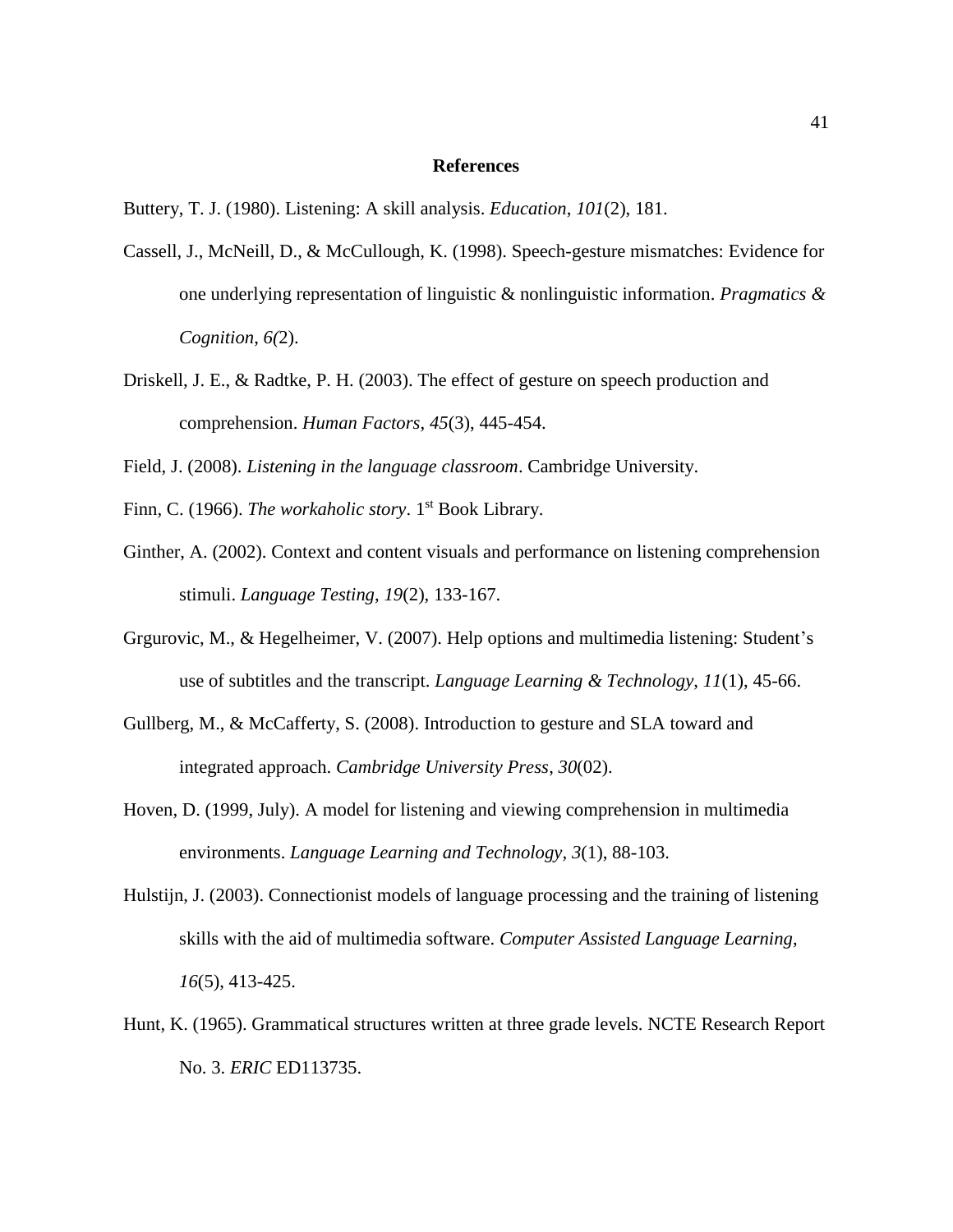- Jones, L., & Plass, J. (2002). Supporting listening comprehension and vocabulary acquisition in French with multimedia annotations. *The Modern Language Journal*, *86*, 546-561.
- Lake, L. (n.d.). *Understanding the role of social media in marketing*. Retrieved from http://marketing.about.com/od/strategytutorials/a/socialmediamktg.htm.
- McCafferty, S. G. (2004). Space for cognition: gesture and second language learning. *International Journal of Applied Linguistics*, 14(1), 148-165. doi:10.1111/j.1473- 4192.2004.00057.x
- Nunan, D. (1999). *Second language teaching & learning*. Boston: Heinle & Heinle Publishers.
- Ockey, G. (2007). Construct implications of including still image or video in computer-based listening tests. *Language Testing*, *24*(4), 517-537.
- Robin, R. (2007). Commentary: Learner-based listening and technological authenticity. *Language Learning & Technology*, *11*(1), 109-115.
- Rost, M. (2007). Commentary: I'm only trying to help. *Language Learning & Technology*, *11*(1), 102-108.
- Rubin, J. (1994). A review of second language listening comprehension research. *The Modern Language Journal*, *78*(2), 199-221.
- Seo, K. (2002). Research note: The effect of visuals on listening comprehension. *International Journal of Listening*, *16*, 57-81.
- Sha, G. (2010). Using tts voices to develop audio materials for listening comprehension: A digital approach. *British Journal of Educational Technology*, *41*(4), 632-641.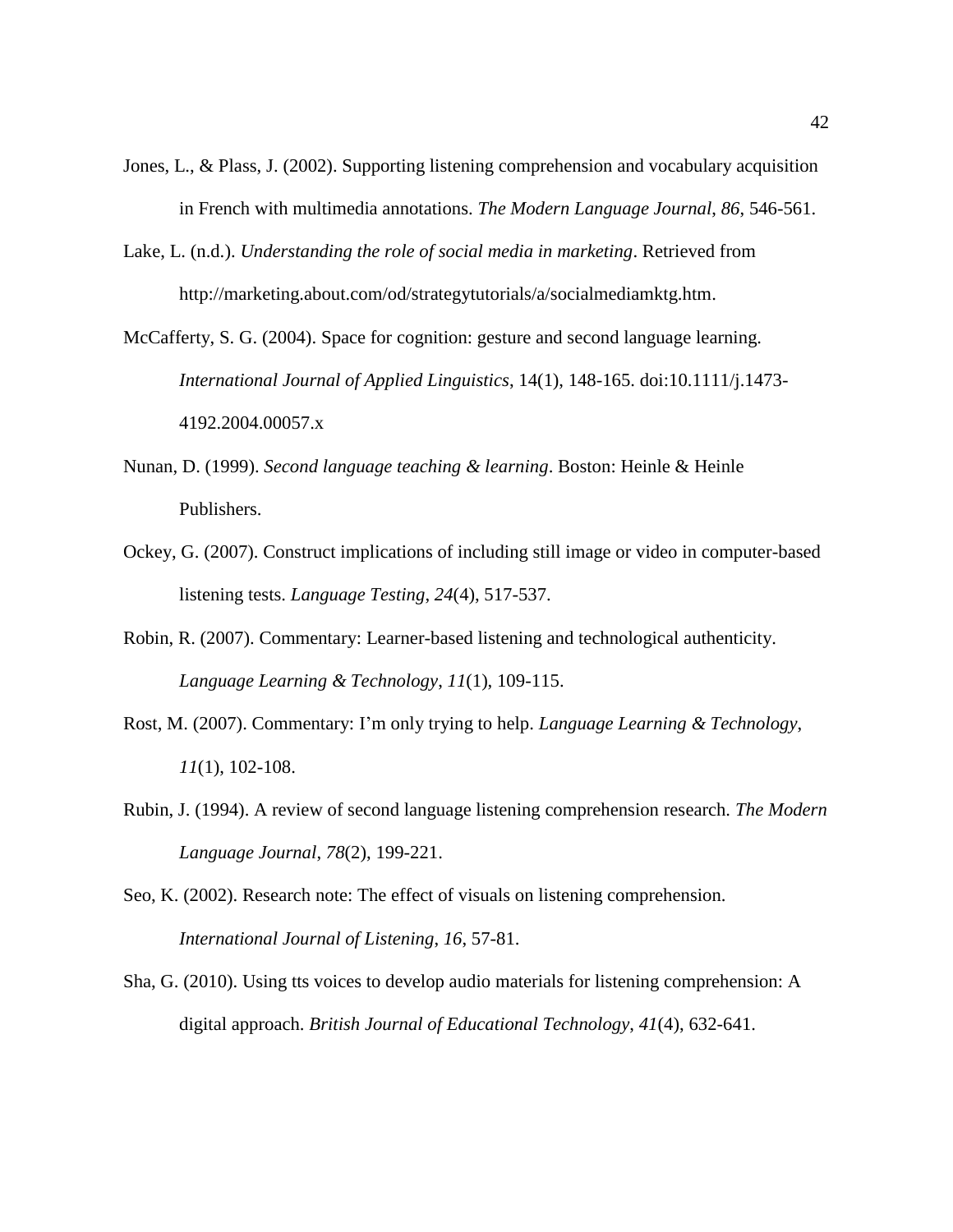- Sueyoshi, A., & Hardison, D. (2005). The role of gestures and facial cues in second language listening comprehension. *Language Learning*, *55*(4), 661-699.
- Verdugo, D., & Belmonte, I. (2007). Using digital stories to improve listening comprehension with Spanish young learners of English. *Language Learning & Technology*, *11*(1), 87- 101.
- Wagner, E. (2007). Are they watching?: Test-taker viewing behavior during an l video listening test. *Language Learning & Technology*, *11*(1), 67-86.
- Westone, H., & Friedlander, B. (1974). The effect of live, tv, and audio story narration on primary grade children's listening comprehension. *The Journal of Educational Research*, *68*(1), 32-35.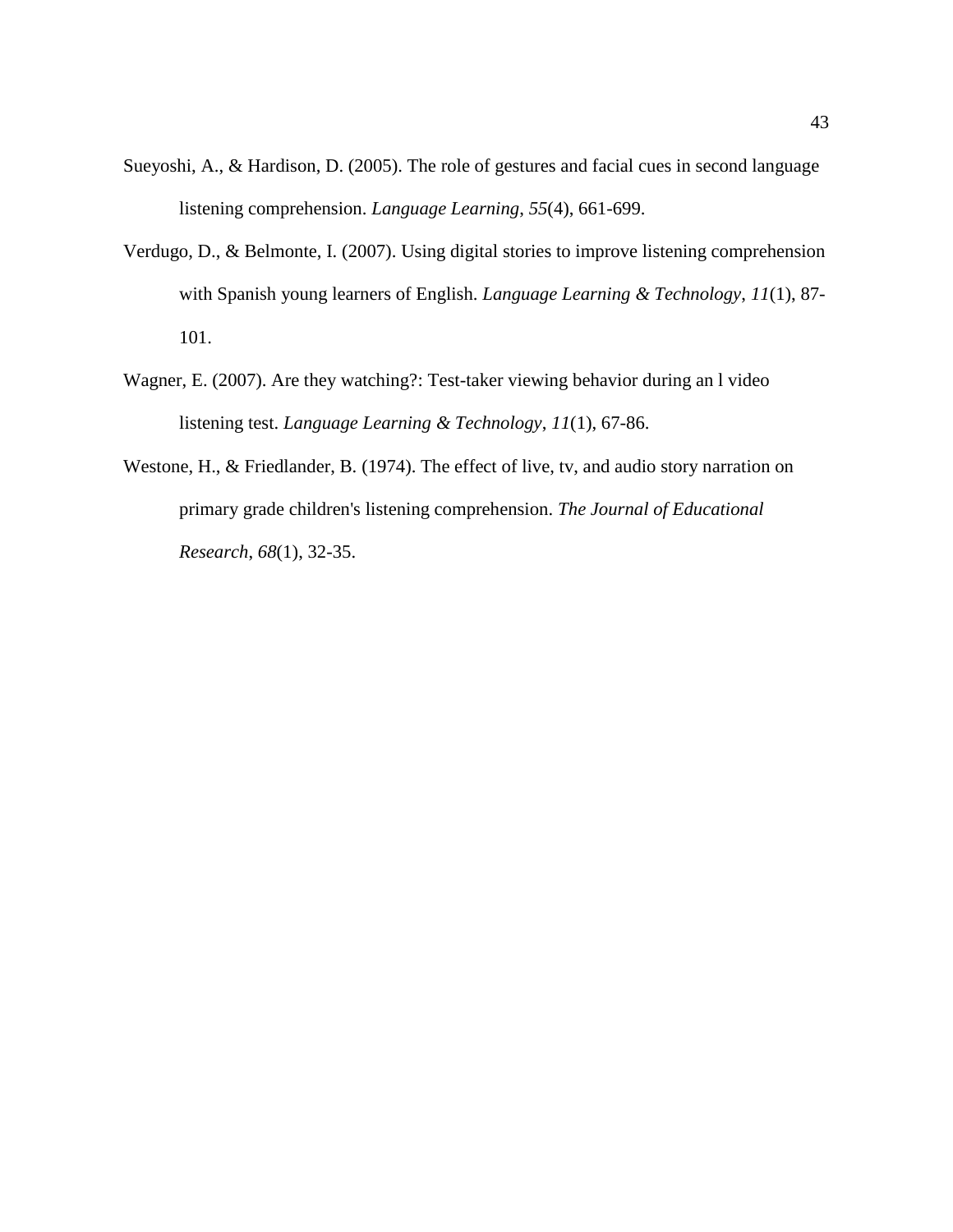### **Appendix A: Informed Consent Letter**

Title: The effect of Gesture and Body Language in Listening Comprehension

You are invited to participate in a research study to investigate listening comprehension in second language acquisition. You were selected as a possible participant because you are a member of the ESL learners' community within this university, and you are enrolled in a listening and speaking course.

This research project is being conducted by:

Soraya Folley, to satisfy the requirements of a Master's Degree in Teaching English as a Second Language at St. Cloud State University.

### Background Information and Purpose

The purpose of this study is to learn more about listening comprehension among second language learners. Technology has influenced the traditional way of teaching listening comprehension. This study will investigate the effect of technology in the language classroom and how it can be used in a listening comprehension activity.

### **Procedures**

If you decide to participate, you will be asked to complete a listening comprehension test after listening to a lecture twice. This will reflect your listening and comprehension skills in your second language.

### Risks

There will be minimal risks involved for you in this study. Although your name will be kept confidential, there is always a slight possibility for your name or personal information to be revealed. However, the results will not affect your grade by any mean, nor will they affect your rapport with your teacher or the person conducting this research project.

### Benefits

This study will allow us to learn more about listening comprehension, in which case, it will give teachers more insight on how to help more efficiently language learners. The more tools teachers may use to benefit language learners, the better they can serve them.

### Confidentiality

The confidentiality of the information gathered during your participation in this study will be maintained. Your personal identity will remain confidential. You will not be identified by your name in any published material. You will be given a code number and referred to by that code only. All data will be kept confidential, until the completion of this project. Afterwards, all data will be destroyed and the only way to refer to it will be the final version of this project, the Thesis.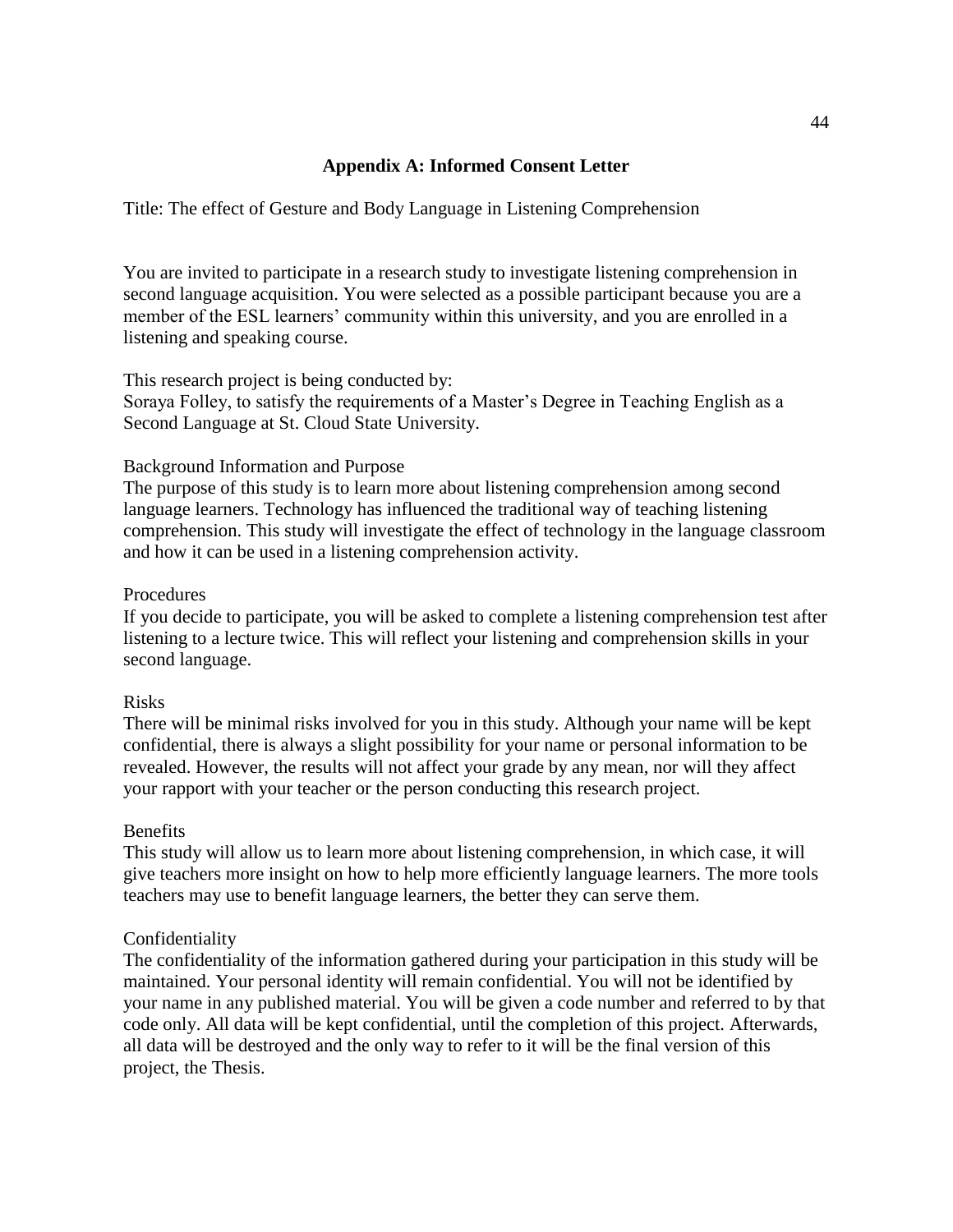Research Results

Upon completion, my thesis will be placed on file at St. Cloud State University's Learning Resources Center. At your request, I will be happy to provide a summary of the research results when the study is completed.

Voluntary Participation/Withdrawal

Your participation in this study is voluntary. You may decide not to participate or to withdraw your consent to participate in this study at any time, for any reason, without penalty. Your decision whether or not to participate will not affect your current or future relations with St. Cloud State University, or the researcher.

The study investigator may stop your participation at any time without your consent for the following reasons: if you fail to follow directions for participating in the study, or for reasons deemed appropriate by the research to maintain the integrity of the study.

I have read all of the information on this consent form and received satisfactory answers to my questions. I will give my consent to participate in this study.

Subject Signature\_\_\_\_\_\_\_\_\_\_\_\_\_\_\_\_\_\_\_\_\_\_\_\_\_\_\_\_\_\_\_\_\_\_\_\_\_\_\_\_\_\_\_\_\_\_\_\_\_\_\_\_\_\_

Date\_\_\_\_\_\_\_\_\_\_\_\_\_\_\_\_\_\_\_\_\_\_\_\_\_\_\_\_\_\_\_\_\_\_\_\_\_\_\_\_\_\_\_\_\_\_\_\_\_\_\_\_\_\_\_\_\_\_\_\_\_\_\_\_\_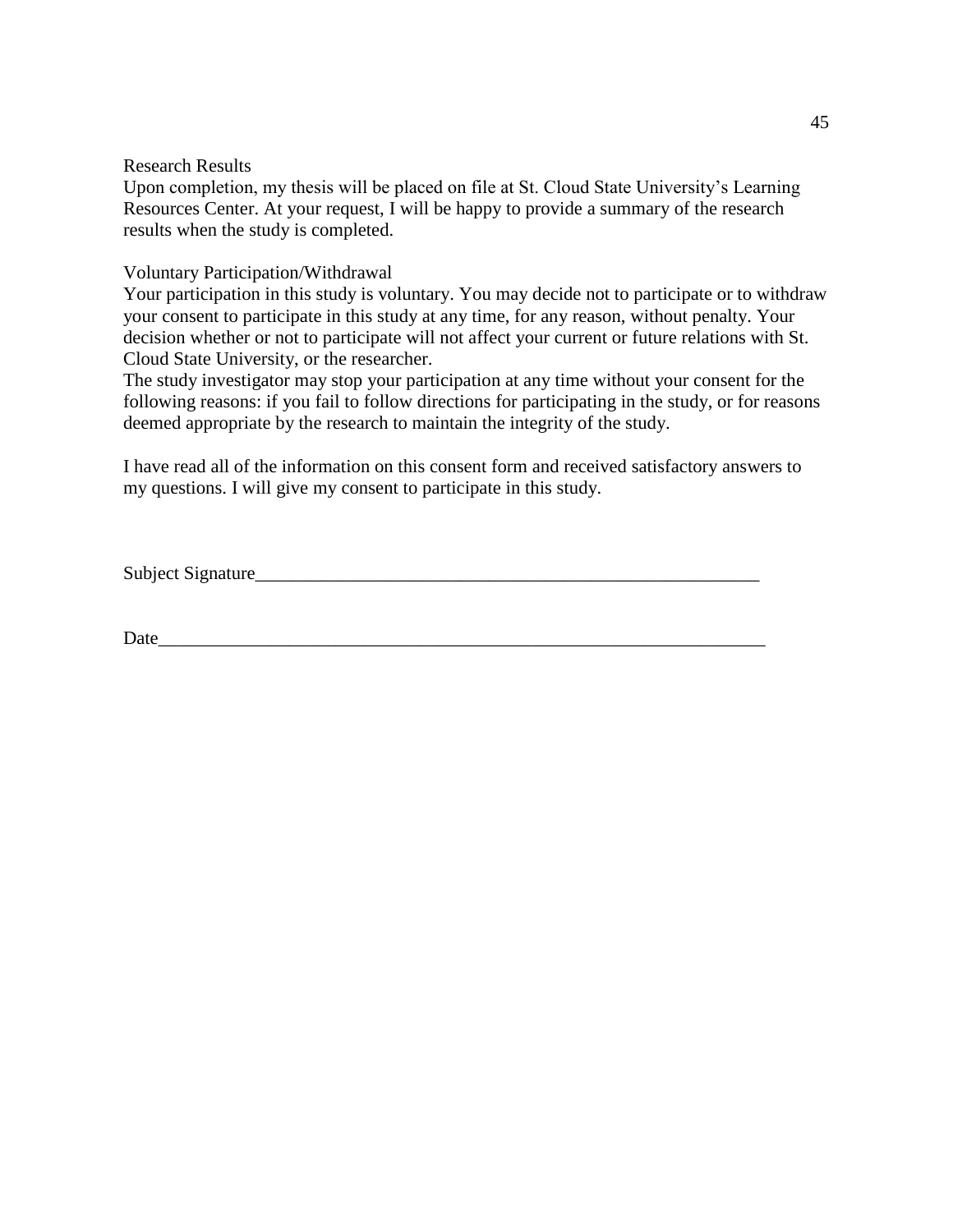### **Appendix B: Text Used as Oral Presentation**

*"Understanding the Role of Social Media in Marketing By Laura Lake, About.com Guide*

*What is social media and what role does it play in my marketing? This is probably a question I wouldn't have received two years ago, but yet today it's the most common question that enters my inbox.* 

*First off, let's talk about what social media is. Social media represents low-cost tools that are used to combine technology and social interaction with the use of words. These tools are typically internet or mobile based. A few that you have probably heard of include Twitter, Facebook, MySpace and YouTube.* 

*Social media gives marketers a voice and a way to communicate with peers, customers and potential consumers. It personalizes the "brand" and helps you to spread your message in a relaxed and conversational way.* 

*The downfall to social media, if you could call it that is that it must be a part of your everyday life in order to keep the momentum and attention you need for it to be successful. If you think that social media is only for the small business owners that are trying out an experiment, I have to correct you. Here are just a few companies that have become involved in social media:* 

*Absolut Vodka - Online Video on YouTube and Using Facebook to house their Top Bartender fan page.* 

*BMW - Utilizing Facebook to promote their 1-Series Road Trip and they have created a Rampenfest Page for fans.* 

*Dunkin Donuts - That's right they've found value in social media and have set up a microblogging Twitter account.* 

*Barack Obama - In my examples, I can't leave out future President Barack Obama. He has been seen as a leader in the use of Twitter during the Presidential Election. He has over 170,000 followers and is following over 165,000. Personally I remember the "twitter buzz" during the Presidential Debates as well as the election.* 

*As you can see we have adult beverage companies, exotic automobile manufacturers, pastry shops and our future President using social media tool, it's not too hard to figure out that there is something to it.* 

*What role should it play in your marketing? As most of you know my view of marketing is it's a tool we use to inform consumers about our products, who we are and what we offer. Social media does that. Here is how:* 

*We can use social media to provide an identity to who we are and the products or services that we offer.* 

*We can create relationships using social media with people who might not otherwise know about our products or service or what our companies represent.* 

*Social media makes us "real" to consumers. If you want people to follow you don't just talk about the latest product news, but share your personality with them.* 

*We can use social media to associate ourselves with our peers that may be serving the same target market.*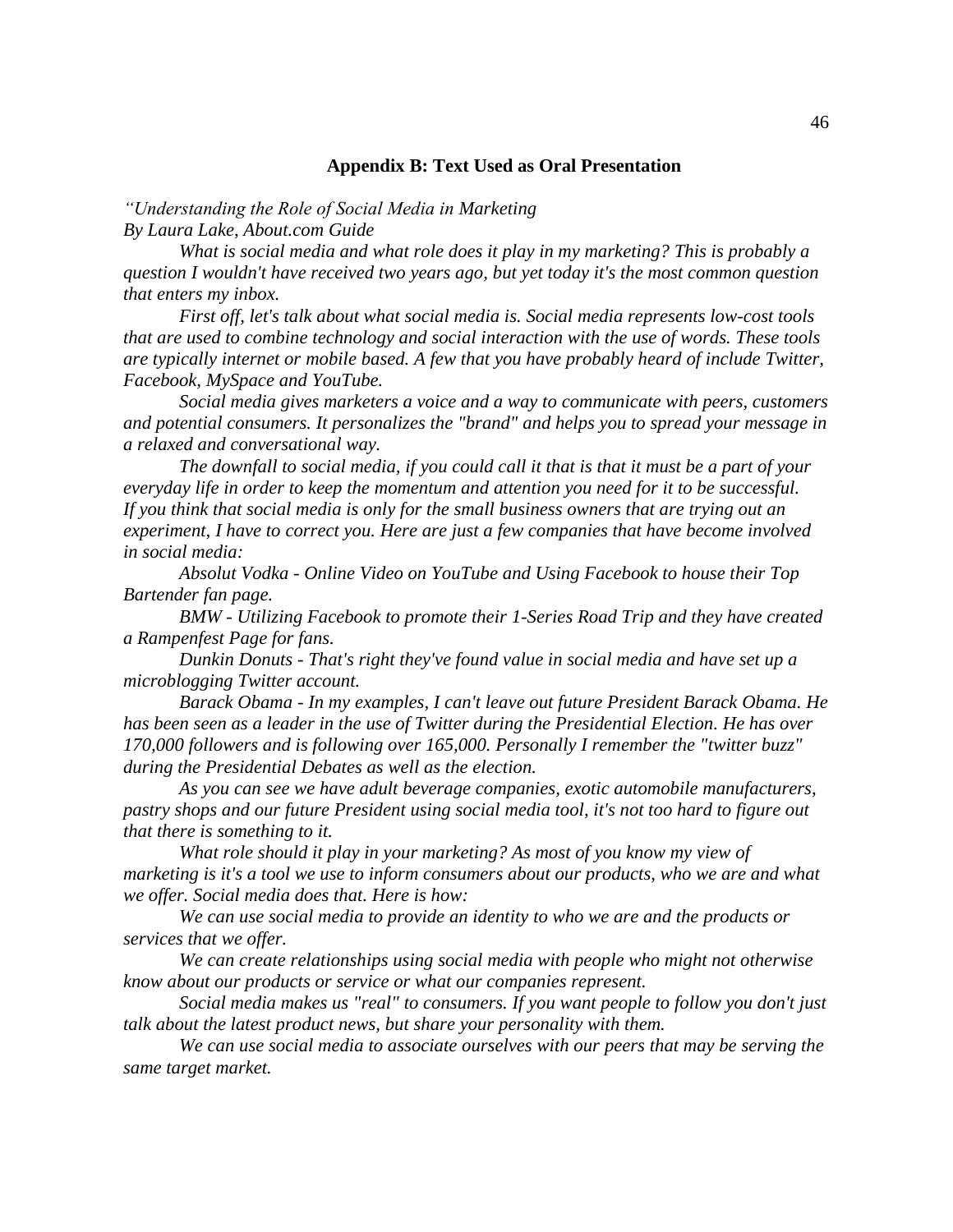*We can use social media to communicate and provide the interaction that consumers look for.*

*As you can see social media carries with it a lot of value, but how do you do it right? You cannot just depend on social media, you must integrate it with other vehicles of marketing. While social media will create awareness, I'm not convinced that in the beginning it will sell a million dollars worth of product. That's not to say that one day once you've built up your social media "stardom" that it won't, but it probably won't happen tomorrow.*

*Be yourself, reflect personality. There are no written "right" or "wrong" rules when it comes to social media, only you can determine what will work for you.*

*Be consistent, if you do not plan on being consistent don't do it at all - it's a waste of everyone's time.* 

*Success stories are abundant when it comes using social media from headhunters that find job applicants to new businesses that want to introduce a new product as well as already established Fortune 500 companies that want to strengthen their brand. The role of social media in your marketing is to use it as a communication tool that makes you accessible to those interested in your product and makes you visible to those that don't know your product. Use it as a tool that creates a personality behind your brand and creates relationships that you otherwise may never gain. This creates not only repeat-buyers, but customer loyalty. Fact is social media is so diversified that it can be used in whatever way best suits the interest and the needs of your business".*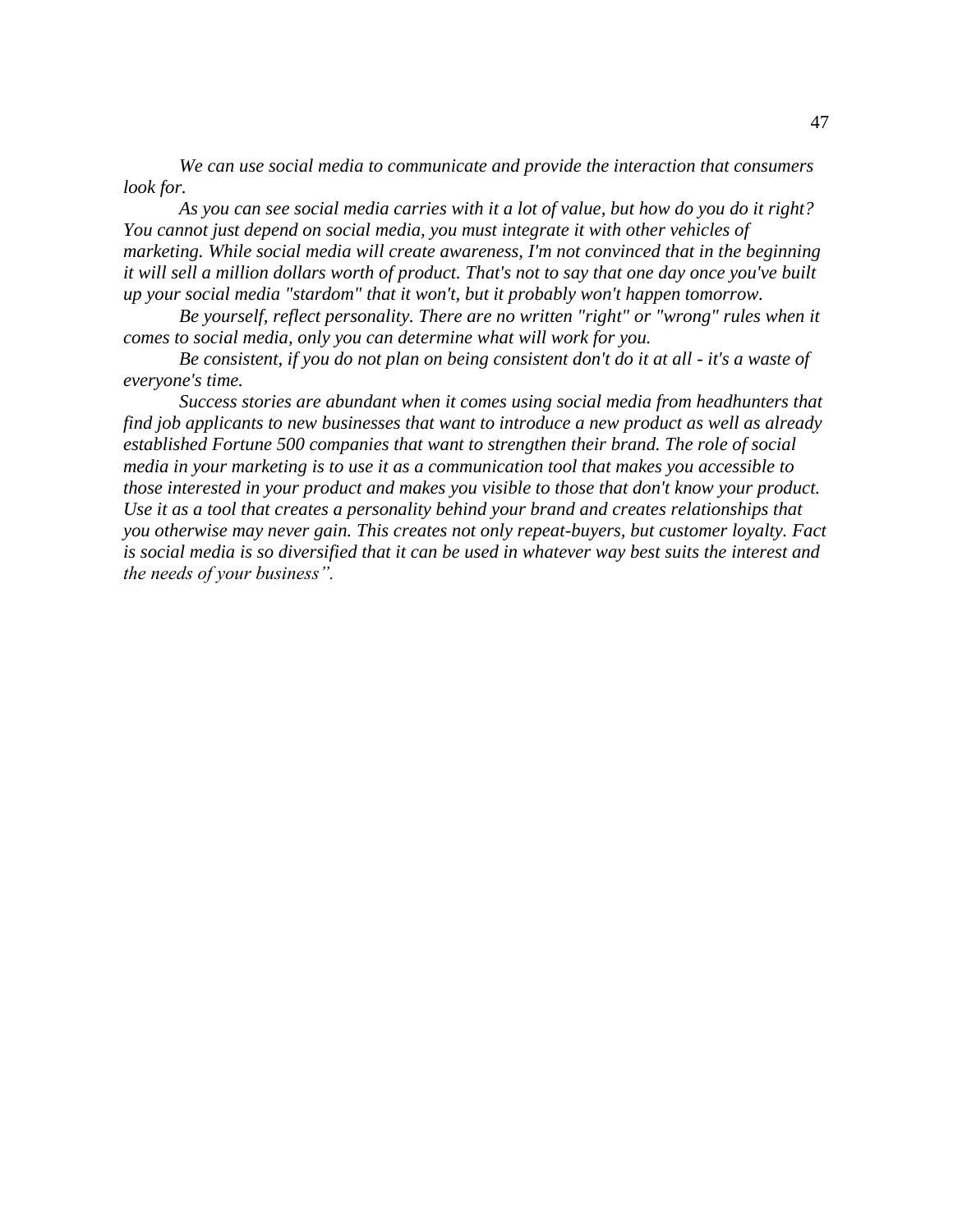# **Appendix C: PowerPoint Used in Experimental 2**

Slide 1



Slide 2

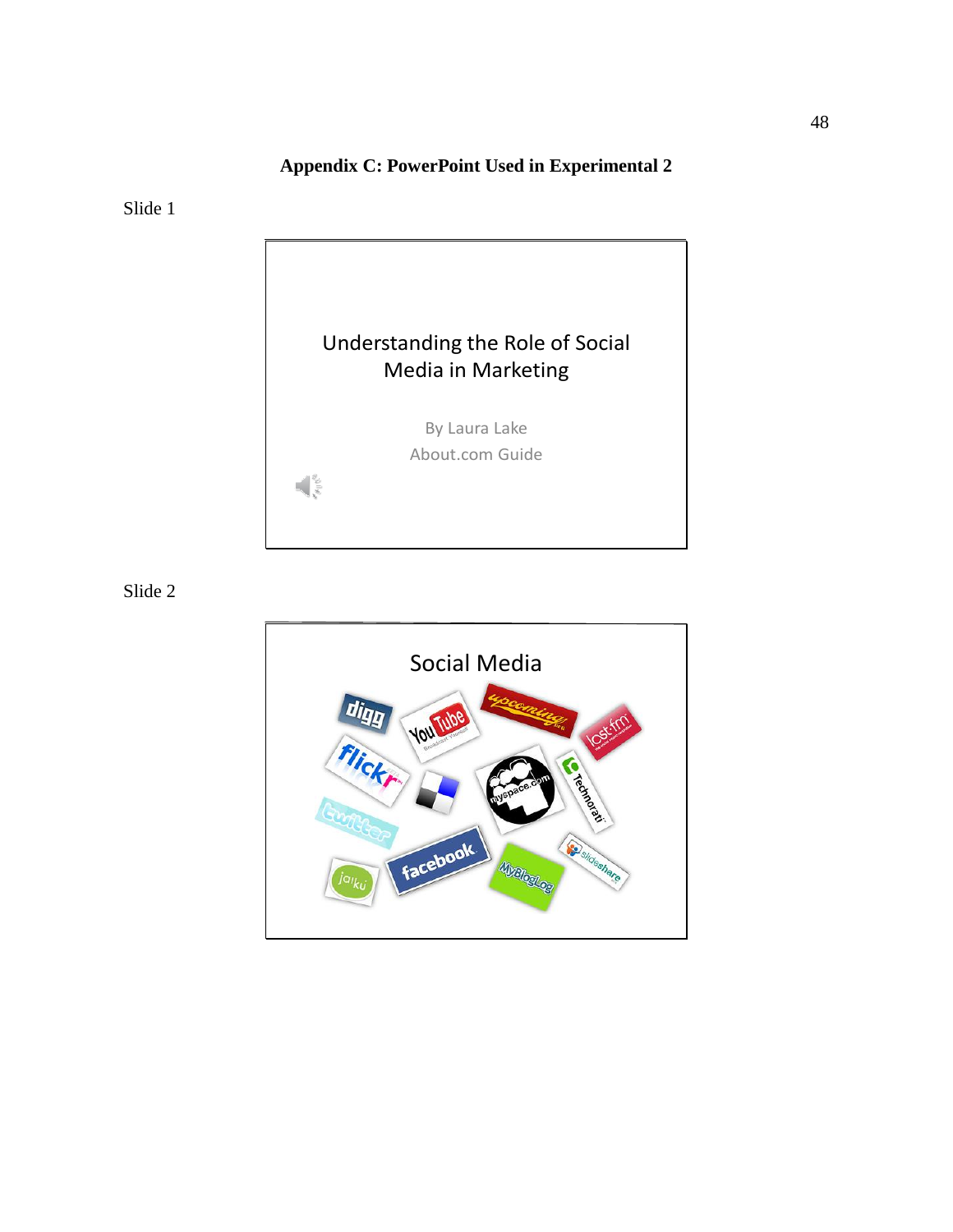Slide 3



Slide 4

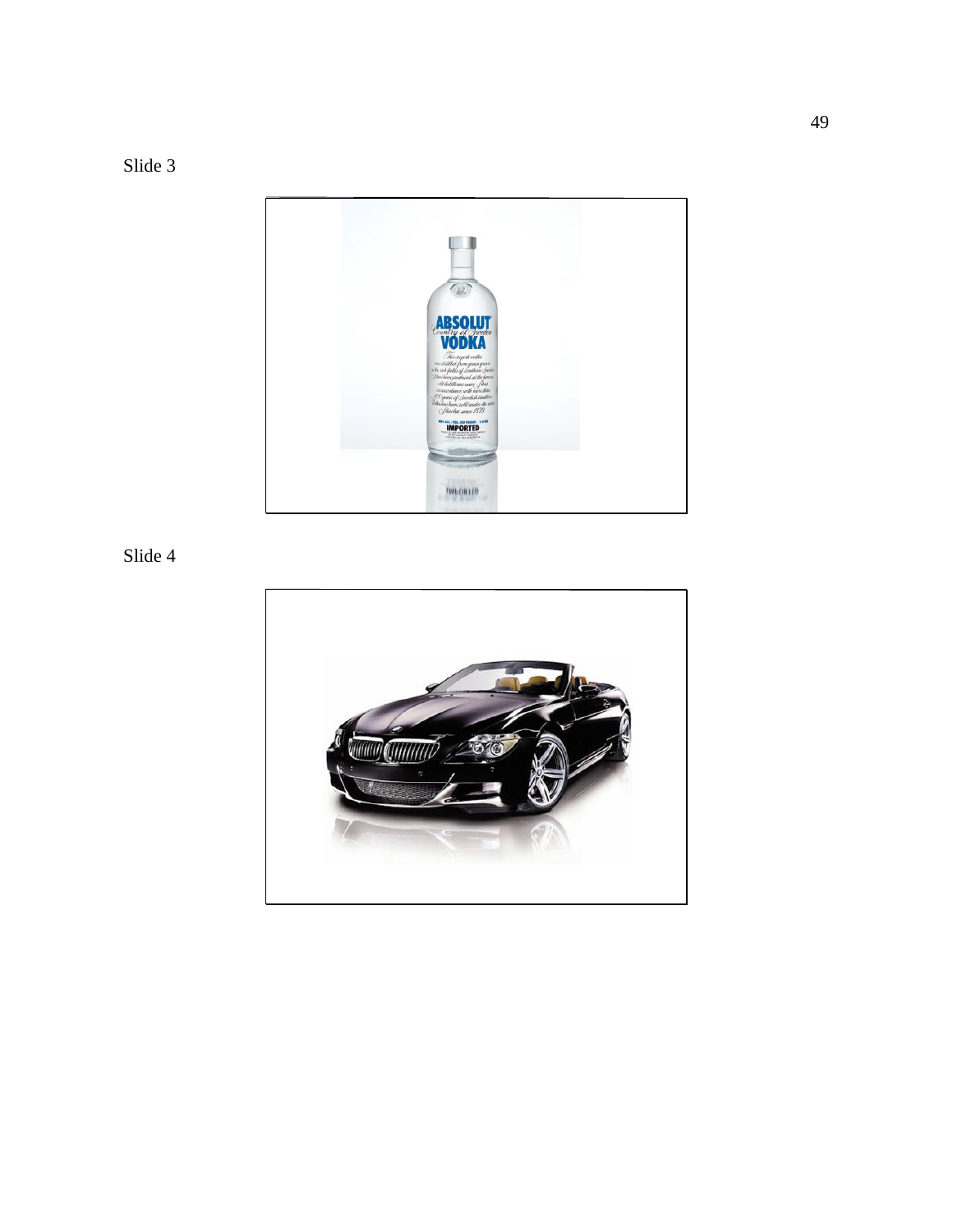



# Slide 6

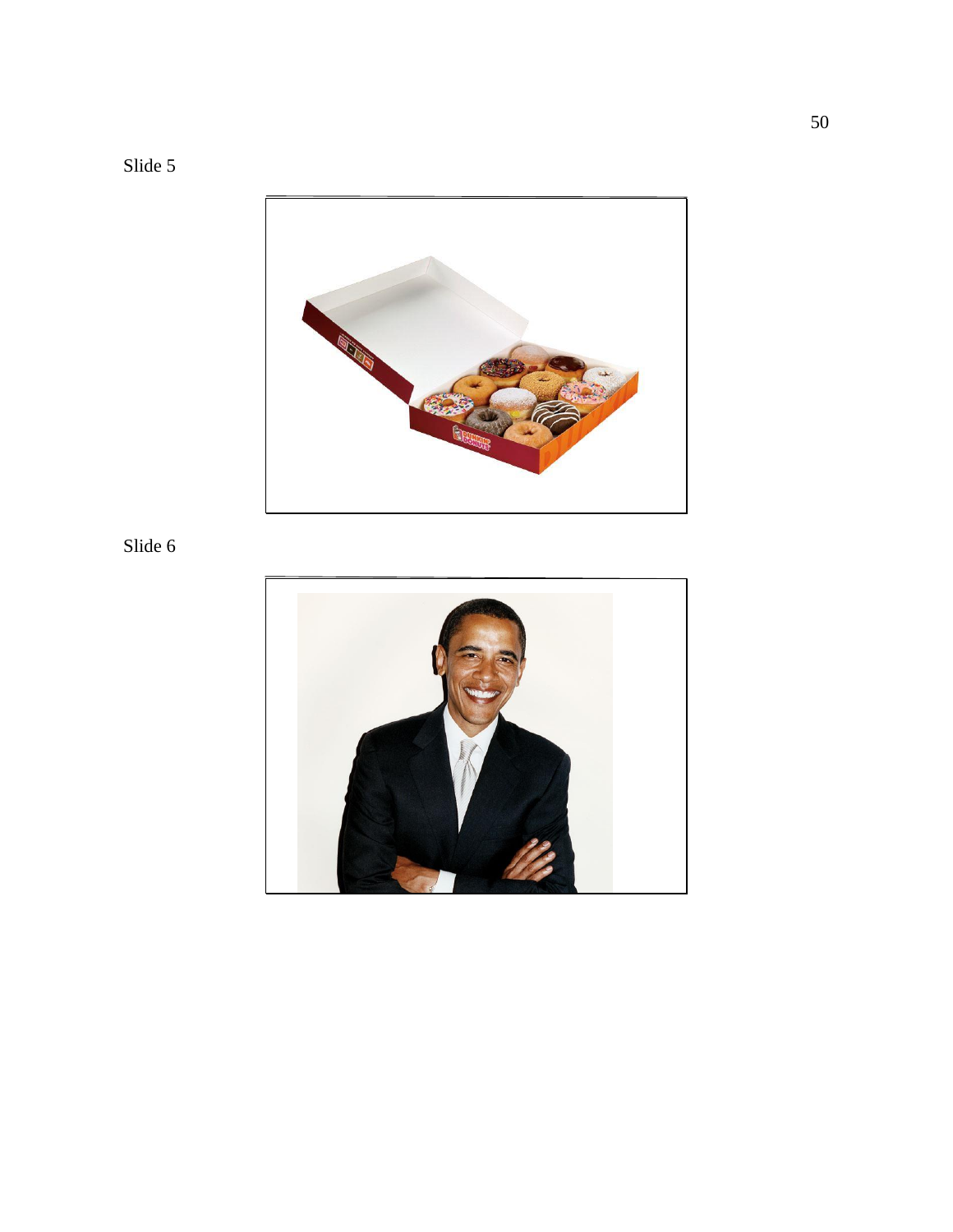# How Social Media Works for Marketing

- Establishes company's identity
- Creates relationships with potential customers
- Shares the company's personality with customers
- Allows companies to associate with peers
- Allows companies to interact with consumers

Slide 8

# How to Do Social Media Right

- Integrate social media with other marketing methods
- Be yourself, reflect personality
- Be consistent